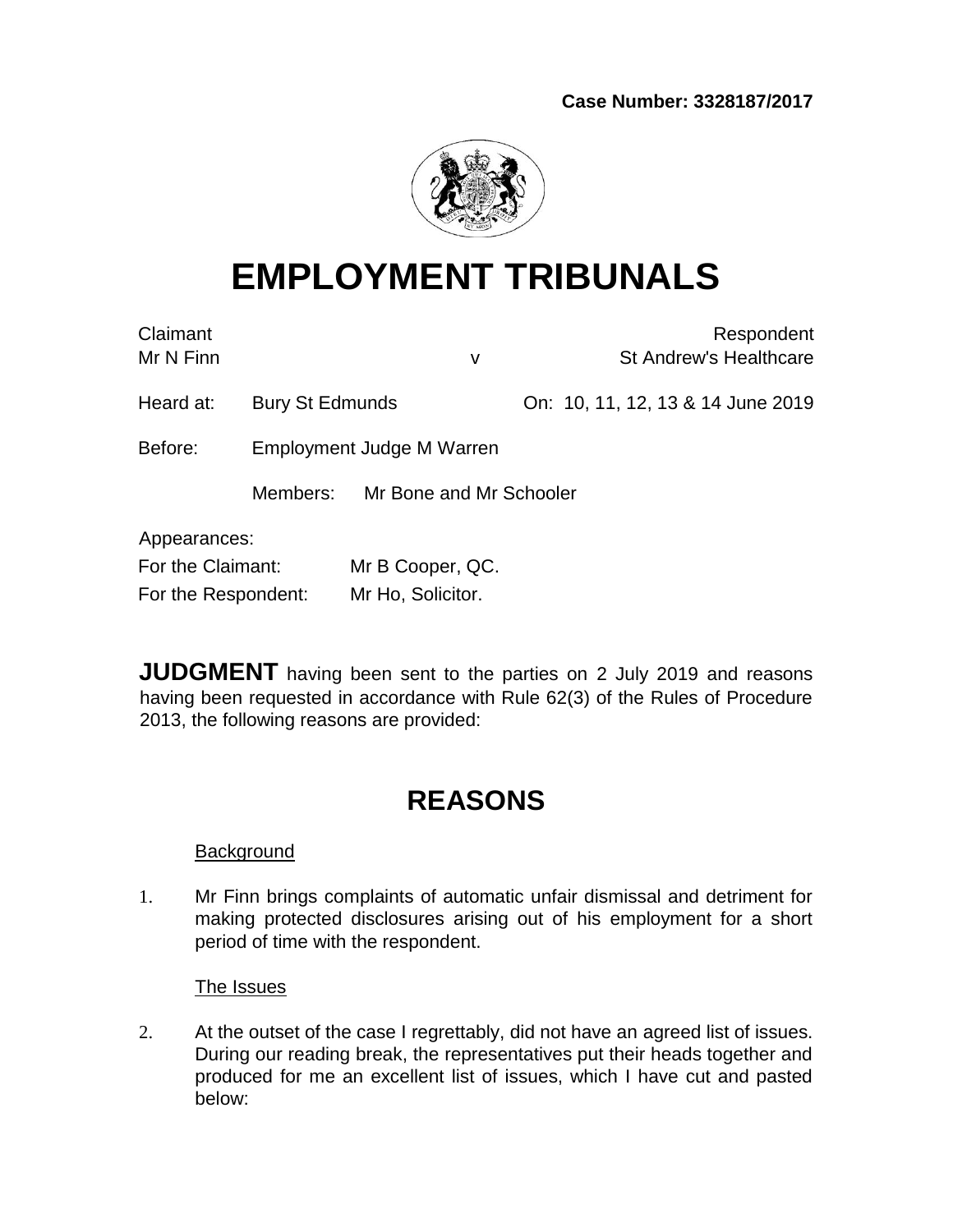### Protected disclosures

- 1. In respect of each of the disclosures set out in the table below:
	- 1.1. Did the Claimant disclose the information in column 3 on the dates and to the organisations/people identified in columns 1 and 2?
	- 1.2. Did the Claimant reasonably believe that the information tended to show the matters set out in column 4? [NB The requirement for a reasonable belief that the disclosure is in the public interest under ERA, s43B(1) applies only in respect of disclosures made on or after 25 June 2013 and therefore is only identified as an issue in respect of the disclosures after that date]
	- 1.3. Did the Claimant make the disclosure in circumstances which satisfied the further statutory requirements identified in column 5? [NB The requirement for 'good faith' was removed with effect from 25 June 2013 and so is included in Column 5 only in respect of disclosures before that date]
	- 1.4. In respect of those disclosures which were made after 25 June 2013, were they made in good faith for the purposes of ERA, ss49(6A) & 123(6A)?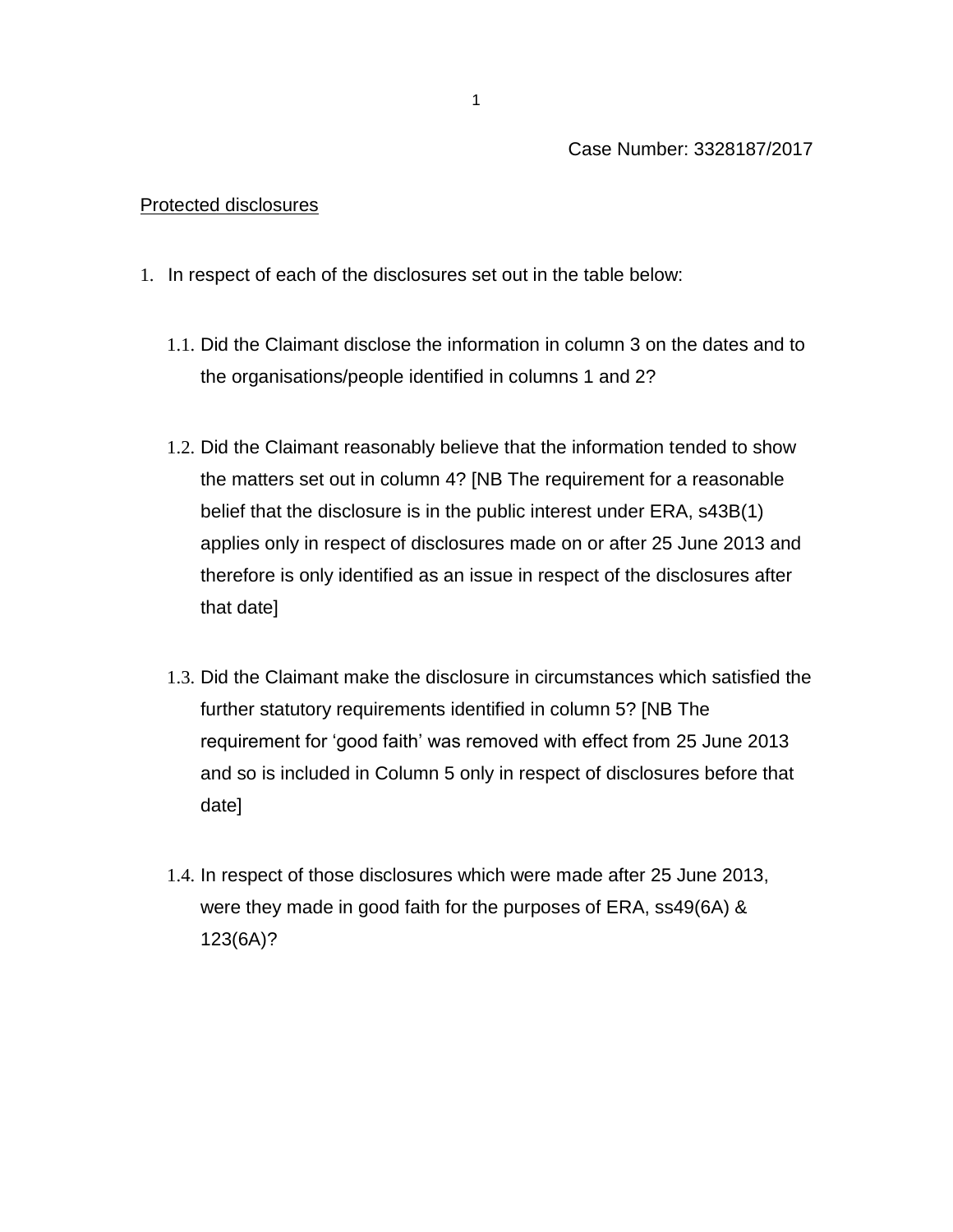|    | Column 1                                                                                                                                          | Column 2                                                                              | Column 3                                                                                                                                                                                                                                                                            | Column 4                                                                                                                                                                                                                                                                                                                                                                                                                                                                                                        | Column 5                                                               |
|----|---------------------------------------------------------------------------------------------------------------------------------------------------|---------------------------------------------------------------------------------------|-------------------------------------------------------------------------------------------------------------------------------------------------------------------------------------------------------------------------------------------------------------------------------------|-----------------------------------------------------------------------------------------------------------------------------------------------------------------------------------------------------------------------------------------------------------------------------------------------------------------------------------------------------------------------------------------------------------------------------------------------------------------------------------------------------------------|------------------------------------------------------------------------|
|    | Date(s)                                                                                                                                           | To whom?                                                                              | <b>Summary of</b><br>information<br>disclosed                                                                                                                                                                                                                                       | Tending to show                                                                                                                                                                                                                                                                                                                                                                                                                                                                                                 | Other<br>requirements                                                  |
| 1. | Various<br>dates<br>between<br><b>Nov 2006</b><br>& Dec<br>2009<br>(including<br>in<br>particular<br>7.11.06,<br>9.2.07,<br>6.10.09,<br>26.11.09) | Northamptonshire •<br><b>Healthcare NHS</b><br>Trust (C's<br>employer at the<br>time) | Millhouse<br><b>Building</b><br>Towcester<br>was<br>not fit for<br>purpose<br><b>Staffing levels</b><br>$\bullet$<br>were<br>inadequate<br>There were<br>$\bullet$<br>problems with<br>team working<br>at Towcester<br>Management<br>$\bullet$<br>failed to<br>address the<br>above | that a person<br>has failed,<br>is<br>failing or is<br>likely to fail to<br>comply with<br>any legal<br>obligation,<br>namely<br>obligations to<br>provide safe<br>and adequate<br>care for<br>patients, and<br>to redress the<br>grievances of<br>and not bully<br>employees<br>and/or<br>victimise<br>whistleblowers<br>(ERA,<br>s43B(1)(b);<br>and/or<br>that the health<br>$\bullet$<br>and safety of<br>any individual<br>has been, is<br>being or is<br>likely to be<br>endangered<br>(ERA,<br>s43B(1)(d) | Disclosure in<br>П<br>good faith to<br>employer<br>(ERA,<br>s43C(1)(a) |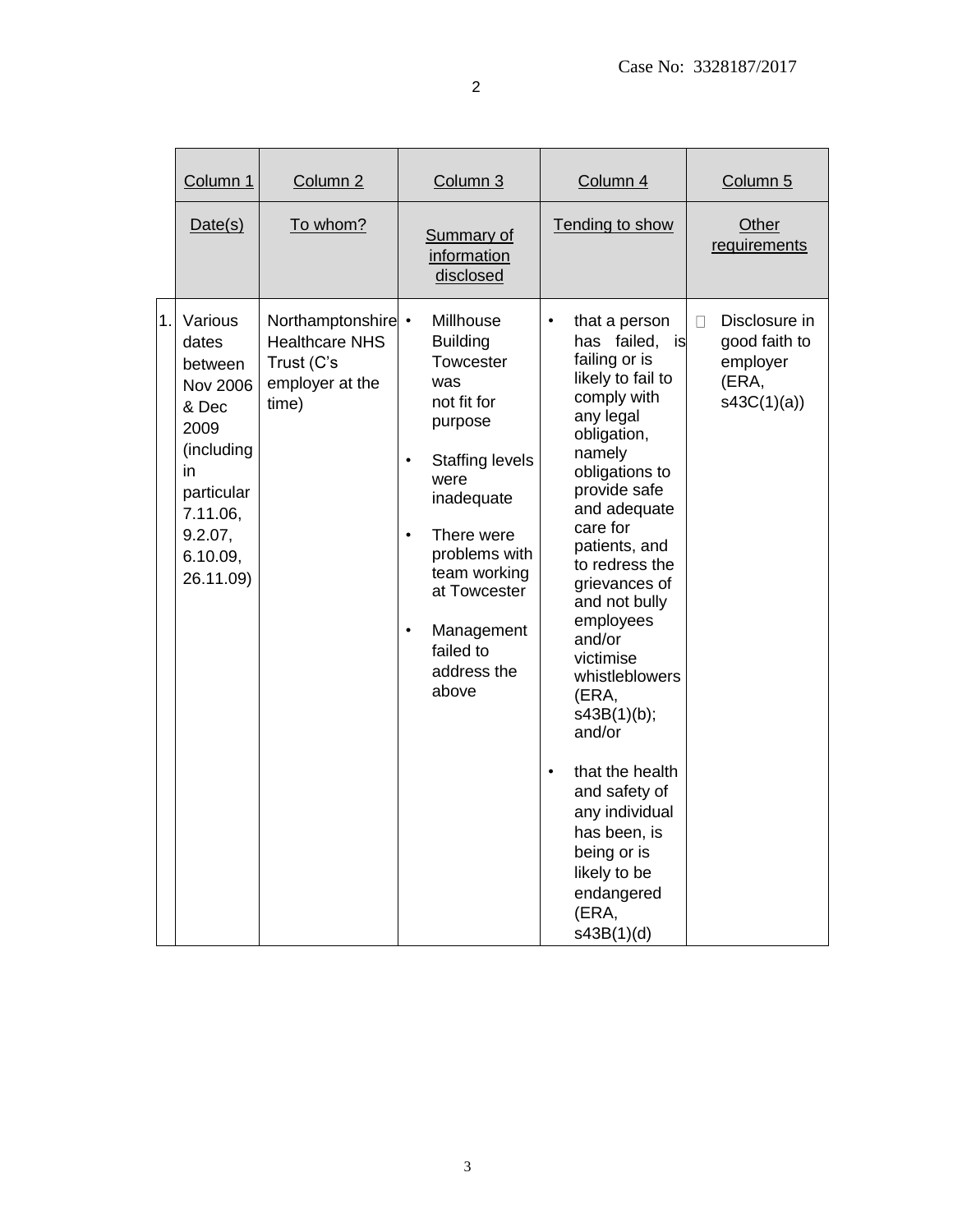| 2. | 15.12.10 | CQC | Same as 1.<br>above | П | Same as 1.<br>above | ٠ | Disclosure in<br>good faith to<br>prescribed<br>person<br>(ERA,<br>s43F(1)(a);<br>Public Interest<br><b>Disclosure</b><br>(Prescribed<br>Persons)<br>Order 2014,<br>art. 3 &<br>schedule) |
|----|----------|-----|---------------------|---|---------------------|---|-------------------------------------------------------------------------------------------------------------------------------------------------------------------------------------------|
|    |          |     |                     |   |                     |   | C<br>reasonably<br>believed that                                                                                                                                                          |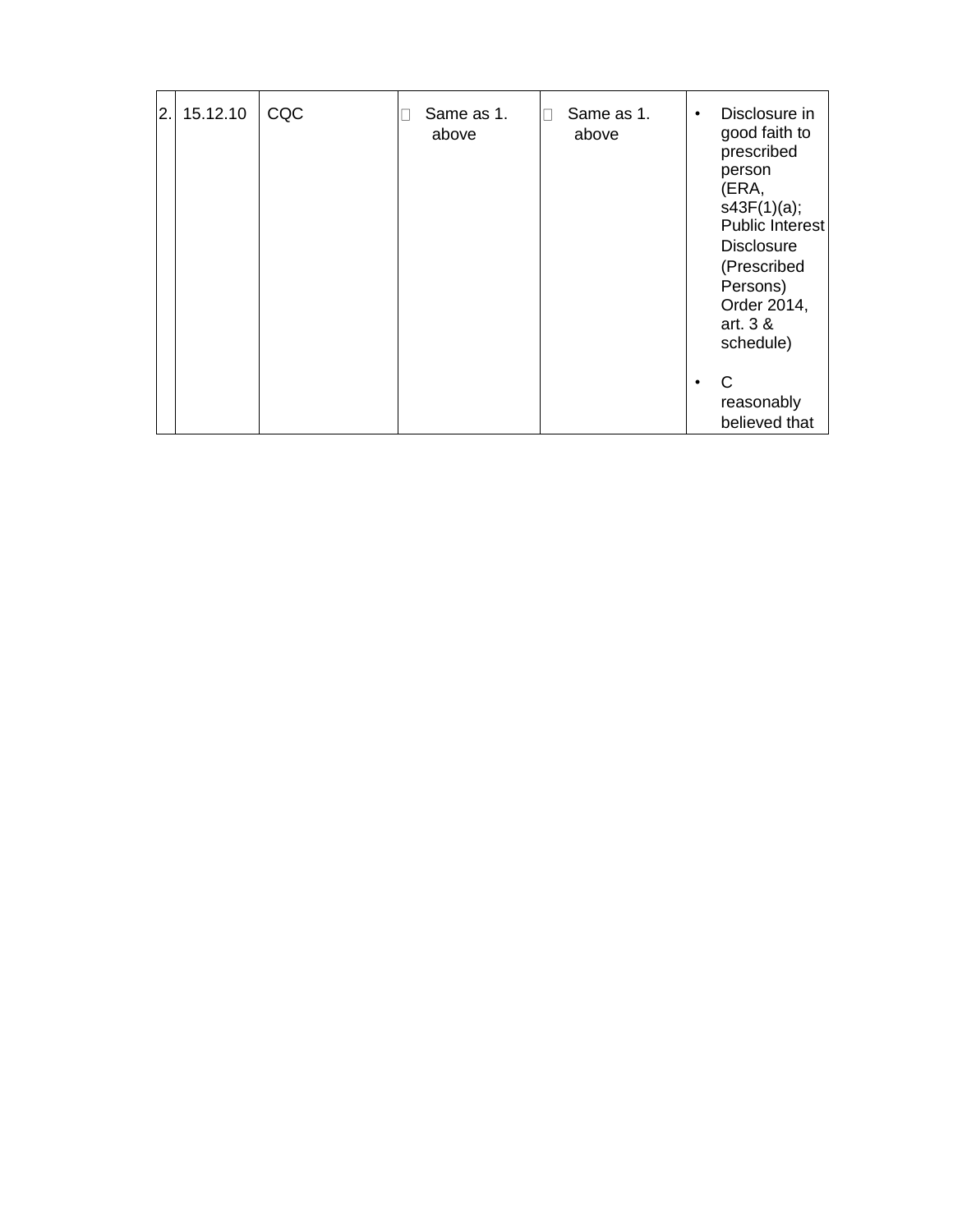|  |  | these matters<br>fell within the<br>matters for<br>which the<br>CQC is<br>prescribed and<br>that they were<br>substantially<br>true (ERA, |
|--|--|-------------------------------------------------------------------------------------------------------------------------------------------|
|  |  | s43F(b)                                                                                                                                   |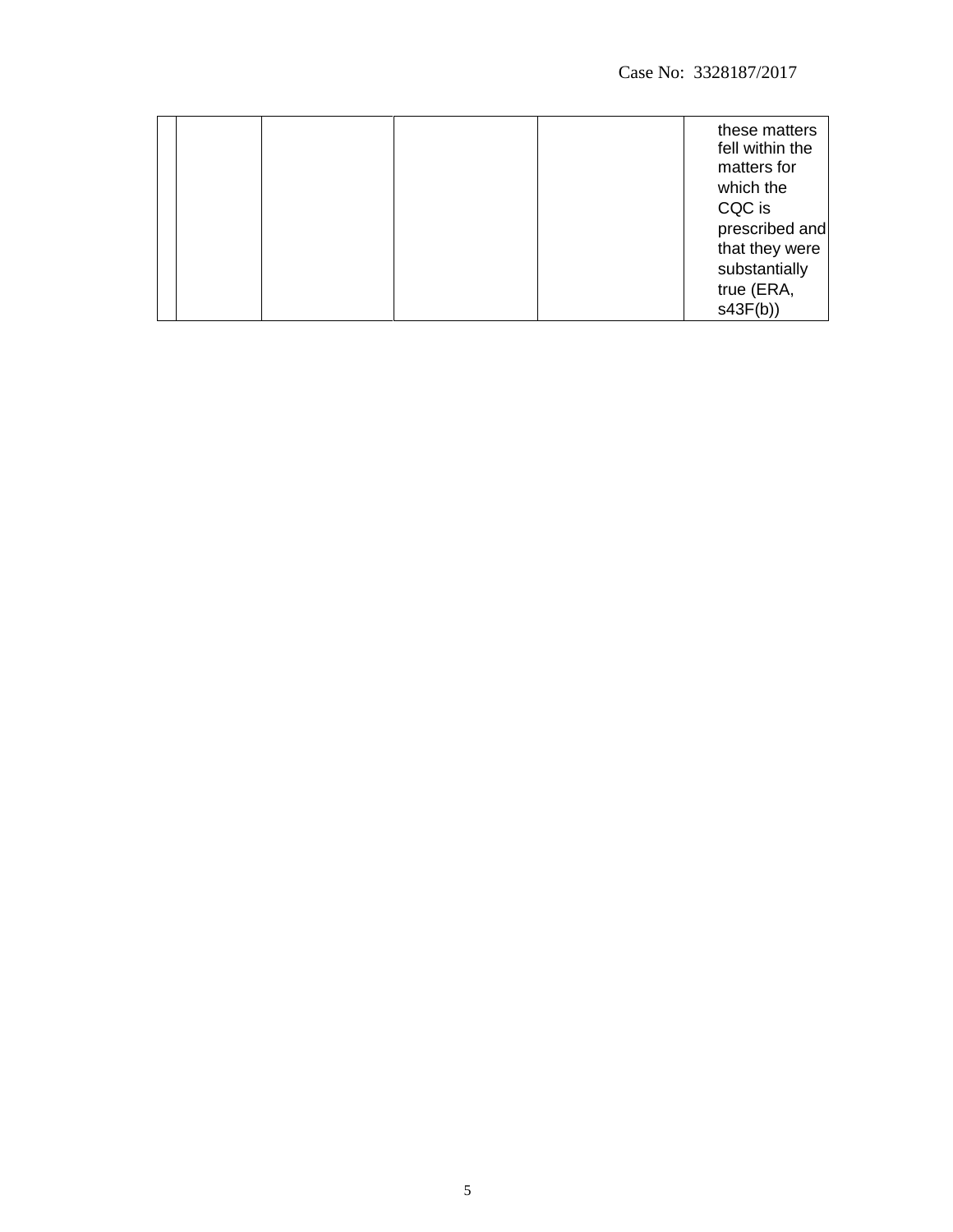| 3. | Various                                                                                                                             |                                        | П | There were                                                                                                                                                                                                                                                                  | П           | that a criminal                                                                                                                                                                                                                                                                                                                                                                                                                                                                                                                                                                                                                | $\Box$ | Disclosure in                                    |
|----|-------------------------------------------------------------------------------------------------------------------------------------|----------------------------------------|---|-----------------------------------------------------------------------------------------------------------------------------------------------------------------------------------------------------------------------------------------------------------------------------|-------------|--------------------------------------------------------------------------------------------------------------------------------------------------------------------------------------------------------------------------------------------------------------------------------------------------------------------------------------------------------------------------------------------------------------------------------------------------------------------------------------------------------------------------------------------------------------------------------------------------------------------------------|--------|--------------------------------------------------|
|    | dates<br>between<br>Oct 2012<br>and Apr<br>2013<br>(including<br>in.<br>particular<br>3.10.12,<br>23.10.12,<br>26.10.12,<br>8.4.13) | Serco (C's<br>employer at the<br>time) | ⊔ | gaps in the<br>mental health<br>pathway and<br>resources at<br>Yarl's Wood<br>Detention<br>that<br>Centre<br>led<br>to<br>deficiencies<br>the<br>in<br>assessment<br>and<br>care of<br>detainees<br>Management<br>failed to<br>address these<br>and instead<br>victimised C | $\Box$<br>u | offence has<br>been<br>committed, is<br>being<br>committed or<br>is<br>likely to be<br>committed<br>(ERA,<br>s43B(1)(a)<br>that a person<br>has failed, is<br>failing or is<br>likely to fail to<br>comply with<br>any legal<br>obligation,<br>namely<br>obligations to<br>provide safe<br>and adequate<br>care for<br>detainees,<br>and to redress<br>the grievances<br>of and not<br>bully<br>employees<br>and/or<br>victimise<br>whistleblowers<br>(ERA,<br>s43B(1)(b);<br>and/or<br>that the health<br>and safety of<br>any individual<br>has been, is<br>being or is<br>likely to be<br>endangered<br>(ERA,<br>s43B(1)(d) |        | good faith to<br>employer<br>(ERA,<br>s43C(1)(a) |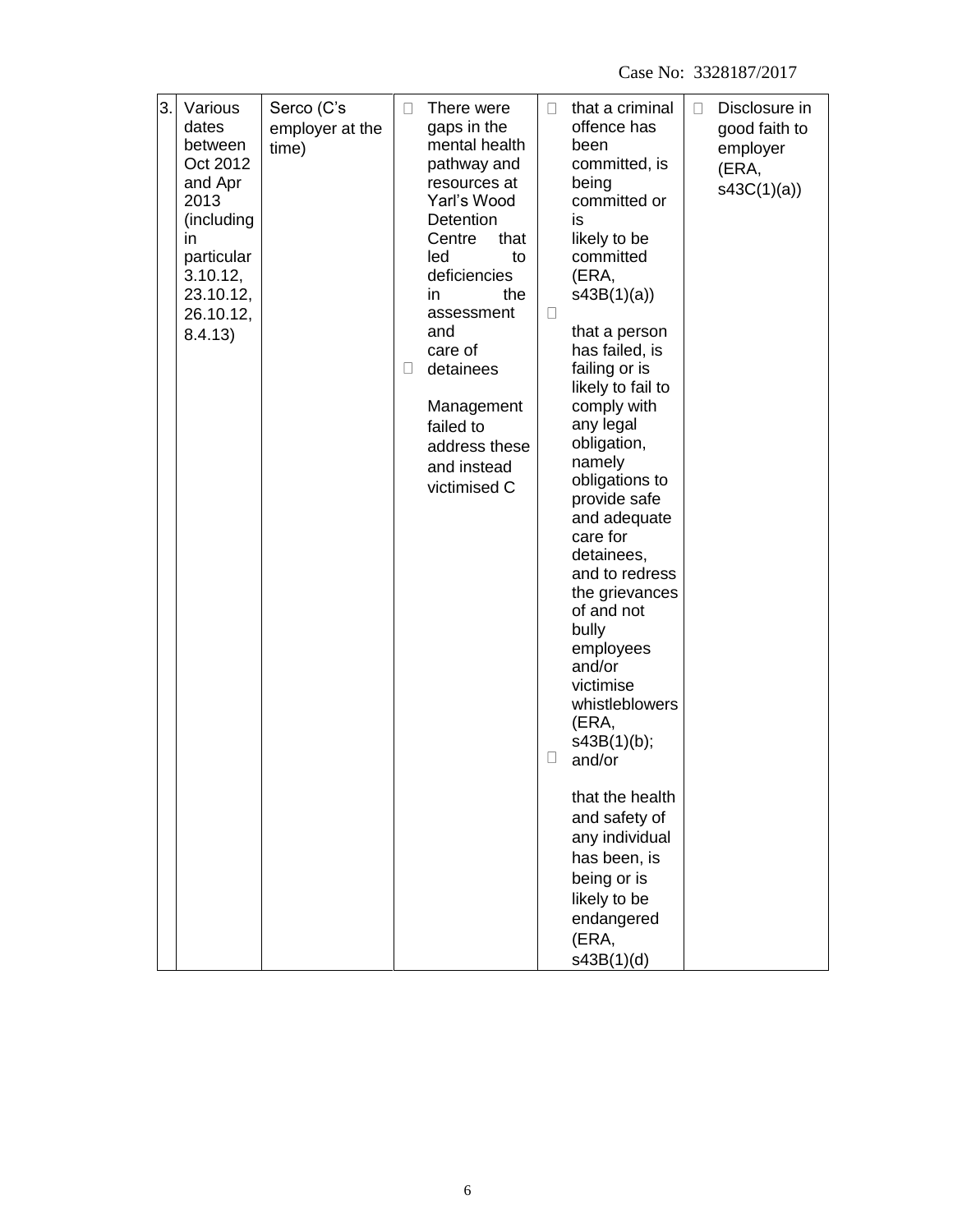| 4. | 15.5.13  | <b>Bedford Clinical</b><br>Commissioning<br>Group | П | Same as 3.<br>above | П                | Same as 3.<br>above                                                                                                                     | $\Box$<br>П      | C reasonably<br>believed that<br>these were<br>matters for<br>which Bedford<br>CCG had legal<br>responsibility<br>(ERA,<br>s43C(1)(b)(ii))<br>Disclosure in<br>good faith<br>(ERA,<br>s43C(1)                                                                                                                                                                         |
|----|----------|---------------------------------------------------|---|---------------------|------------------|-----------------------------------------------------------------------------------------------------------------------------------------|------------------|-----------------------------------------------------------------------------------------------------------------------------------------------------------------------------------------------------------------------------------------------------------------------------------------------------------------------------------------------------------------------|
| 5. | 12.11.13 | CQC                                               | П | Same as 3.<br>above | $\Box$<br>$\Box$ | 3.<br>Same<br>as<br>Above; and<br>that the<br>disclosure of<br>this<br>information<br>was in the<br>public interest<br>(ERA,<br>s43B(1) | $\Box$<br>$\Box$ | Disclosure to<br>prescribed<br>person (ERA,<br>s43F(1)(a);<br><b>Public Interest</b><br><b>Disclosure</b><br>(Prescribed<br>Persons)<br>Order 2014,<br>art. 3 &<br>schedule)<br>C reasonably<br>believed that<br>these matters<br>fell within the<br>matters for<br>which the<br>CQC is<br>prescribed and<br>that they were<br>substantially<br>true (ERA,<br>s43F(b) |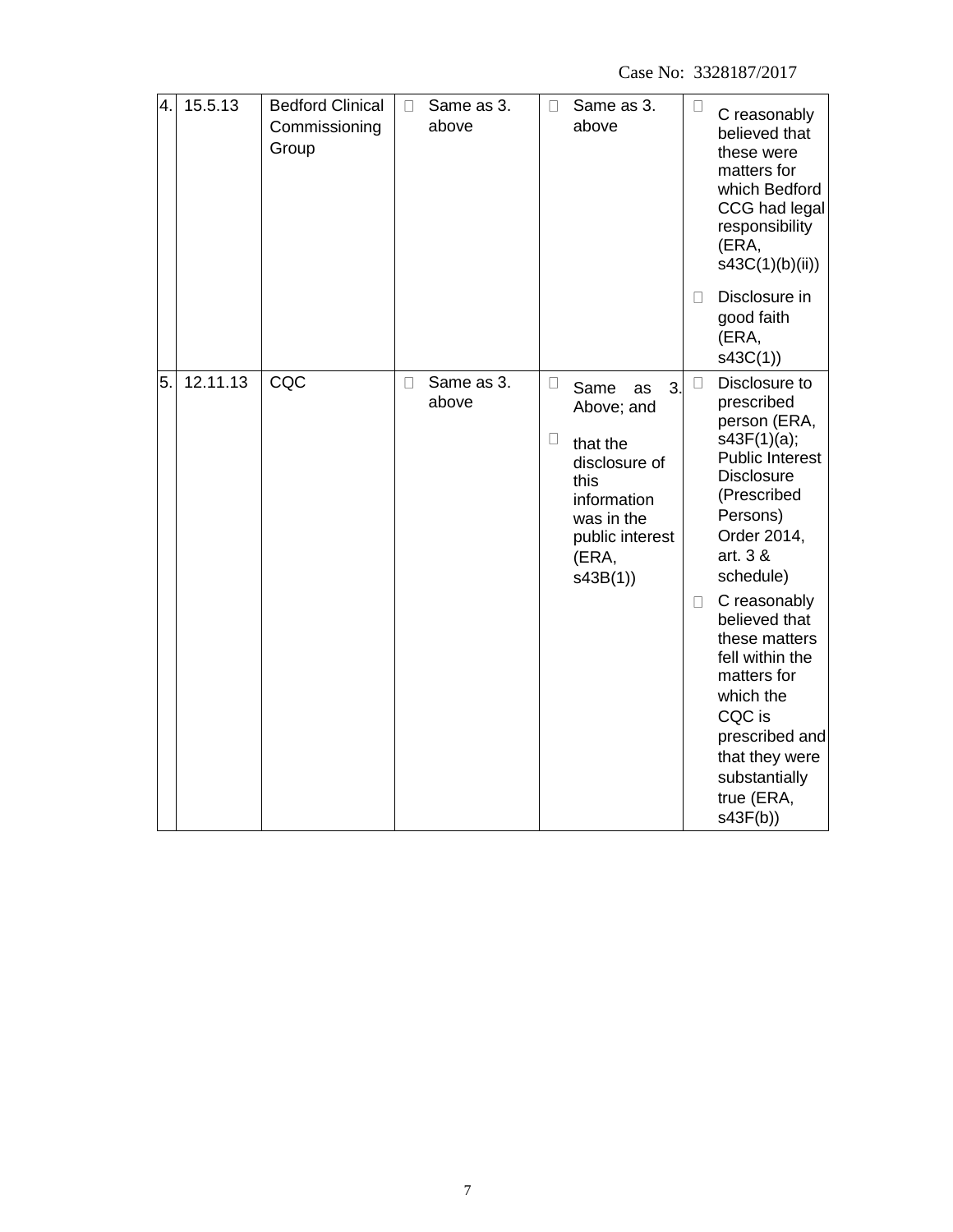| 6. | Apr 2016 | Hardcash<br>Productions /<br>Channel 4 | ⊔ | In respect of<br>the conduct of<br>assessments<br>for Personal<br>Independency<br>Payments,<br>Capita were<br>employing<br>qualified<br>nurses to<br>undertake<br>assessments<br>outside their<br>area of<br>competence<br>which were not<br>clinical<br>assessments;<br>as a<br>consequence | u           | that a person<br>has failed, is<br>failing or is<br>likely to fail to<br>comply with<br>any legal<br>obligation,<br>namely<br>obligations on<br>nurses only to<br>act within their<br>competence;<br>obligations to<br>conduct<br>clinical<br>assessments<br>transparently<br>and with                                                                                      | □<br>u | C reasonably<br>believed that<br>the<br>information<br>disclosed and<br>any<br>allegations<br>contained in it<br>were<br>substantially<br>true (ERA,<br>s43H(1)(b)<br>C did not<br>make the<br>disclosure for<br>the purposes<br>οf<br>personal gain<br>(ERA,<br>s43H(1)(c) |
|----|----------|----------------------------------------|---|----------------------------------------------------------------------------------------------------------------------------------------------------------------------------------------------------------------------------------------------------------------------------------------------|-------------|-----------------------------------------------------------------------------------------------------------------------------------------------------------------------------------------------------------------------------------------------------------------------------------------------------------------------------------------------------------------------------|--------|-----------------------------------------------------------------------------------------------------------------------------------------------------------------------------------------------------------------------------------------------------------------------------|
|    |          |                                        |   | service users<br>were being<br>mislead; a<br>bonus<br>structure was<br>incentivising<br>high numbers<br>οf<br>assessments<br>and resulting<br>in inadequate<br>/ poor quality<br>assessments                                                                                                 | $\Box$<br>П | integrity;<br>obligations to<br>conduct<br>adequate and<br>fair<br>assessments<br>(ERA,<br>s43B(1)(b);<br>and/or<br>that the health<br>and safety of<br>any individual<br>has been, is<br>being or is<br>likely to be<br>endangered<br>(ERA,<br>s43B(1)(d);<br>and<br>that the<br>disclosure of<br>this<br>information<br>was in the<br>public interest<br>(ERA,<br>s43B(1) | П<br>П | The relevant<br>failure is of an<br>exceptionally<br>serious nature<br>(ERA,<br>s43H(1)(d)<br>In all the<br>circumstances,<br>it was<br>reasonable for<br>C to make the<br>disclosure<br>(ERA,<br>s43H(a)(e)                                                                |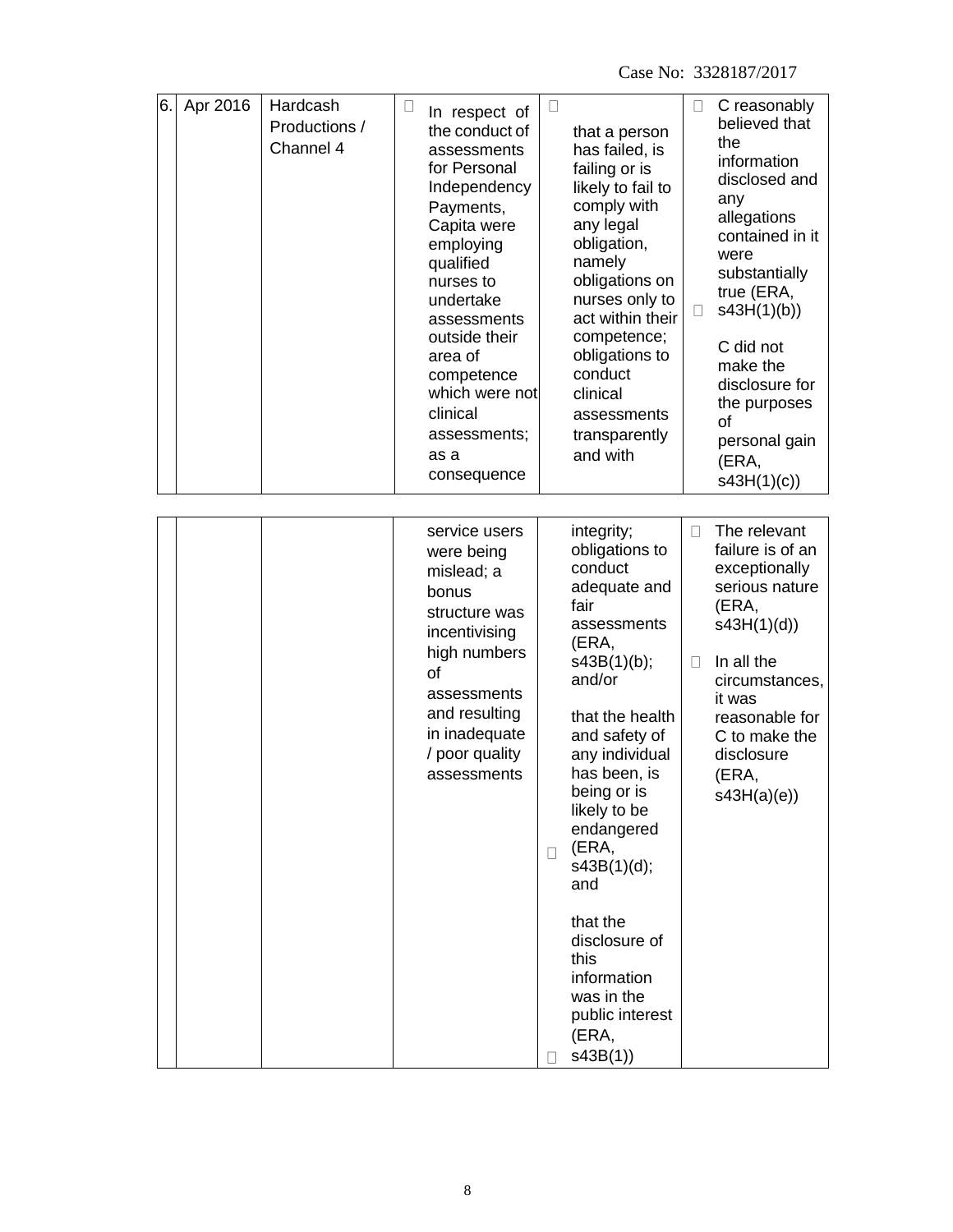| 7. | 14.3.17 | Nurse in Charge<br>of shift                                       | П      | C was not<br>fully<br>competent to<br>administer<br>medication<br>and/or<br>supervise<br>preceptees,<br>which he was<br>being<br>instructed to<br>do<br>as a result of<br>inadequate<br>staffing and<br>inadequate<br>experienced<br>staff | U<br>$\Box$ | that the health<br>and safety of<br>any individual<br>has been, is<br>being or is<br>likely to be<br>endangered<br>(ERA,<br>s43B(1)(d);<br>and<br>that the<br>disclosure of<br>this<br>information<br>was in the<br>public interest<br>(ERA,<br>s43B(1) | $\Box$ | Disclosure to<br>employer<br>(ERA,<br>s43C(1)(a) |
|----|---------|-------------------------------------------------------------------|--------|--------------------------------------------------------------------------------------------------------------------------------------------------------------------------------------------------------------------------------------------|-------------|---------------------------------------------------------------------------------------------------------------------------------------------------------------------------------------------------------------------------------------------------------|--------|--------------------------------------------------|
| 8. | 16.3.17 | Pharmacist;<br>Janet<br>Oppong; and to<br>R<br>(via datix report) | $\Box$ | Low staffing<br>levels, lack of<br>information<br>and support,<br>inadequate<br>medication<br>management                                                                                                                                   | П           | that the health<br>and safety of<br>any individual<br>has been, is<br>being or is<br>likely to be<br>endangered                                                                                                                                         | $\Box$ | Disclosure to<br>employer<br>(ERA,<br>s43C(1)(a) |
|    |         |                                                                   |        | induction,<br>inadequate<br>support for<br>preceptees,<br>and insufficient<br>experienced<br>staff on shift<br>where C made<br>medication<br>error may<br>have<br>influenced that<br>error                                                 | $\Box$      | (ERA,<br>s43B(1)(d);<br>and<br>that the<br>disclosure of<br>this<br>information<br>was in the<br>public interest<br>(ERA,<br>s43B(1))                                                                                                                   |        |                                                  |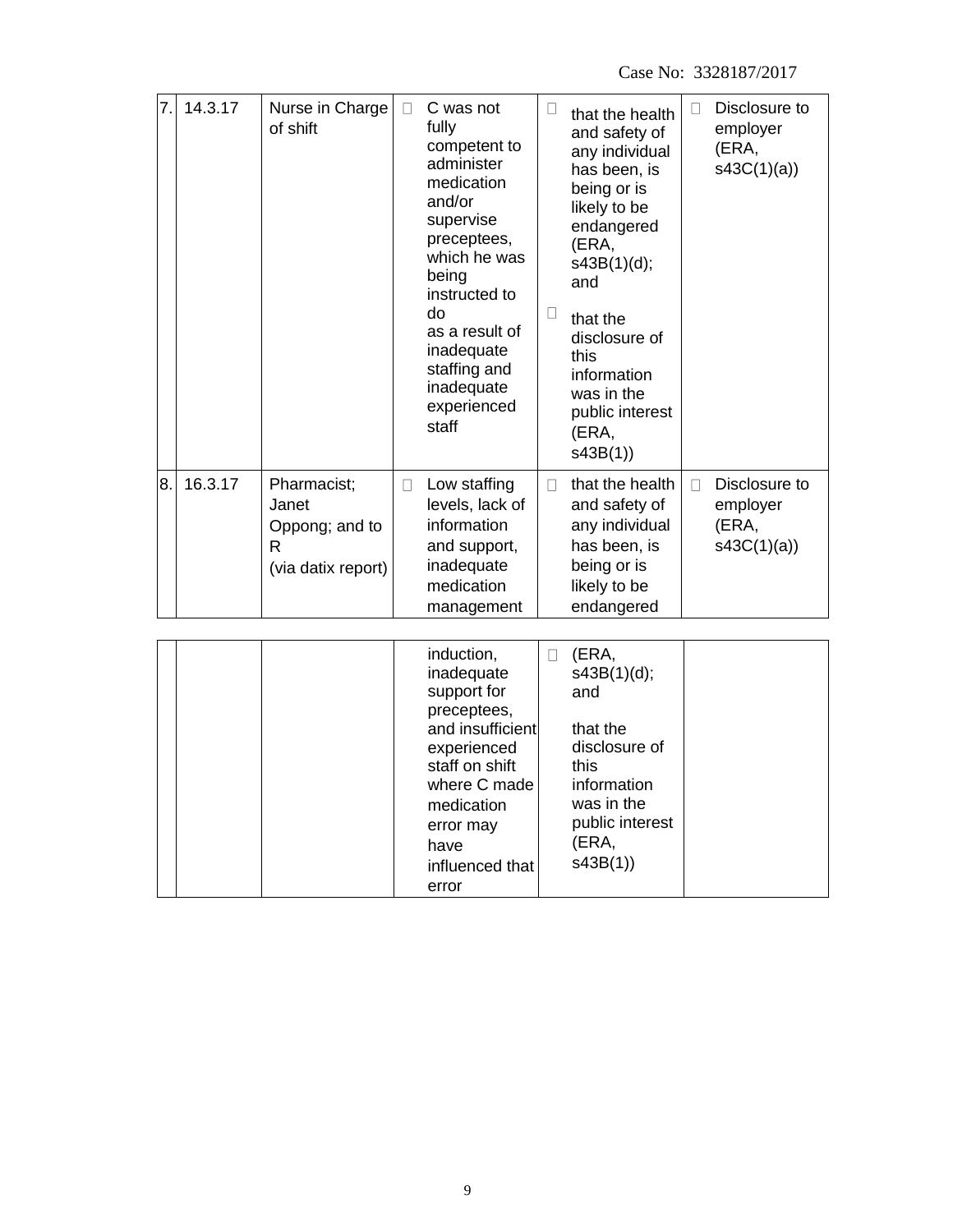| 9. | 22.3.17 | Lara Conway<br>(HR Business<br>Partner); Helen<br>Atwell (Flexible<br><b>Work Force</b><br>Manager) | $\Box$ | Suspension<br>was detriment<br>because of<br>whistleblowing | $\Box$ | that a person<br>has failed, is<br>failing or is<br>likely to fail to<br>comply with<br>any legal<br>obligation,<br>namely not to<br>victimise<br>whistleblowers<br>and/or to<br>provide safe<br>and<br>appropriate<br>care to | $\Box$ | Disclosure to<br>employer<br>(ERA,<br>s43C(1)(a) |
|----|---------|-----------------------------------------------------------------------------------------------------|--------|-------------------------------------------------------------|--------|--------------------------------------------------------------------------------------------------------------------------------------------------------------------------------------------------------------------------------|--------|--------------------------------------------------|
|    |         |                                                                                                     |        |                                                             | $\Box$ | patients<br>(which is<br>impeded if<br>staff cannot<br>raise concerns<br>safely) (ERA,<br>s43B(1)(b);<br>and/or                                                                                                                |        |                                                  |
|    |         |                                                                                                     |        |                                                             | $\Box$ | that the health<br>and safety of<br>any individual<br>has been, is<br>being or is<br>likely to be<br>endangered<br>(ERA,<br>s43B(1)(d);<br>and                                                                                 |        |                                                  |
|    |         |                                                                                                     |        |                                                             |        | that the<br>disclosure of<br>this<br>information<br>was in the<br>public interest<br>(ERA,<br>s43B(1)                                                                                                                          |        |                                                  |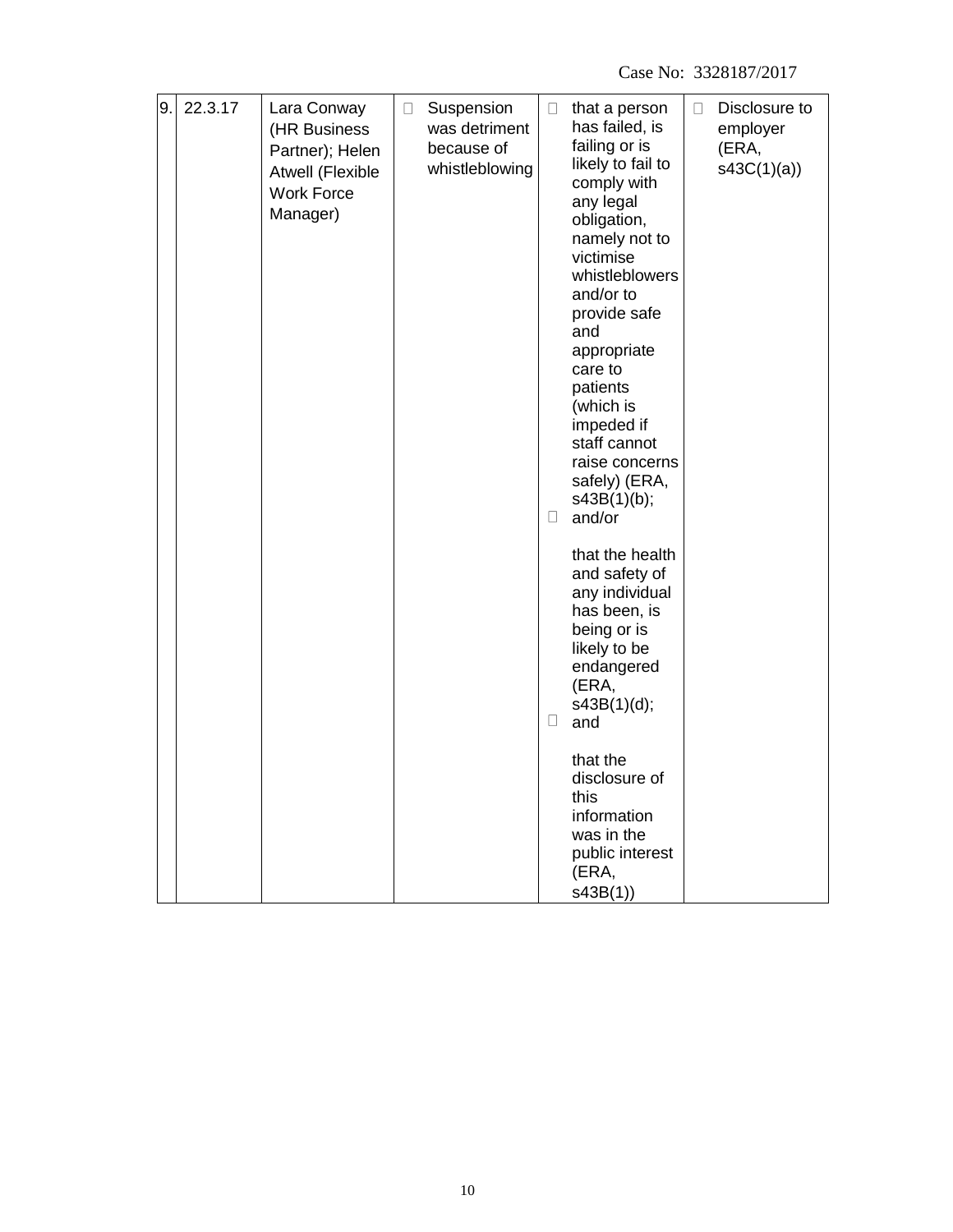| 10.23.3.17 | (CEO) | <b>Gil Baldwin</b> | $\Box$ | Suspension<br>was detriment<br>because of<br>whistleblowing | $\Box$<br>U | that a person<br>has failed, is<br>failing or is<br>likely to fail to<br>comply with<br>any legal<br>obligation,<br>namely not to<br>victimise<br>whistleblowers<br>and/or to<br>provide safe<br>and<br>appropriate<br>care to<br>patients<br>(which is<br>impeded if<br>staff cannot<br>raise concerns<br>safely) (ERA,<br>s43B(1)(b);<br>and/or | $\Box$ | Disclosure to<br>employer<br>(ERA,<br>s43C(1)(a) |
|------------|-------|--------------------|--------|-------------------------------------------------------------|-------------|---------------------------------------------------------------------------------------------------------------------------------------------------------------------------------------------------------------------------------------------------------------------------------------------------------------------------------------------------|--------|--------------------------------------------------|
|            |       |                    |        |                                                             | $\Box$      | that the health<br>and safety of<br>any individual<br>has been, is<br>being or is<br>likely to be<br>endangered<br>(ERA,<br>s43B(1)(d);<br>and                                                                                                                                                                                                    |        |                                                  |
|            |       |                    |        |                                                             |             | that the<br>disclosure of<br>this<br>information<br>was in the<br>public interest<br>(ERA,<br>s43B(1)                                                                                                                                                                                                                                             |        |                                                  |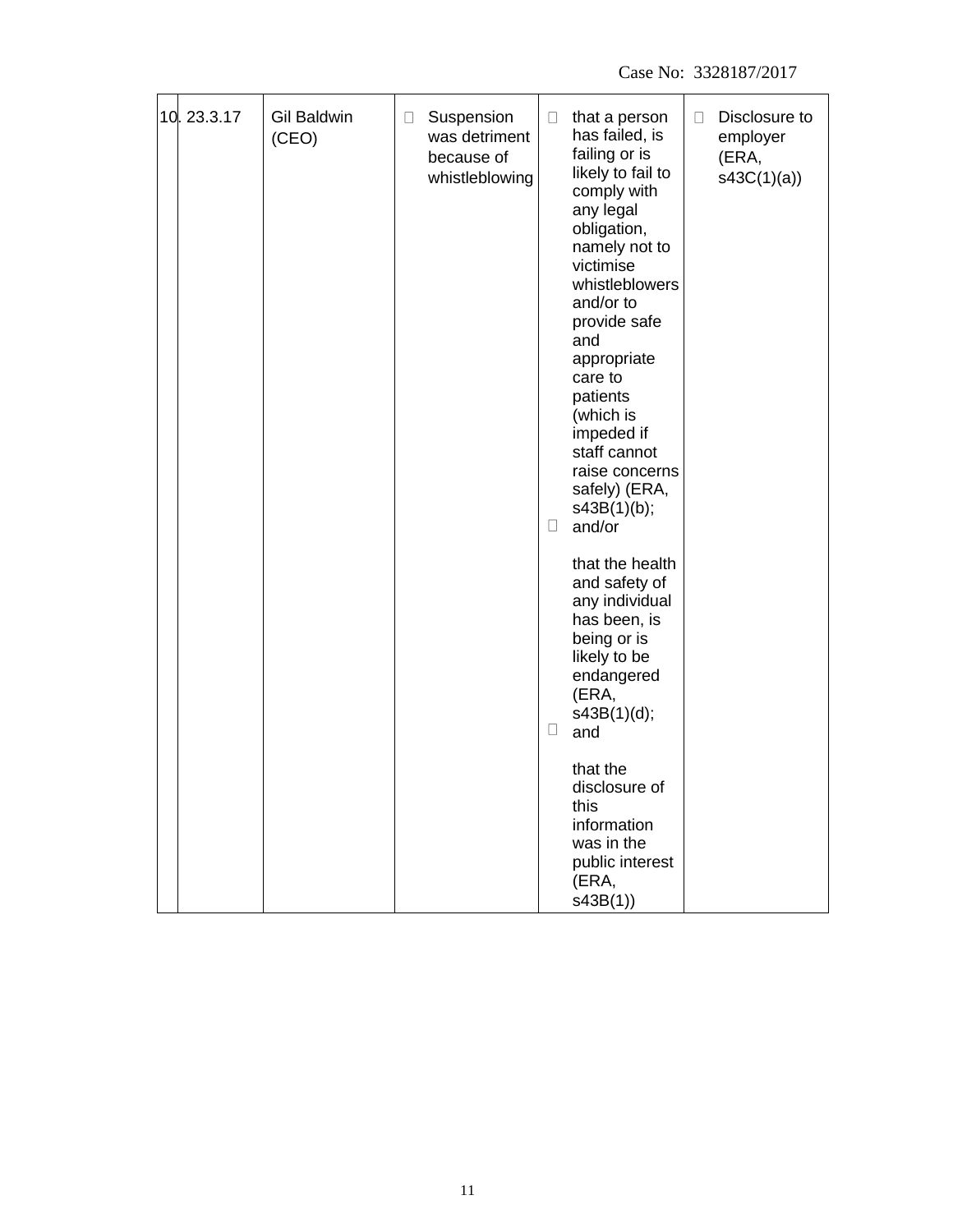Case No: 3328187/2017

| 11.28.3.17 | Gil Baldwin<br>(CEO) | Suspension<br>$\Box$<br>was detriment<br>because of<br>whistleblowing | $\Box$<br>that a person<br>has failed, is<br>failing or is<br>likely to fail to<br>comply with<br>any legal<br>obligation,<br>namely not to<br>victimise<br>whistleblowers<br>and/or to<br>provide safe<br>and<br>appropriate<br>care to<br>patients                                                                                                                     | Disclosure to<br>$\Box$<br>employer<br>(ERA,<br>s43C(1)(a) |
|------------|----------------------|-----------------------------------------------------------------------|--------------------------------------------------------------------------------------------------------------------------------------------------------------------------------------------------------------------------------------------------------------------------------------------------------------------------------------------------------------------------|------------------------------------------------------------|
|            |                      |                                                                       | (which is<br>impeded if<br>staff cannot<br>raise concerns<br>safely) (ERA,<br>s43B(1)(b);<br>and/or<br>⊔<br>that the health<br>and safety of<br>any individual<br>has been, is<br>being or is<br>likely to be<br>endangered<br>(ERA,<br>s43B(1)(d);<br>and<br>u<br>that the<br>disclosure of<br>this<br>information<br>was in the<br>public interest<br>(ERA,<br>s43B(1) |                                                            |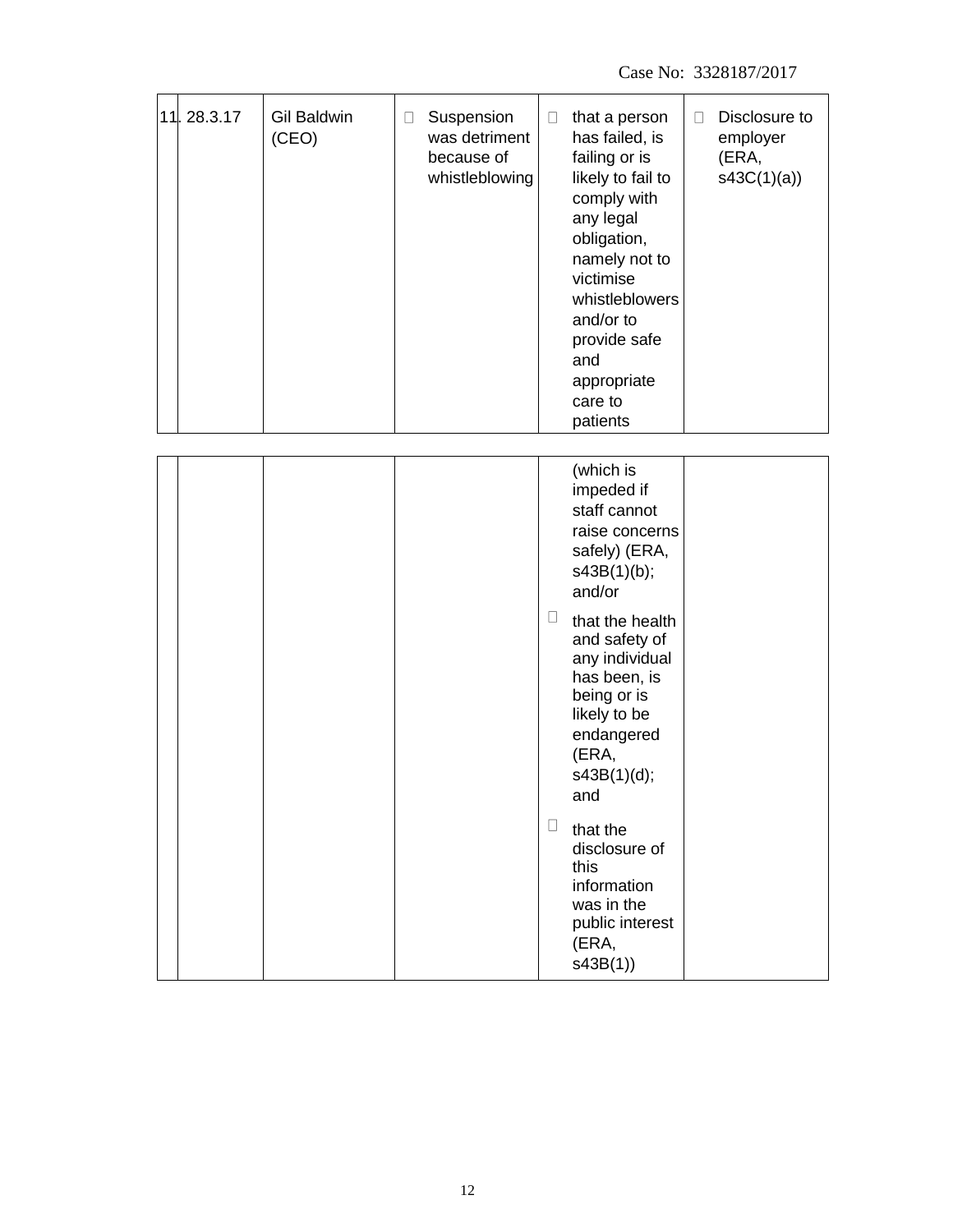Case No: 3328187/2017

| 12.29.3.17 | Dean Howells<br>(Director of<br>Nursing) | Suspension<br>$\Box$<br>was detriment<br>because of<br>whistleblowing | that a person<br>$\Box$<br>has failed, is<br>failing or is<br>likely to fail to<br>comply with<br>any legal<br>obligation,<br>namely not to<br>victimise<br>whistleblowers<br>and/or to<br>provide safe<br>and<br>appropriate<br>care to<br>patients<br>(which is<br>impeded if<br>staff cannot<br>raise concerns<br>safely) (ERA,<br>s43B(1)(b);<br>$\Box$<br>and/or<br>that the health<br>and safety of<br>any individual<br>has been, is<br>being or is<br>likely to be<br>endangered | Disclosure to<br>$\Box$<br>employer<br>(ERA,<br>s43C(1)(a) |
|------------|------------------------------------------|-----------------------------------------------------------------------|------------------------------------------------------------------------------------------------------------------------------------------------------------------------------------------------------------------------------------------------------------------------------------------------------------------------------------------------------------------------------------------------------------------------------------------------------------------------------------------|------------------------------------------------------------|
|            |                                          |                                                                       | (ERA,<br>s43B(1)(d);<br>and<br>$\Box$<br>that the<br>disclosure of<br>this<br>information<br>was in the<br>public interest<br>(ERA,<br>s43B(1)                                                                                                                                                                                                                                                                                                                                           |                                                            |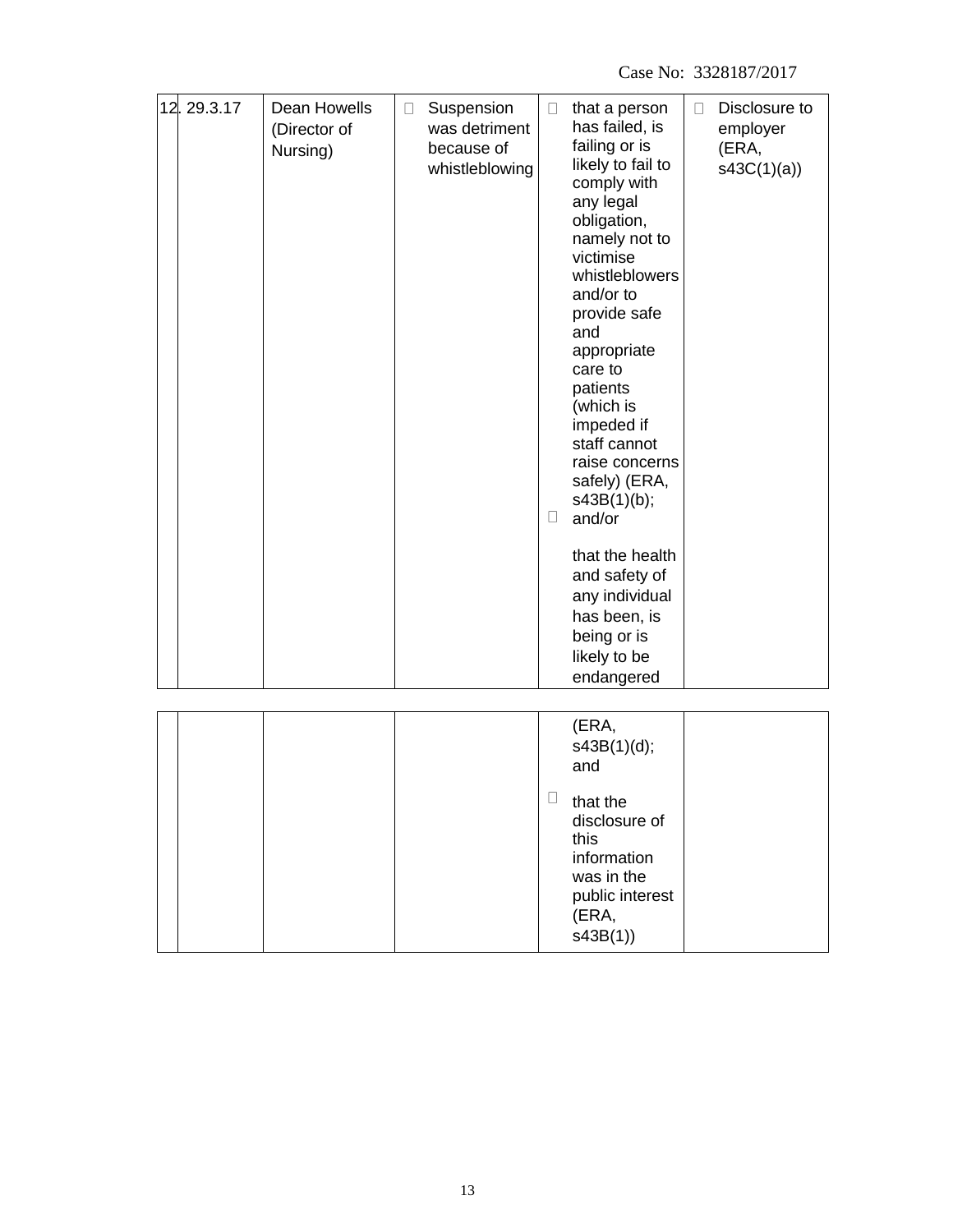Case No: 3328187/2017

| 13.14.4.17 | Conway<br>Lara | $\Box$ | Suspension                                    | $\Box$ | that a person                                                                                                                                                                                                                                                                                                                    | $\Box$ | Disclosure to                   |
|------------|----------------|--------|-----------------------------------------------|--------|----------------------------------------------------------------------------------------------------------------------------------------------------------------------------------------------------------------------------------------------------------------------------------------------------------------------------------|--------|---------------------------------|
|            | (HR Advisor)   |        | was detriment<br>because of<br>whistleblowing | $\Box$ | has failed, is<br>failing or is<br>likely to fail to<br>comply with<br>any legal<br>obligation,<br>namely not to<br>victimise<br>whistleblowers<br>and/or to<br>provide safe<br>and<br>appropriate<br>care to<br>patients<br>(which is<br>impeded if<br>staff cannot<br>raise concerns<br>safely) (ERA,<br>s43B(1)(b);<br>and/or |        | employer<br>(ERA,<br>s43C(1)(a) |
|            |                |        |                                               | $\Box$ | that the health<br>and safety of<br>any individual<br>has been, is<br>being or is<br>likely to be<br>endangered<br>(ERA,<br>s43B(1)(d);<br>and                                                                                                                                                                                   |        |                                 |
|            |                |        |                                               |        | that the<br>disclosure of<br>this<br>information<br>was in the<br>public interest<br>(ERA,<br>s43B(1)                                                                                                                                                                                                                            |        |                                 |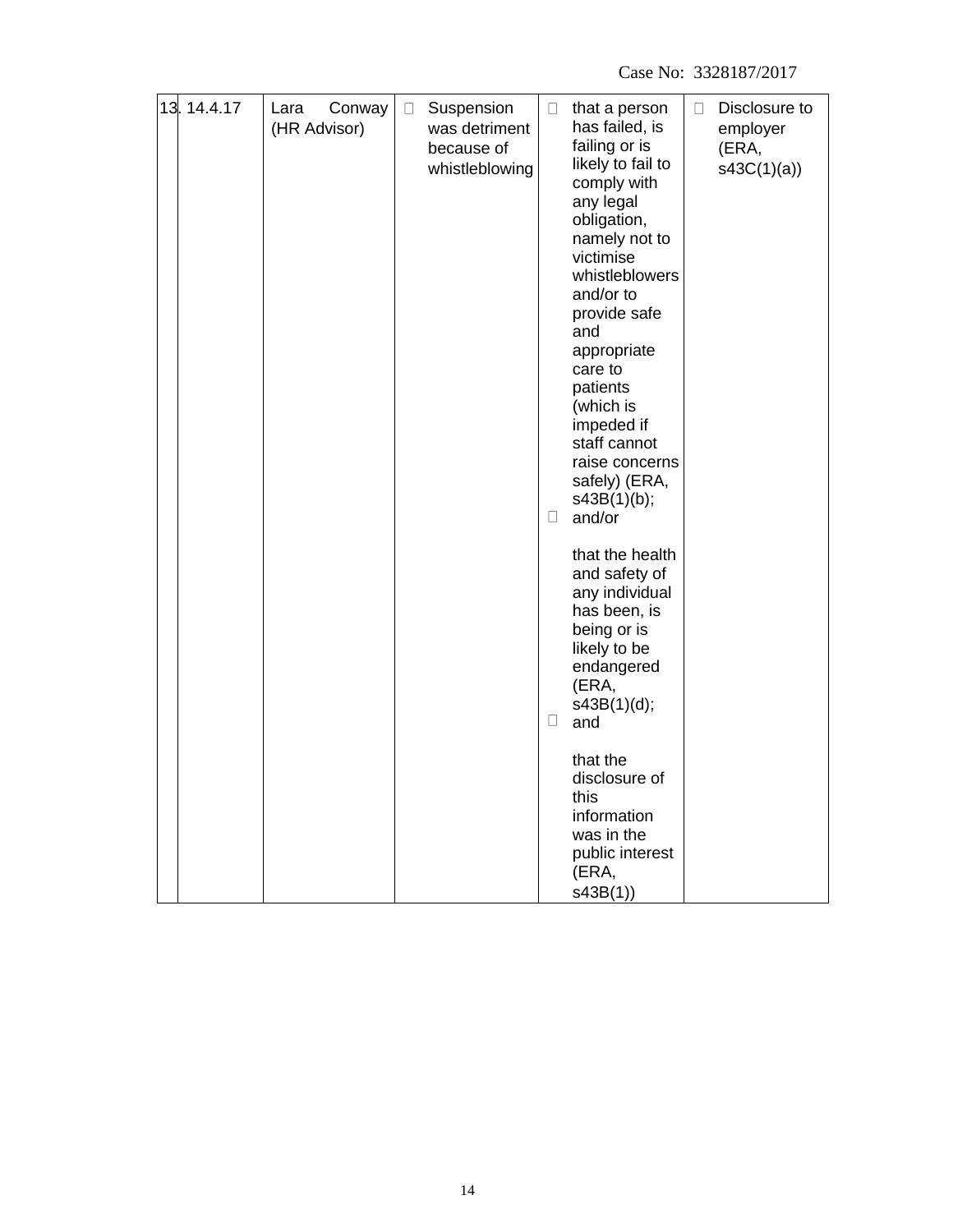| 14.18.4.17 | Paul Bentham<br>(Services<br>Director for<br>CAMHS);<br>Duncan Long<br>(Head of Internal<br>Audit) | Suspension<br>$\Box$<br>and<br>disciplinary<br>action were<br>detriment<br>because of<br>whistleblowing | Disclosure to<br>that a person<br>П<br>□<br>has failed, is<br>employer<br>failing or is<br>(ERA,<br>likely to fail to<br>s43C(1)(a)<br>comply with<br>any legal<br>obligation,<br>namely not to<br>victimise<br>whistleblowers<br>and/or to<br>provide safe<br>and<br>appropriate<br>care to<br>patients<br>(which is<br>impeded if<br>staff cannot<br>raise concerns<br>safely) (ERA,<br>s43B(1)(b);<br>and/or<br>O |
|------------|----------------------------------------------------------------------------------------------------|---------------------------------------------------------------------------------------------------------|----------------------------------------------------------------------------------------------------------------------------------------------------------------------------------------------------------------------------------------------------------------------------------------------------------------------------------------------------------------------------------------------------------------------|
|            |                                                                                                    |                                                                                                         | that the health<br>and safety of<br>any individual<br>has been, is<br>being or is<br>likely to be<br>endangered<br>(ERA,<br>s43B(1)(d);<br>$\Box$<br>and                                                                                                                                                                                                                                                             |
|            |                                                                                                    |                                                                                                         | that the<br>disclosure of<br>this<br>information<br>was in the<br>public interest<br>(ERA,<br>s43B(1)                                                                                                                                                                                                                                                                                                                |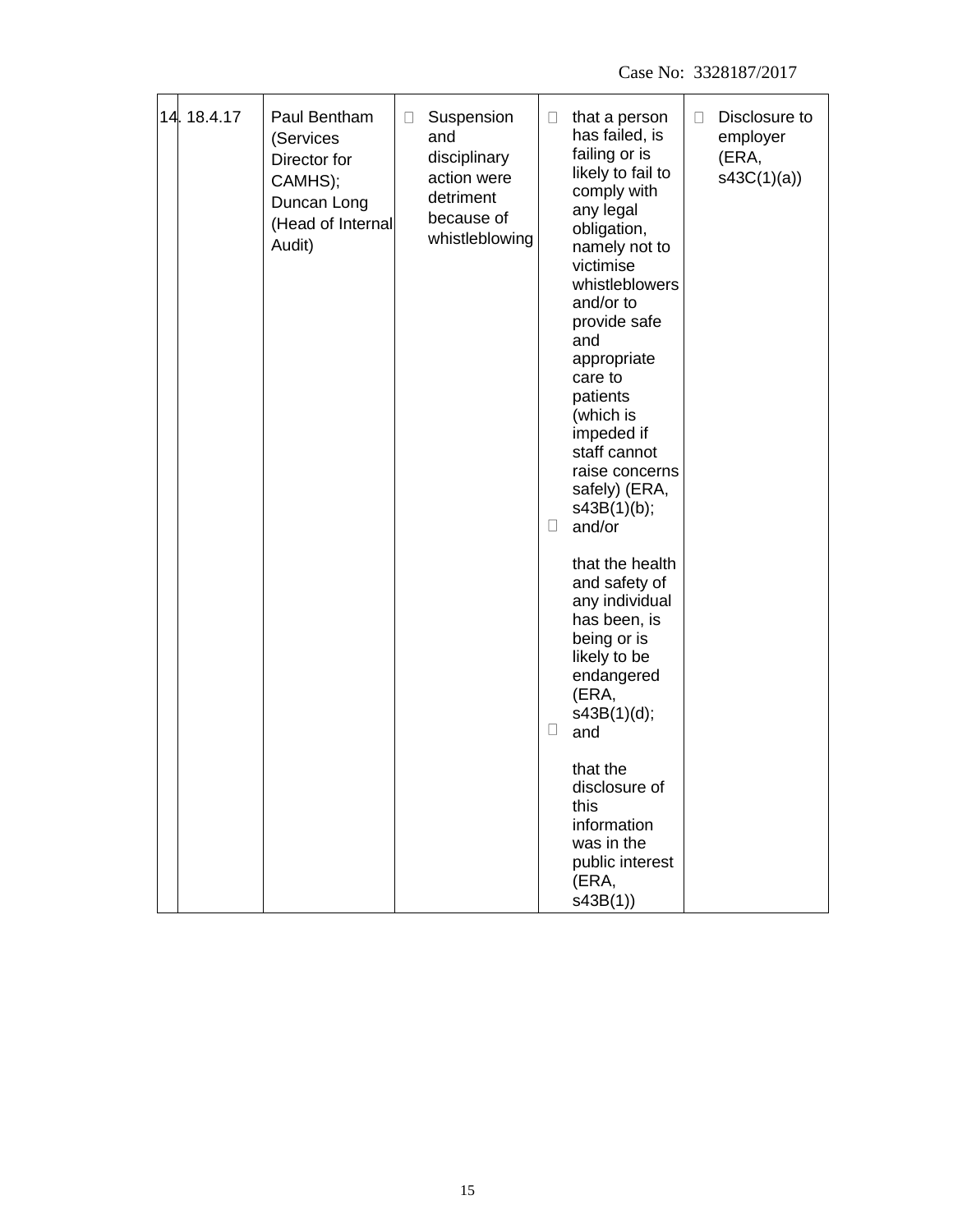| 15.15.5.17 | Duncan Long<br>(Head of Internal<br>Audit) | $\Box$<br>П | Suspension<br>and<br>disciplinary<br>action were<br>detriment<br>because of<br>whistleblowing<br>Insufficient<br>staffing;<br>inaccurate<br>methadone<br>calculation;<br>excessive<br>expectations<br>οf | П      | that a person<br>has failed, is<br>failing or is<br>likely to fail to<br>comply with<br>any legal<br>obligation,<br>namely not to<br>victimise<br>whistleblowers<br>and/or to<br>provide safe<br>and<br>appropriate<br>care to<br>patients                                                                                                                     | П | Disclosure to<br>employer<br>(ERA,<br>s43C(1)(a) |
|------------|--------------------------------------------|-------------|----------------------------------------------------------------------------------------------------------------------------------------------------------------------------------------------------------|--------|----------------------------------------------------------------------------------------------------------------------------------------------------------------------------------------------------------------------------------------------------------------------------------------------------------------------------------------------------------------|---|--------------------------------------------------|
|            |                                            |             | new/<br>inexperienced<br>staff                                                                                                                                                                           | ⊔<br>Ш | (which is<br>impeded if<br>staff cannot<br>raise concerns<br>safely) (ERA,<br>s43B(1)(b);<br>and/or<br>that the health<br>and safety of<br>any individual<br>has been, is<br>being or is<br>likely to be<br>endangered<br>(ERA,<br>s43B(1)(d);<br>and<br>that the<br>disclosure of<br>this<br>information<br>was in the<br>public interest<br>(ERA,<br>s43B(1) |   |                                                  |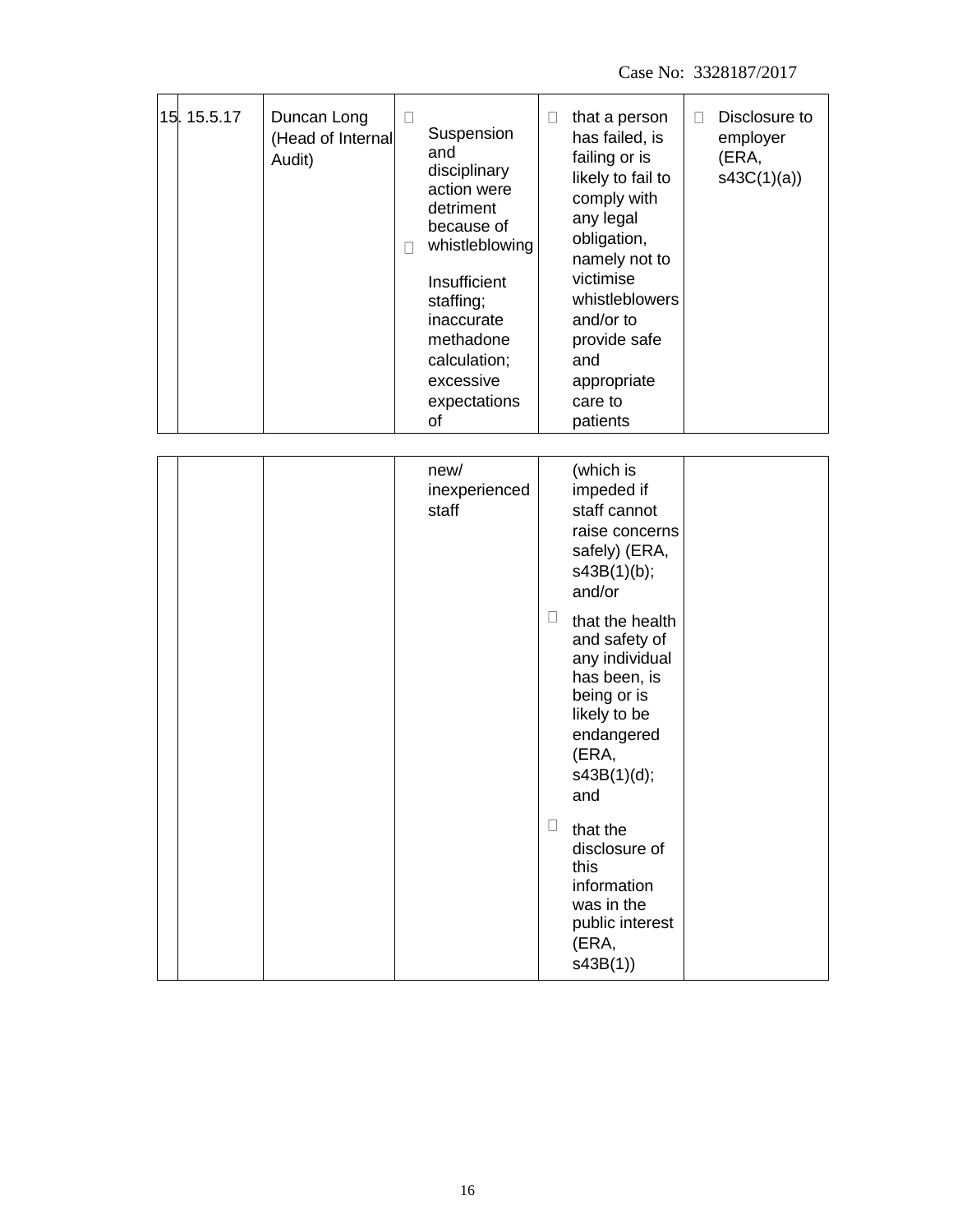| 16.1.6.17 | Dean Howell<br>(Direcgtor of<br>Nursing) | $\Box$<br>$\Box$ | Suspension<br>and<br>disciplinary<br>action were<br>detriment<br>because of<br>whistleblowing<br>Damaged and<br>broken keys;<br>insufficient<br>staff;<br>insufficient<br>support and<br>supervision of<br>newly<br>qualified and<br>junior staff;<br>incident of<br>staff<br>member<br>threatening a<br>patient;<br>concerns<br>about<br><b>MAPA</b><br>training;<br>insufficient<br>time for<br>elearning;<br>inability to<br>access patient | $\Box$<br>$\Box$ | that a person<br>has failed, is<br>failing or is<br>likely to fail to<br>comply with<br>any legal<br>obligation,<br>namely not to<br>victimise<br>whistleblowers<br>and/or to<br>provide safe<br>and<br>appropriate<br>care to<br>patients<br>(which is<br>impeded if<br>staff cannot<br>raise concerns<br>safely) (ERA,<br>s43B(1)(b);<br>and/or<br>that the health<br>and safety of<br>any individual<br>has been, is<br>being or is<br>likely to be<br>endangered | $\Box$ | Disclosure to<br>employer<br>(ERA,<br>s43C(1)(a) |
|-----------|------------------------------------------|------------------|------------------------------------------------------------------------------------------------------------------------------------------------------------------------------------------------------------------------------------------------------------------------------------------------------------------------------------------------------------------------------------------------------------------------------------------------|------------------|----------------------------------------------------------------------------------------------------------------------------------------------------------------------------------------------------------------------------------------------------------------------------------------------------------------------------------------------------------------------------------------------------------------------------------------------------------------------|--------|--------------------------------------------------|
|           |                                          |                  | records; risks<br>re manual<br>handling and<br>environment;<br>controlled<br>drugs record;<br>factors<br>relating to<br>drug error.                                                                                                                                                                                                                                                                                                            | $\Box$           | (ERA,<br>s43B(1)(d);<br>and<br>that the<br>disclosure of<br>this<br>information<br>was in the<br>public interest<br>(ERA,<br>s43B(1)                                                                                                                                                                                                                                                                                                                                 |        |                                                  |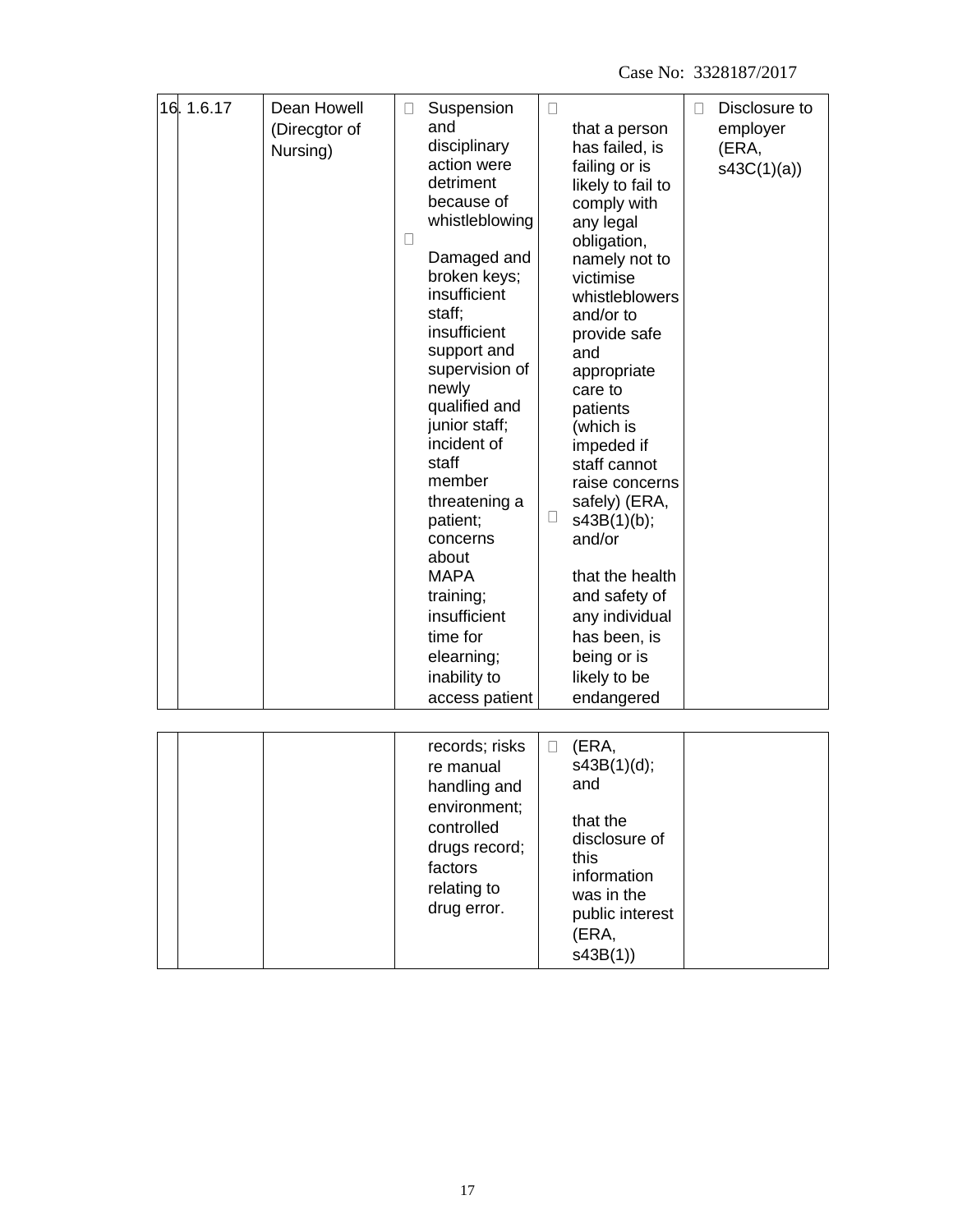| 17.9.6.17 | Paul Bentham<br>(Services<br>Director for<br>CAMHS) | $\Box$ | Suspension<br>and<br>disciplinary<br>action were<br>detriment<br>because of<br>whistleblowing | $\Box$<br>$\Box$<br>u | that a person<br>has failed, is<br>failing or is<br>likely to fail to<br>comply with<br>any legal<br>obligation,<br>namely not to<br>victimise<br>whistleblowers<br>and/or to<br>provide safe<br>and<br>appropriate<br>care to<br>patients<br>(which is<br>impeded if<br>staff cannot<br>raise concerns<br>safely) (ERA,<br>s43B(1)(b);<br>and/or<br>that the health<br>and safety of<br>any individual<br>has been, is<br>being or is<br>likely to be<br>endangered<br>(ERA,<br>s43B(1)(d);<br>and<br>that the<br>disclosure of<br>this<br>information | $\Box$ | Disclosure to<br>employer<br>(ERA,<br>s43C(1)(a) |
|-----------|-----------------------------------------------------|--------|-----------------------------------------------------------------------------------------------|-----------------------|---------------------------------------------------------------------------------------------------------------------------------------------------------------------------------------------------------------------------------------------------------------------------------------------------------------------------------------------------------------------------------------------------------------------------------------------------------------------------------------------------------------------------------------------------------|--------|--------------------------------------------------|
|           |                                                     |        |                                                                                               |                       | was in the<br>public interest<br>(ERA,<br>s43B(1)                                                                                                                                                                                                                                                                                                                                                                                                                                                                                                       |        |                                                  |

Detriment on grounds of protected disclosures

2. In respect of those alleged detriments set out in paragraph 3 below which occurred before 18 May 2017<sup>1</sup>, do they constitute a series of similar acts/failures and/or an act extending over a period which ended on or after that date for the purposes of ERA, s48(3)(a) and/or (4)(a)?

<sup>&</sup>lt;sup>1</sup> This is the cut-off date for limitation purposes having regard to the findings and conclusions of the Tribunal in the PH Judgment (see in particular paras 9 & 13 [145-6])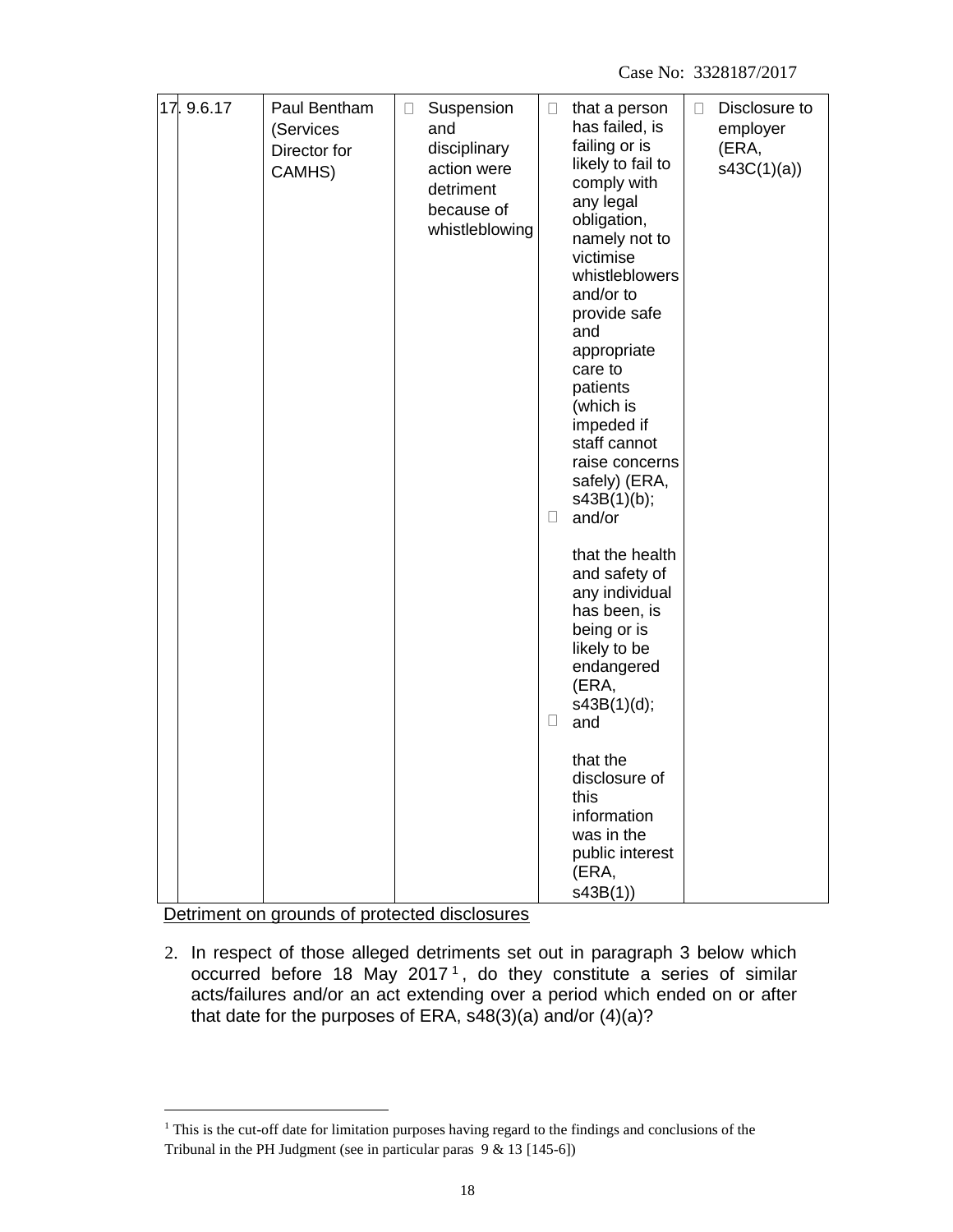- 3. Did the Respondent subject the Claimant to a detriment on the ground that he had made one or more protected disclosure(s) contrary to ERA, s47B, by:
	- 3.1. investigating his past employment and associated activities in response to an email dated 20 March 2017;
	- 3.2. suspending him on 22 March 2017;
	- 3.3. failing to lift his suspension and/or failing to address, or adequately to address, the Claimant's concerns about his suspension and the disciplinary process raised in letters/meetings on 23 March 2017, 28 March 2017, 29 March 2017, 6 April 2017, 11 April 2017, 18 April 2017, and 15 May 2017;
	- 3.4. recommending the dismissal of the Claimant's grievance in the investigation report dated May 2017;
	- 3.5. not upholding the Claimant's grievance by letter dated 20 June 2017;
	- 3.6. if the Claimant was a worker and not an employee (see paragraph 4 below), summarily dismissing him on 20 June 2017?

Automatic unfair dismissal on grounds of protected disclosures

- 4. Was the Claimant an employee as defined by ERA, s230(1) or a worker as defined by s230(2)-(3)?
- 5. If the Claimant was an employee, was the reason or principal reason for the Claimant's dismissal that he had made one or more protected disclosures for the purposes of ERA, s103A?

#### Evidence

- 3. We had before us witness statements from Mr Finn, and from the respondent: Ms Conway, (who suspended Mr Finn) Mr Long, (who conducted an investigation) Mr Bentham, (who dismissed Mr Finn) and from Miss Parker, HR business partner.
- 4. We had two bundles, properly paginated and indexed, running in total to page number 916.
- 5. At the start of day 3 we were provided with a further bundle, paginated D1-D54, which contained emails that were in the original bundle. Those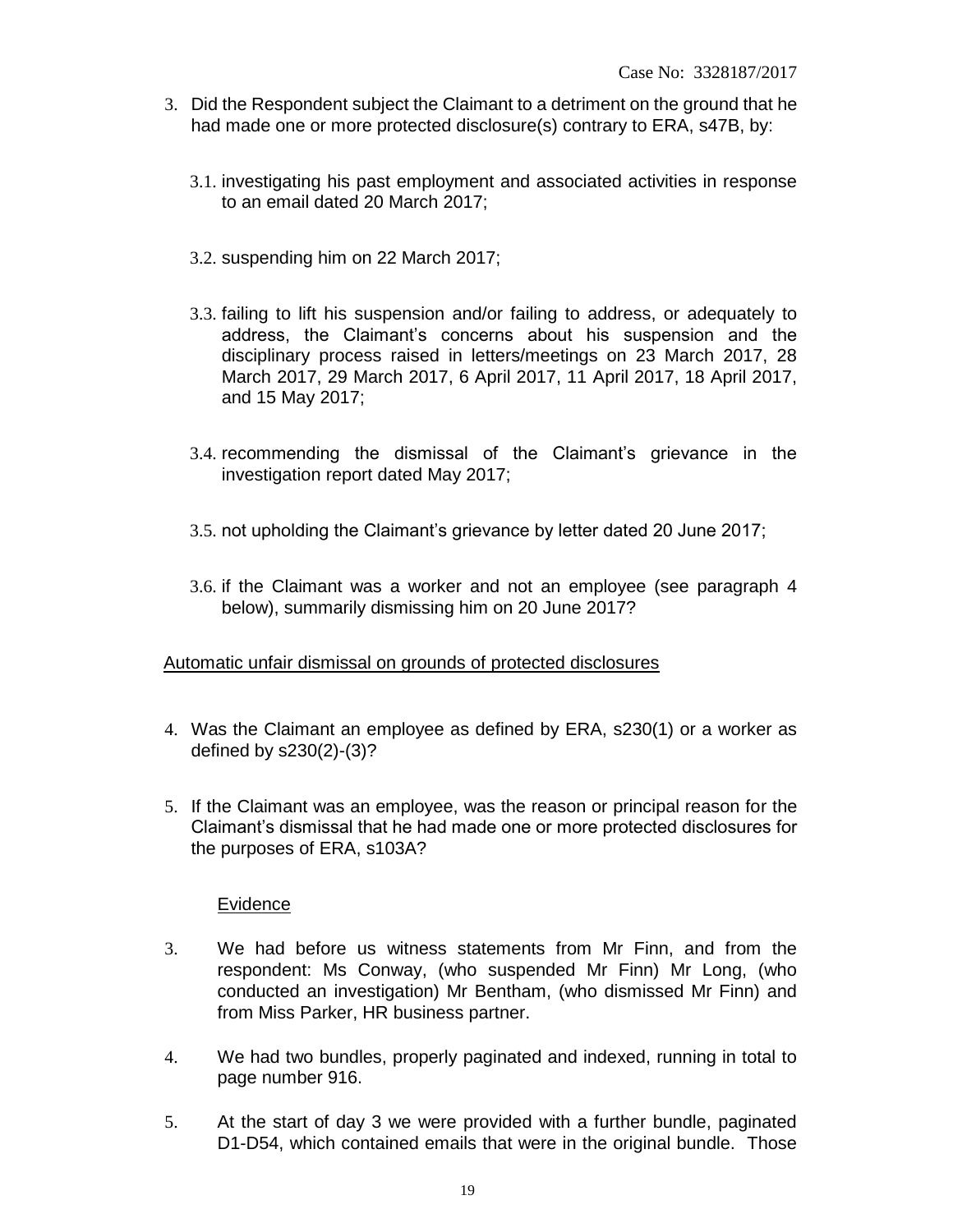in the original bundle were redacted, so the authors and recipients could not be identified. Those in the bundle D1-D54 were unredacted. At lunch on day 3, we further added to the bundle a document 282A-B.

#### The Law

6. Mr Finn says that he was subjected to detriment for having made protected disclosures, (whistle-blowing) and that he was dismissed because of that disclosure. The relevant law is derived from the Employment Rights Act 1996, (the "ERA").

#### Protected Disclosure

7. What amounts to a protected disclosure is defined in the ERA at Section 43A as a qualifying disclosure. That in turn is defined at Section 43B as:

> "… Any disclosure of information which, in the reasonable belief of the worker making the disclosure, is made in the public interest and tends to show one or more of the following – …

> a) that a criminal offence has been committed, is being committed or is likely to be committed,

> (b) that a person has failed, is failing or is likely to fail to comply with any legal obligation to which he is subject,

> (c) that a miscarriage of justice has occurred, is occurring or is likely to occur,

> (d) that the health or safety of any individual has been, is being or is likely to be endangered,

> (e) that the environment has been, is being or is likely to be damaged, or

- 8. The disclosures need not be factually correct, nor amount to a breach of the law, provided that the claimant reasonably believed them to be so, see Babula v Waltham Forrest College [2007 IRLR 346.
- 9. The expression, "reasonable belief" must be considered having regard to the personal circumstances of the discloser, in particular their "inside knowledge", what they know about the field in which they work, about their employer, about the subject matter to which the disclosure relates. In other words, the test is subjective, see Korashi v Abertawe Bro Morgannwg University Local Health Board [2012] IRLR 4.
- 10. The requirement is for the disclosure of information; i.e. conveying facts. It is not enough to make an allegation, see Cavendish Munro v Geduld UKEAT/0195/09. The mere expression of an opinion does not tend to show that the Respondent is likely to be in breach of any legal obligation, see Goode v Marks & Spencer Plc UKEAT/0442/09. However, there is a need for care; information can be disclosed within an allegation. The concept of "information" is capable of covering statements which might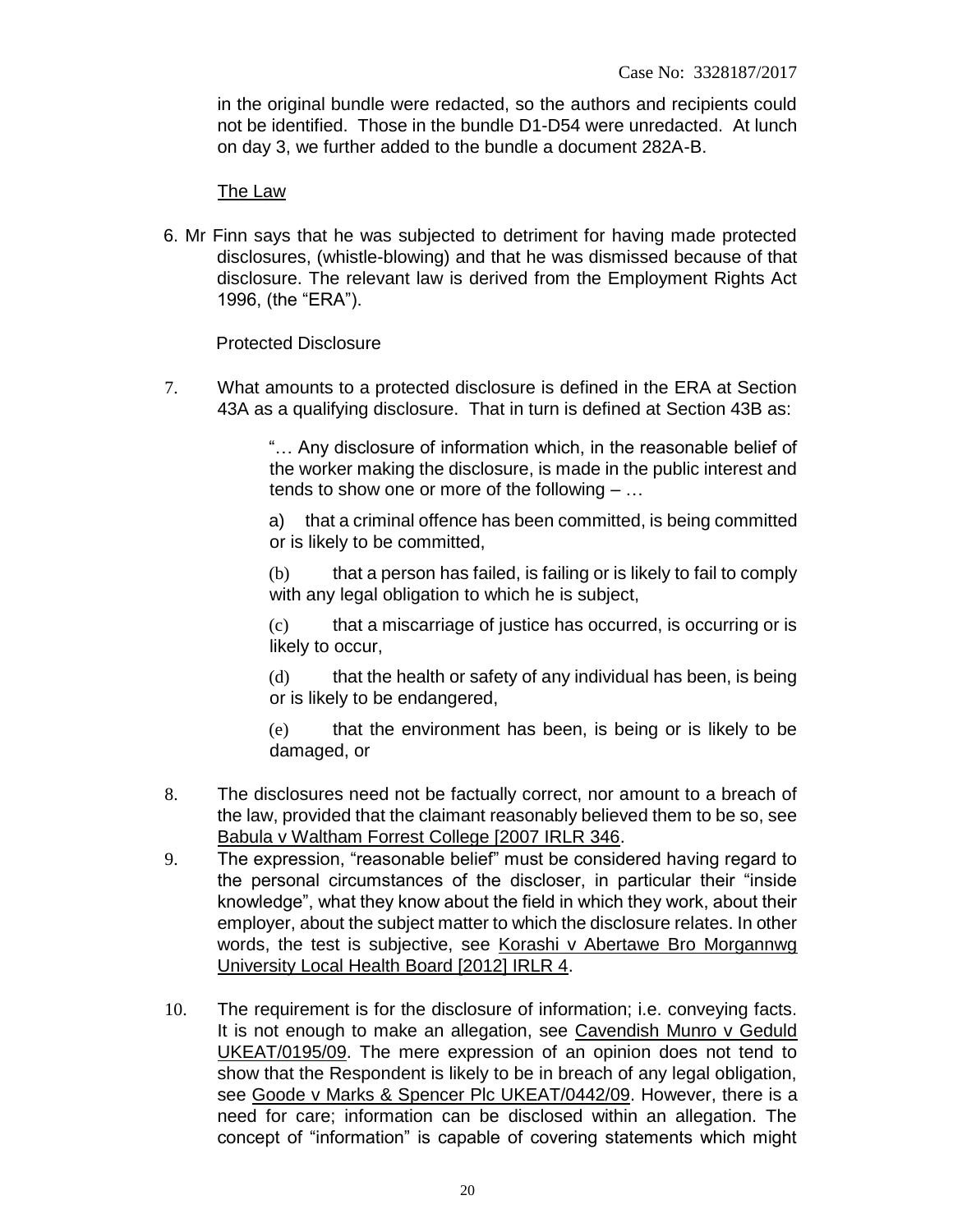also be characterised as allegations. The correct question is to ask whether the disclosure contained information of sufficient factual content and specificity that it is capable of showing one of the matters listed in section 43B(1). This is a matter of evaluative judgment in light of the facts and the context in which it was made. See Kilraine v London Borough of Wandsworth [2018] ICR 1850 CA.

- 11. This case is unusual, in that some of the disclosures relied on pre date 25 June 2013, before which date section 43C(1) had required that disclosures be in good faith: the claimant ought not to have any predominant ulterior motive, (Street v Derbyshire Unemployed Workers' Centre [2004] EWCA Civ 964).
- 12. For the disclosures after 25 June 2013, Mr Finn must also reasonably believe that the disclosure is in the public interest. In Chesterton Global Ltd (T/A Chestertons) v Nurmohamed & Others [2017] EWCA Civ 979, the Court of Appeal held that there were not absolute rules in deciding whether a disclosure was in the public interest; the essential point was that the disclosure has to serve a wider interest than the personal or private interest of the discloser. Relevant factors are would include the numbers in the affected group, the nature of the interest affected, the extent to which they were affected, the nature of the wrongdoing and identity of the alleged wrongdoer. That said, the number affected is not determinative; it is not a case of merely one other person being required to make it in the public interest. However, the larger the number affected, the more likely it is that it will engage public interest.
- 13. Disclosure in previous employment remains protected in subsequent employment, see BP Plc v Elstone UKEAT/141/09.
- 14. If the question arises as to whether one of the situations listed in section 43B(1) is, "likely" to arise, the test is whether it is, "more likely than not" to arise, see Kraus v Penna Plc [2004] IRLR 260.
- 15. A protected disclosure must, (per section 43A) be made to one of a number of specified persons set out at sections 43C to 43H.
- 16. Section 43C provides for disclosure to the claimant's employer.
- 17. Section 43F provides for disclosure to a person who has been prescribed by Order of the Secretary of State. For such a disclosure to be protected, the claimant must believe that the relevant failure falls within the scope of that prescribed person and must reasonably believe that what is disclosed is substantially true. Prescribed person under such Order include the CQC and Members of Parliament, (not the police).
- 18. Disclosures can be made to external bodies that are not prescribed, but only if stringent conditions apply, as provided for by Section 43G:
	- 18.1 The claimant must reasonably believe the information and any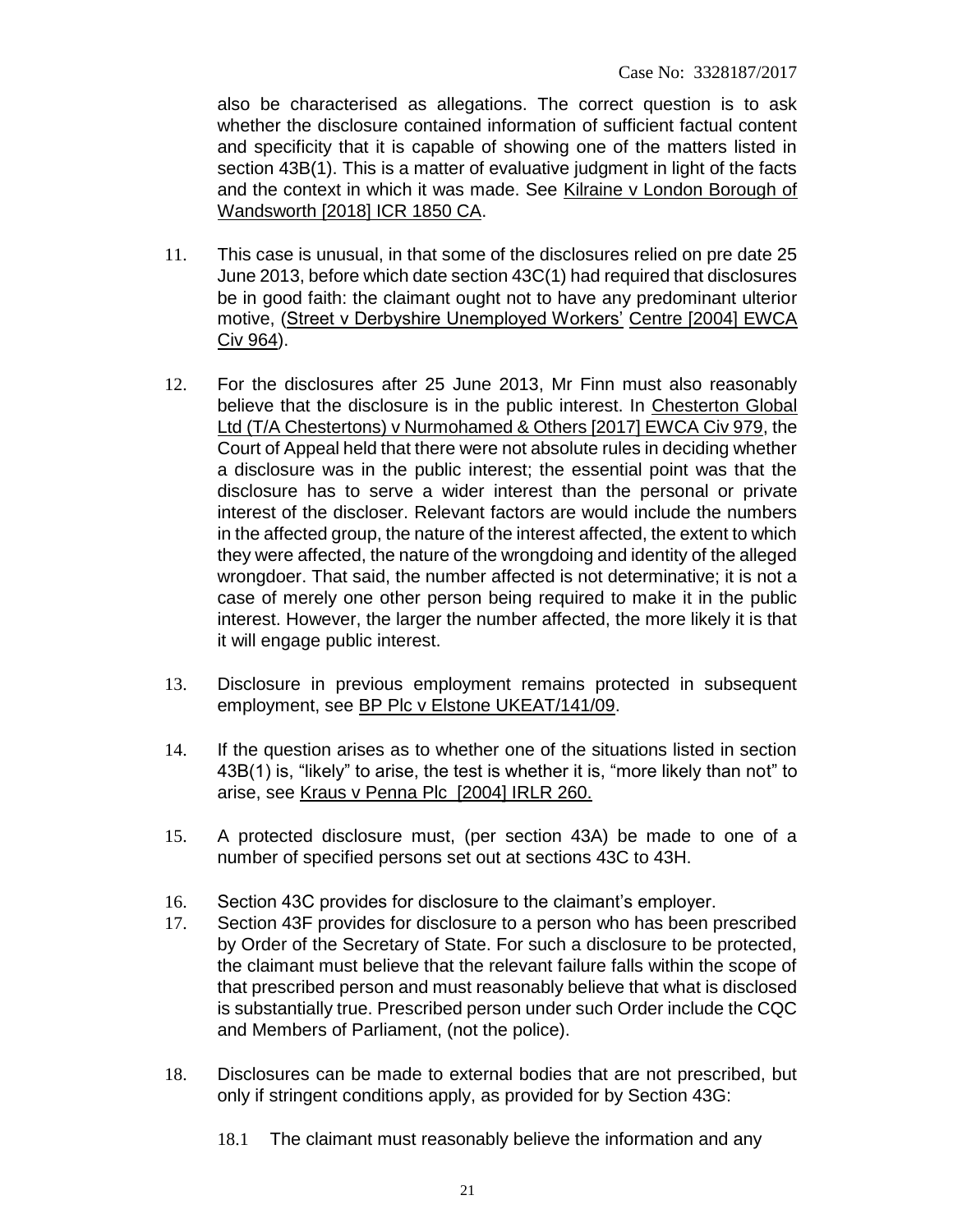allegation within it, to be true;

- 18.2 The disclosure must not be for personal gain;
- 18.3 One of the 3 conditions at Section 43G(2) must be met, namely:
	- 18.3.1 The claimant at the time, believes that he will be subject to detriment for raising the concerns under the preceding provisions;
	- 18.3.2 Where there is no prescribed person, the claimant reasonably believes that it is likely that evidence will be concealed or destroyed, or
	- 18.3.3 The claimant has previously made the disclosure either to the employer or to a prescribed person.
- 18.4 In all the circumstances, it must have been reasonable to make the disclosure.
- 19. In circumstances where the disclosure has already been made to the employer, the subsequent response of the employer is relevant to the test of whether it is reasonable in the circumstances to subsequently make the disclosure to an external body, (see below).
- 20. In deciding whether it is reasonable in all the circumstances to make the external disclosure, the tribunal using its objective judgement, must take into account, (s43G(3)):
	- 20.1 The identity of the person to whom the disclosure is made;
	- 20.2 The seriousness of the relevant failure;
	- 20.3 Whether it is likely to continue or recur;
	- 20.4 Whether the disclosure is made in breach of a duty of confidentiality;
	- 20.5 The response of the employer or prescribed person, if a previous disclosure were made, and
	- 20.6 Whether the claimant followed the employer's whistleblowing policy in any previous disclosure to the employer.
- 21. External disclosures of an exceptionally serious failure may be made, pursuant to section 43H, if:
	- 21.1 The discloser reasonably believed that the information disclosed and any allegations contained in it, are substantially true;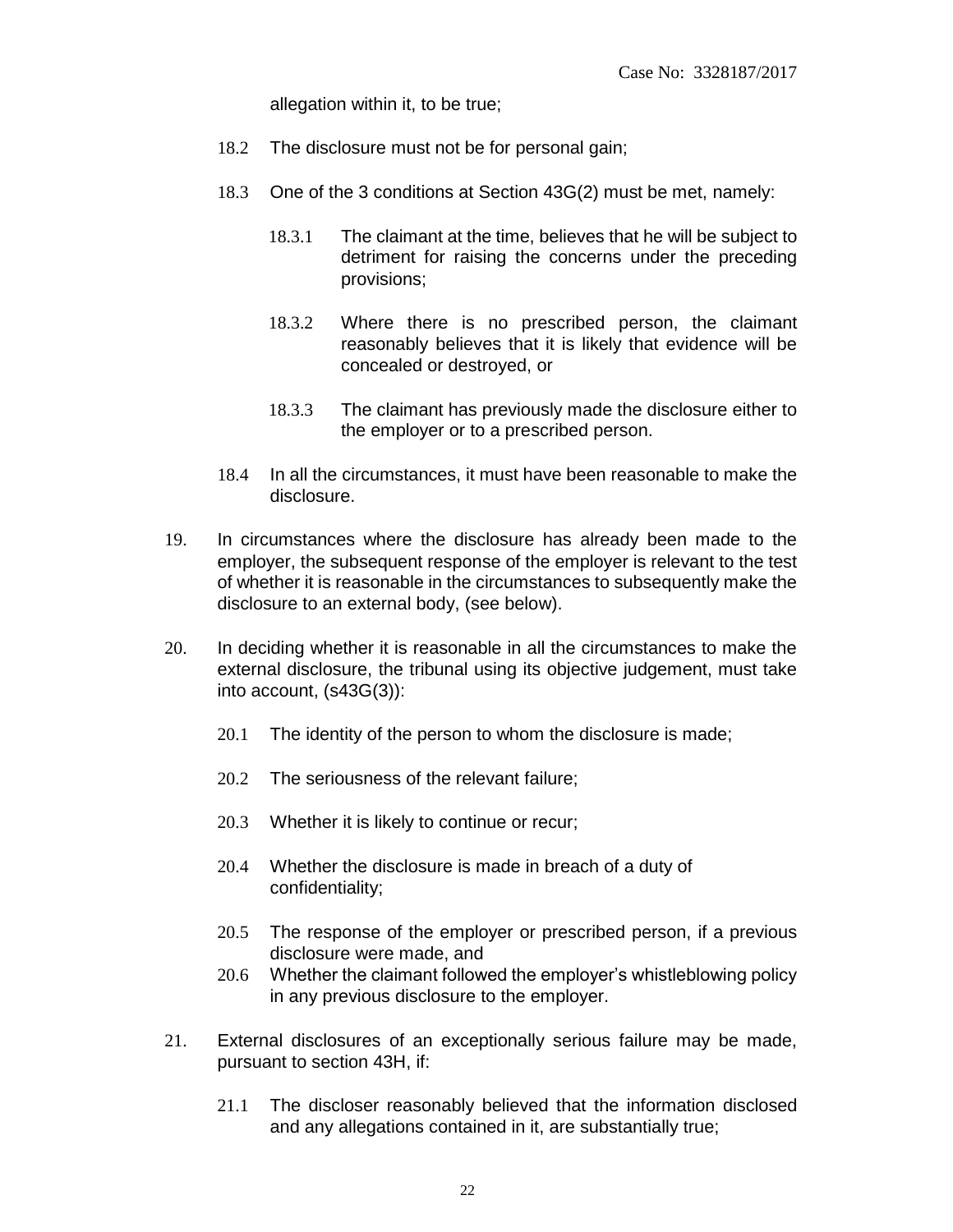- 21.2 It is not made for personal gain;
- 21.3 The failure is of an exceptionally serious nature, and
- 21.4 In all the circumstances, it is reasonable to make the disclosure, having regard to the identity of the discloser.

#### **Detriment**

- 22. Section 47B of the ERA provides that a worker has the right not to be subjected to any detriment because he has made a protected disclosure. That does not apply where the detriment in question is dismissal of an employee, (because dismissal is covered by Section 103A see Melia v Magna Kansei Ltd [2006] IRLR 117).
- 23. A detriment may be inflicted by any act, or failure to act, (Section 47B(1)).
- 24. The term, "detriment" is not defined in the ERA. We look to the meaning attributed to that phrase in the discrimination case law, in particular as defined in the seminal case of Shamoon v the Chief Constable of the Royal Ulster Constabulary [2003] IRLR 285: a detriment is where by reason of the act or acts complained of, a reasonable worker would or might take the view that he has been disadvantaged in the circumstances in which he had thereafter to work. Detriment is not limited to some physical or economic consequence.

Burden of Proof

- 25. Section 48(2) of the ERA provides that it is for the employer to show the ground on which any act, or deliberate failure to act, was done. The claimant must still first prove on the balance of probabilities, that there has been a protected disclosure and that there was a detriment to which the claimant was subjected by the respondent. Then the burden shifts to the respondent to prove that the detriment was not because of the disclosure.
- 26. Thus, where it is established that there has been a protected disclosure, in considering whether a worker has been subject to a detriment as a result, an Employment Tribunal must ask itself:
	- 26.1 Whether the worker has been subject to detriment; if so,
	- 26.2 Whether that detriment has arisen from an act or deliberate failure to act by the employer, and if so
	- 26.3 Whether that act or omission was done on the ground that the worker has made a protected disclosure.

See Harrow London Borough v Knight [2003] IRLR 140).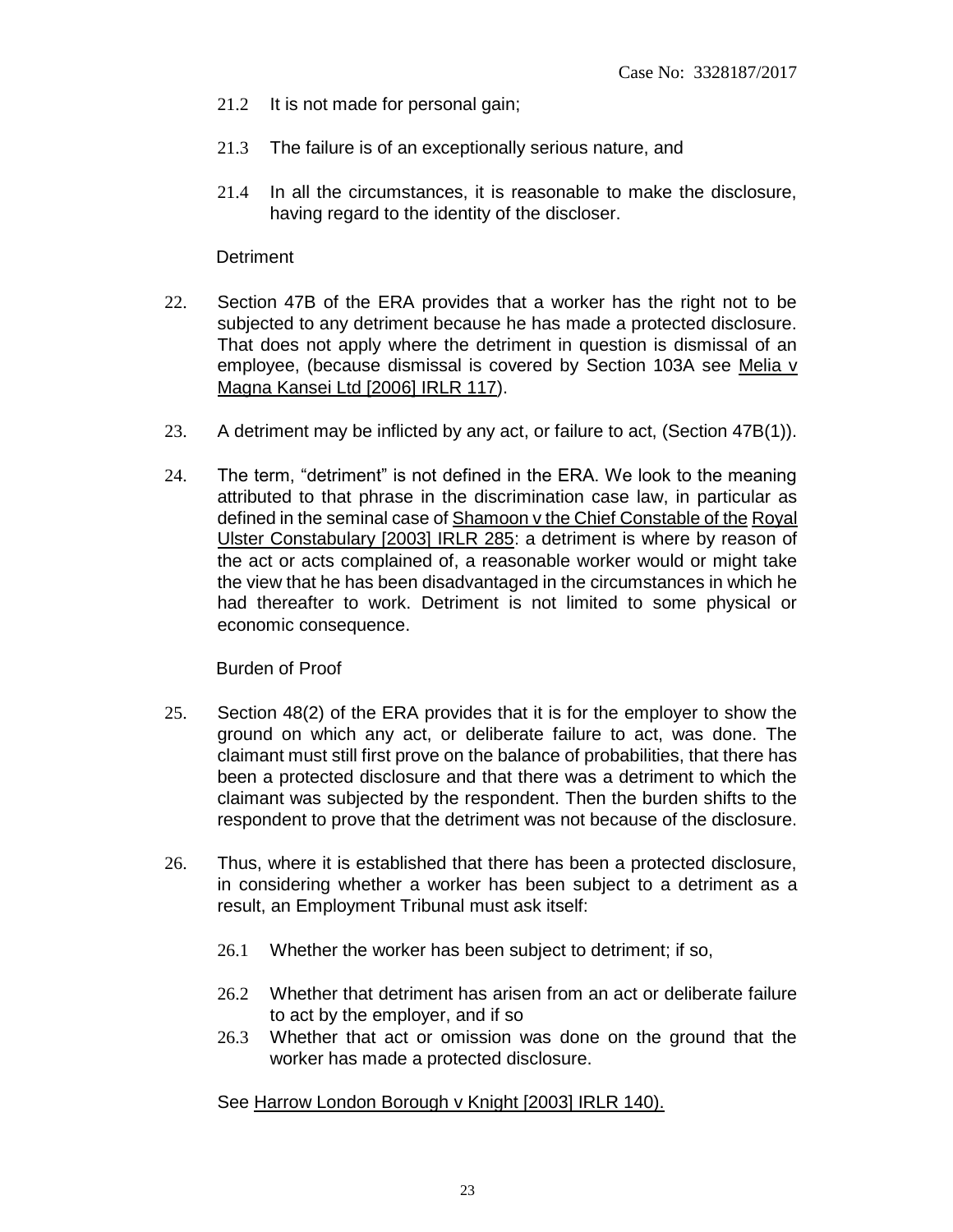- 27. The burden of proof on the question of whether there was a legal obligation and that information provided tends to show that there may be a breach, lies with the claimant, see Boulding v Land Securities Trillium (Media Services) Ltd UEKAT/0023/06, (paragraph 24).
- 28. As to the link between the disclosure and the detriment, ("on the ground that") one has to analyse the mental process, (conscious or unconscious) which caused the employer to act. We should not adopt the, "but for" test sometimes utilised in discrimination cases. The Court of Appeal considered this in Fecitt, (supra) where it was held that there is a causal link if the protected disclosure materially influences, (in the sense of being more than a trivial influence) the employer's treatment of the whistleblower. It is not the same test as that for a causal link in respect of dismissal; in considering whether there has been an unfair dismissal by reason of a protected disclosure, the disclosure must be the sole or principal reason before it is deemed to be automatically unfair.
- 29. It is the mental processes of the decision maker that are relevant, (CLFIS (UK) Limited v Reynolds [2015] IRLR 562, an age discrimination case).
- 30. The respondent then, must prove on the balance of probabilities that the act, or deliberate failure, was not on the grounds that the claimant had done the protected act i.e. that the protected act did not materially influence, (was not more than a trivial influence on) the respondent's treatment of the claimant, see Fecitt, in particular at paragraph 41. [this is difficult but see Harvey DII Detriment 3. Whistleblowing/D (4) [58]
- 31. It is of course right, (indeed trite) to say that the alleged victimiser must know of the protected disclosure, (Scott v London Borough of Hilingdon [2001] EWCA Civ 2005).

Unfair Dismissal

32. Mr Finn says that he was dismissed for making a protected interest disclosure. Section 103A of the ERA provides that

> "An employee who is dismissed shall be regarded for the purposes of this part as unfairly dismissed if the reason (or if more than one, the principal reason) for the dismissal is that the employee made a protected disclosure."

33. In an ordinary case of unfair dismissal, the burden of proof as to showing a potentially fair reason for dismissal lies with the employer. If the employer is able to show that potentially fair reason, then the burden of proof as to the test of fairness is neutral. The situation is slightly different where the reason for dismissal asserted by the employee is one which is automatically unfair. The authority on this is Kuzel v Roche Products Limited [2008] IRLR 530, Mummery LJ put it thus: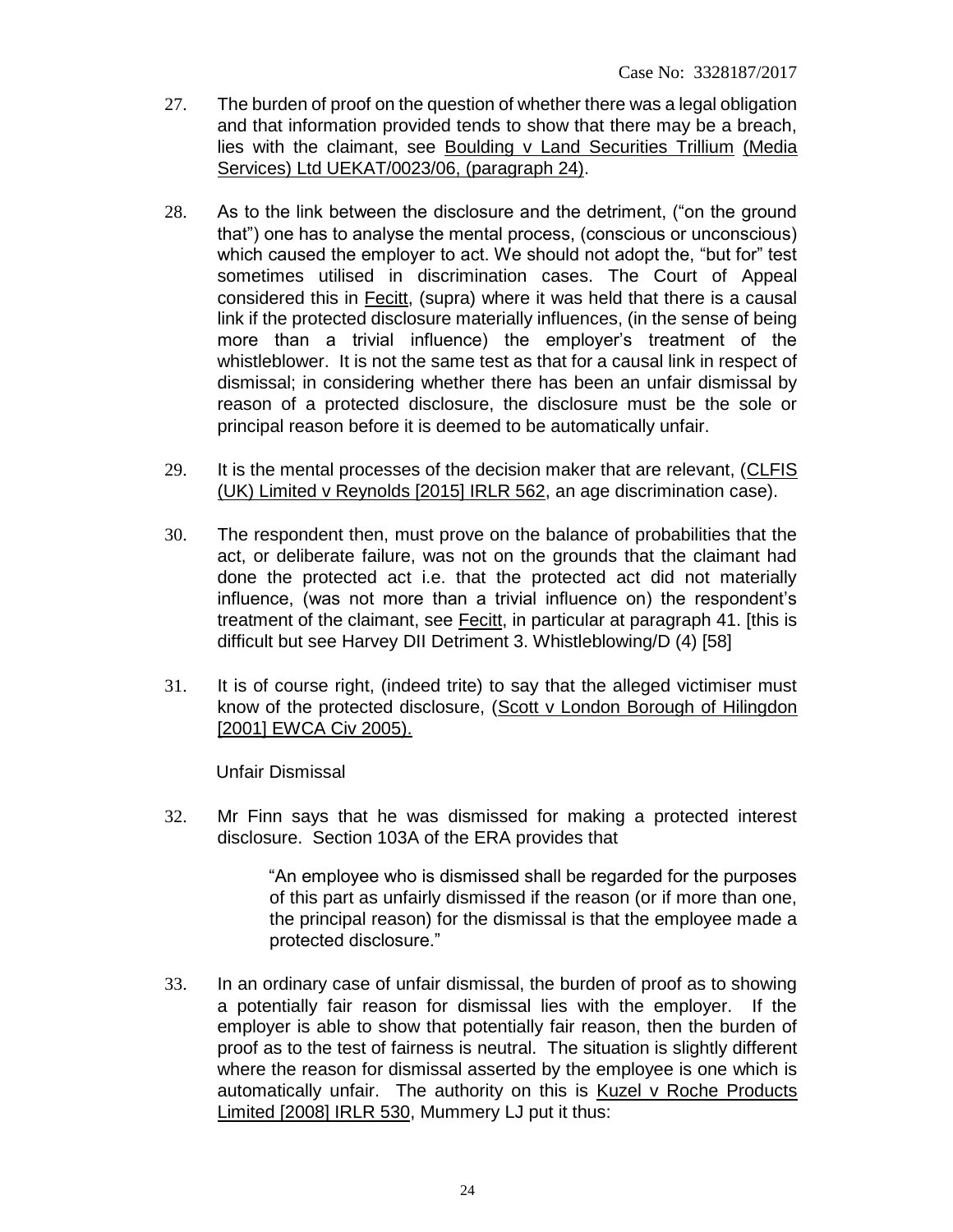"When an employee positively asserts that there was a different and inadmissible reason for his dismissal, he must produce some evidence supporting the positive case, such as making protected disclosures. This does not mean, however, that in order to succeed in an unfair dismissal claim, the employee has to discharge the burden of proving that the dismissal was for that reason. It is sufficient for the employee to challenge the evidence produced by the employer to show the reason advanced by him for the dismissal and to produce some evidence of a different reason."

- 34. So, we would look to the Claimant for some evidence that the real reason for dismissal is not that asserted by the Respondent. If he does that, we would look to the Respondent to discharge the burden of proof as to what it says was the reason for dismissal.
- 35. However, in Kuzel the Tribunal had jurisdiction to hear the Claimant's claim of ordinary unfair dismissal. It has been held that if the Tribunal does not have jurisdiction to hear a claim of ordinary unfair dismissal and the Claimant is therefore relying on one of the grounds of automatic unfair dismissal, then the Claimant bears the burden of proving on the balance of probabilities that the reason for dismissal was the automatically unfair reason, (see Smith v Hayle Town Council 1978 ICR 996 CA and Ross v Eddie Stobalt Ltd EAT 0068/13).
- 36. It will be rare for there to be direct evidence of an employer dismissing an employee because of a disclosure. A tribunal may therefore draw inferences from findings of primary fact as to the real reason for the dismissal, (see Kuzel above).

#### Findings of fact

- 37. The respondent is a charity and provides specialist mental healthcare to 900 patients at four locations, which includes the St Andrew's hospital. It employs more than 3,500 people and retains a further 1,000 people on a zero hours contract by an arrangement which it calls Work Choice.
- 38. Mr Finn had worked at St Andrew's hospital in the past, initially as a nursing assistant whilst he was training as a nurse and latterly, as a nurse between 1994 and 2004. Between 2006 and 2009, he worked for Northamptonshire Healthcare Foundation NHS Trust as a community services manager in mental health. During his time there, he raised four issues with his then employers which he relies upon as protected disclosures:
	- 38.1 That something called the Millhouse Building in Towcester was not fit for purpose;
	- 38.2 That staffing levels were inadequate;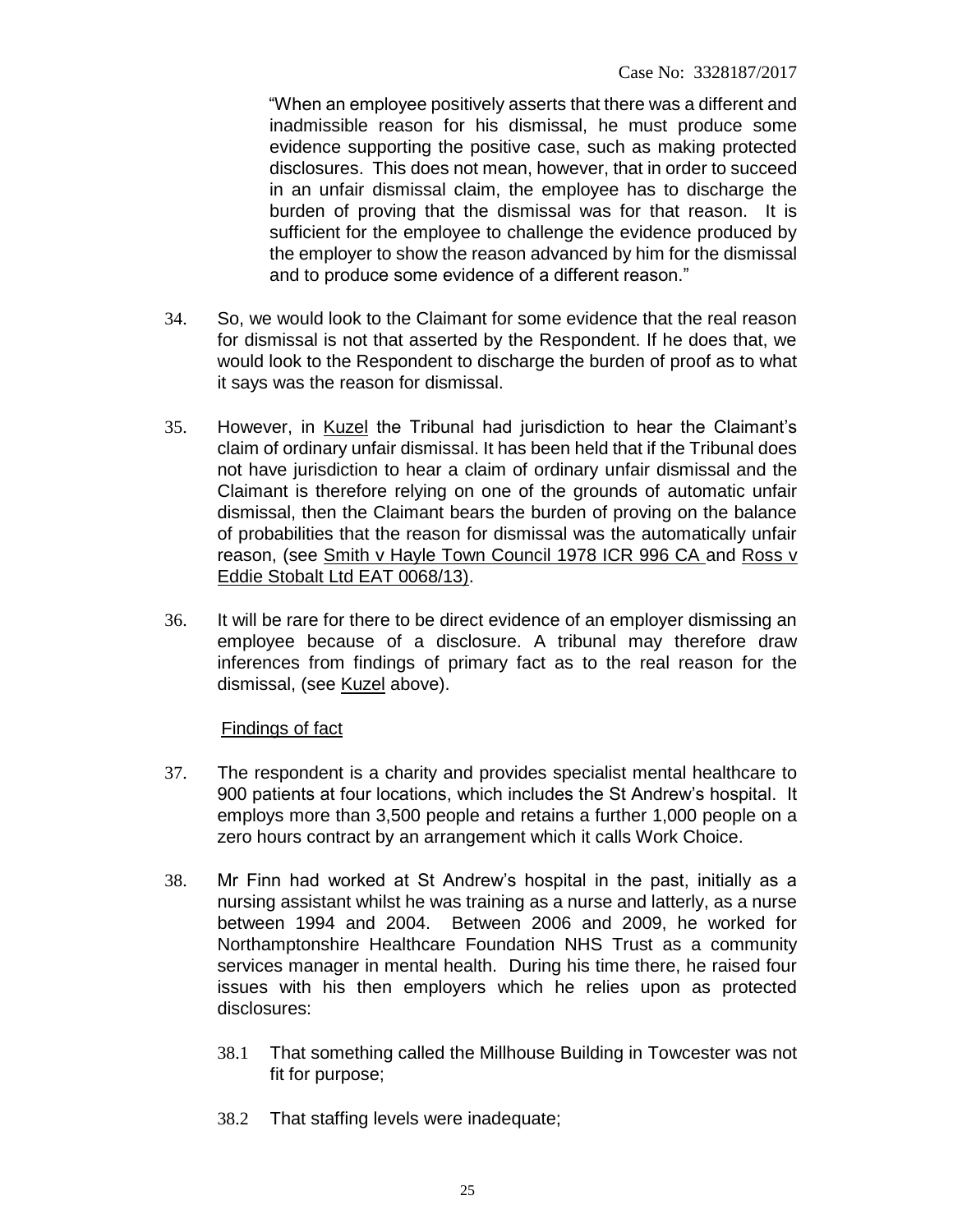- 38.3 That there were problems with the team working in Towcester, and
- 38.4 That management had failed to address those issues.
- 39. These matters were investigated, the problems acknowledged and an action plan devised but not adhered to. Mr Finn resigned. He subsequently obtained a letter of apology from his former employer. Mr Finn subsequently disclosed those matters to the CQC (Care Quality Commission) on 15 December 2010.
- 40. Between 2010 and 2011, Mr Finn made five unsuccessful job applications for vacancies with the respondent. In three of those five applications, he disclosed his earlier period of work.
- 41. In January 2012, Mr Finn started working for Serco at Yarls Wood detention centre in the medical department as a staff nurse and mental healthcare lead. During his time there, he identified that victims of torture and others with mental health issues, were not receiving the care they needed. He raised those concerns, initially with the management team. When his concerns were not dealt with, he raised them with the Chief Executive Officer. When they were still not dealt with, he resigned and raised his concerns with his MP, the Home Secretary and the CQC. He brought a complaint of constructive unfair dismissal. We are not told the outcome, but are referred to a letter of apology from his employer (page 568) acknowledging that he had raised matters of concern and had been treated unfairly as a result. These matters began to impact on Mr Finn's mental health.
- 42. In 2016, Mr Finn agreed to work with the Channel 4 Dispatches programme, who were investigating assessments for the state benefit known as Personal Independence Payment (PIP). There was a high rate of such assessments being overturned on appeal. Capita provided the assessment service. Working undercover, he was selected for and attended an assessors 12-week training programme. He identified breaches of the Nursing and Midwifery Council's Professional Code, which he raised with the trainers, the medical director and which were subsequently identified on the aired programme. He was not paid by Capita, his wages being withheld following broadcast of the programme. All he received from Channel 4 was his expenses. The production company with Channel 4 for whom he worked was called Hard Cash Promotions.
- 43. On 15 December 2016, Mr Finn made an application for a senior staff nurse position on the respondent's Work Choice panel, what some might refer to as the bank. He had telephone and face to face interviews. He was successful and on 12 January 2017, a job offer was made which he accepted on 19 January 2017. His terms and conditions of engagement are set out at a document at page 114, which we will come to in due course.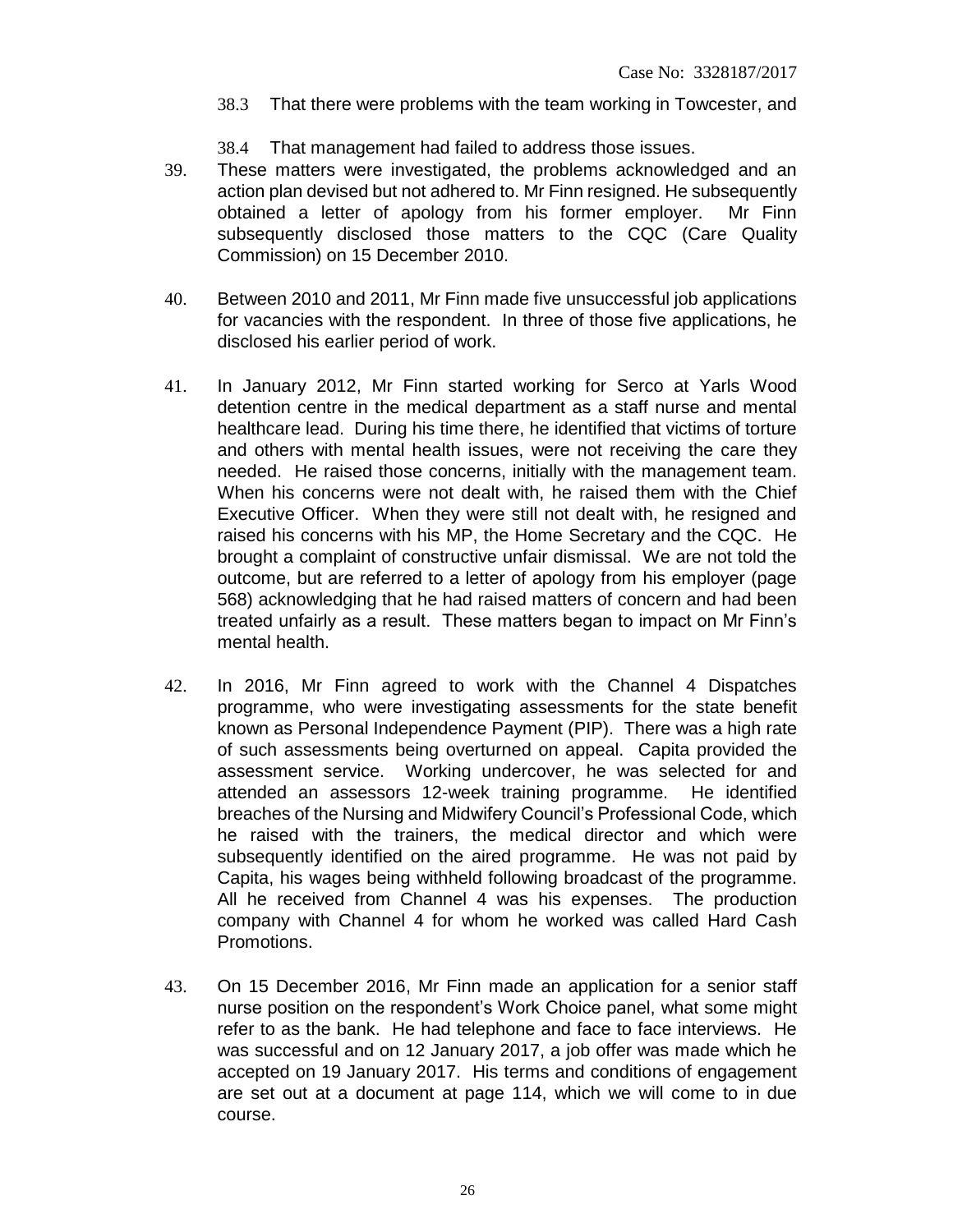- 44. Mr Finn's first day of work was 20 February 2017, when he attended a week-long induction. During that induction, Mr Finn made no secret of the fact that he had previously worked for the respondent. During a Managing of Actual and Potential Aggression training course referred to as MAPA, Mr Finn raised concerns with the trainer that a fellow inductee was being inappropriately aggressive during role play. During e-learning sessions, Mr Finn noticed that fellow inductees were taking screen shots of the training slides, moving swiftly to the questions at the end of the exercise and using the screen shots to answer the questions – cheating in other words. He reported this to the trainers.
- 45. During a conversation, a doctor told Mr Finn that a common problem on the ward he was working on was broken keys. On arriving for duty on 2 March 2017, Mr Finn noticed some broken keys and reported that to a permanent member of staff, who said he would report it to security, commenting that this was a common problem.
- 46. By co-incidence, on 1 March 2017 a Channel 4 Dispatches programme featuring the respondent was broadcast. This was nothing to do with Mr Finn, who had not been approached by the Dispatches team to help.
- 47. On 16 March 2017, Mr Finn emailed a pharmacist (page 208). In this, he disclosed that he had made a medication error. It is a fairly lengthy email, in which he also makes references to other matters:
	- 47.1 Not being able to access patient records on what is known as Rio;
	- 47.2 Low staffing levels;
	- 47.3 The nurse in charge still being under preceptorship;
	- 47.4 To more information support being needed for new staff on the unit who are unfamiliar with medication management practices, particularly in situations where the nurse in question is not confident in dispensing medication – a reference to himself;
	- 47.5 He suggests an induction to medication management would be helpful and that staff nurses still on preceptorship should have more support, and
	- 47.6 He refers to the need for more support and building up professional confidence in dispensing medication.
- 48. He also reported the mistake he made with medication on a Datix report, (page 210); a common reporting system in hospitals.
- 49. I now come to a sequence of emails which we will refer to as the circa 20 March emails by reference to the bundle D1-D54. The first and important email which I will need to quote extensively from is from a Mr Harding,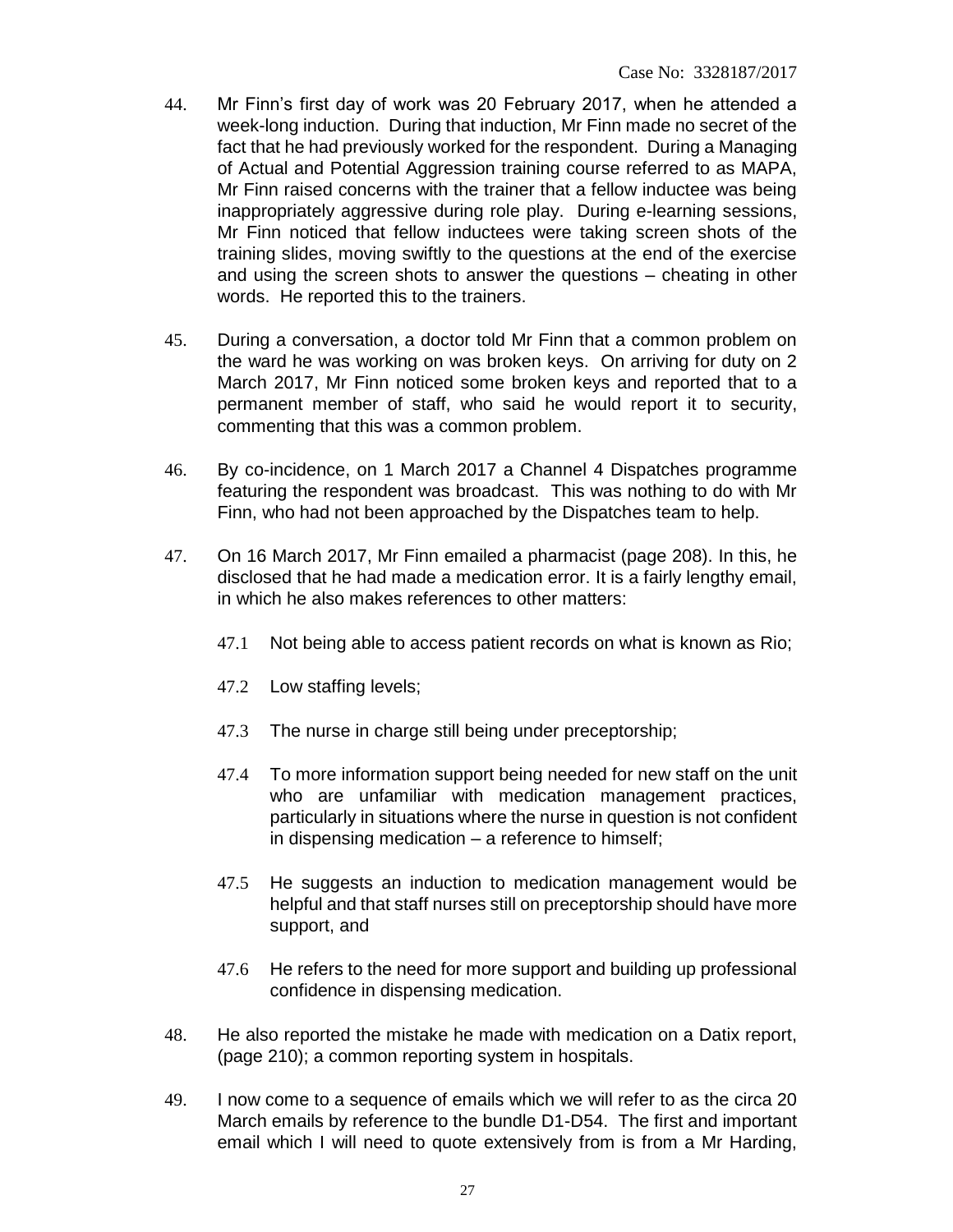whose title is Senior Clinical Night Site Co-ordinator. The relevant passage reads:

"Several years ago myself and Glenda worked with a deputy ward manager named Noel Finn on Herewood Wake Ward. If my memory serves me right he left under a bit of a cloud after a series of challenges to the then senior nurse manager Lesley Collins. Through my professional connections I know that following this he went to work for Northamptonshire NHS Trust Community Mental Health Team South and after a short period of time he sued the trust at the professional expense of some of his colleagues and for a considerable amount of money. Sometime after this he acquired work at the Yarls Wood Immigration Detention Centre and as some of you may remember there was a documentary which was led by him, I believe he was involved in the secret filming that took place. If you Google his name you can see how he has done this on several occasions but more alarmingly if you type in Noel Finn Dispatches you can read how he is employed by the TV company responsible for the charity's recent attention."

- 50. Somebody called Tessa Yates, Work Choice Manager, Human Resources, replied to say that they will need to take some HR advice. That in response to a suggestion that Mr Finn's ID card should be blocked.
- 51. Somebody else writes to say that they were independently verifying whether he is the same person as appeared in the Yarls Wood programme.
- 52. Tessa Yates wrote again to say that she looked on the internet and thought that it was the same Mr Finn.
- 53. Ms Conway wrote 20 March at 09:16 indicating that she was with someone called Lisa and was flagging up to Ms Rosemary Hathaway that this has come up, that there is a view that he may be working for Dispatches and that it has being flagged to somebody called Dean, (that is Dean Howells, Executive Director of Nursing and Operations).
- 54. The next email chain begins at D9. It includes some pictures of Mr Finn to show that it is the same person. Lisa Powell, Service Director Learning Disability and ASD Pathways, writes to a considerable number of people including Mr Howells and Mr Tom Bingham, Senior Director of Communications, (not, we are told, a member of the Executive Board) to say that they are being copied in on the correspondence as guidance may be needed.
- 55. Above that email we see that somebody called Pheon Silaule wrote:

"Have you had any update with this? Has he is booked to work on SEACOL early shit tomorrow."

56. We quote that email because the response from Lisa Cairns is: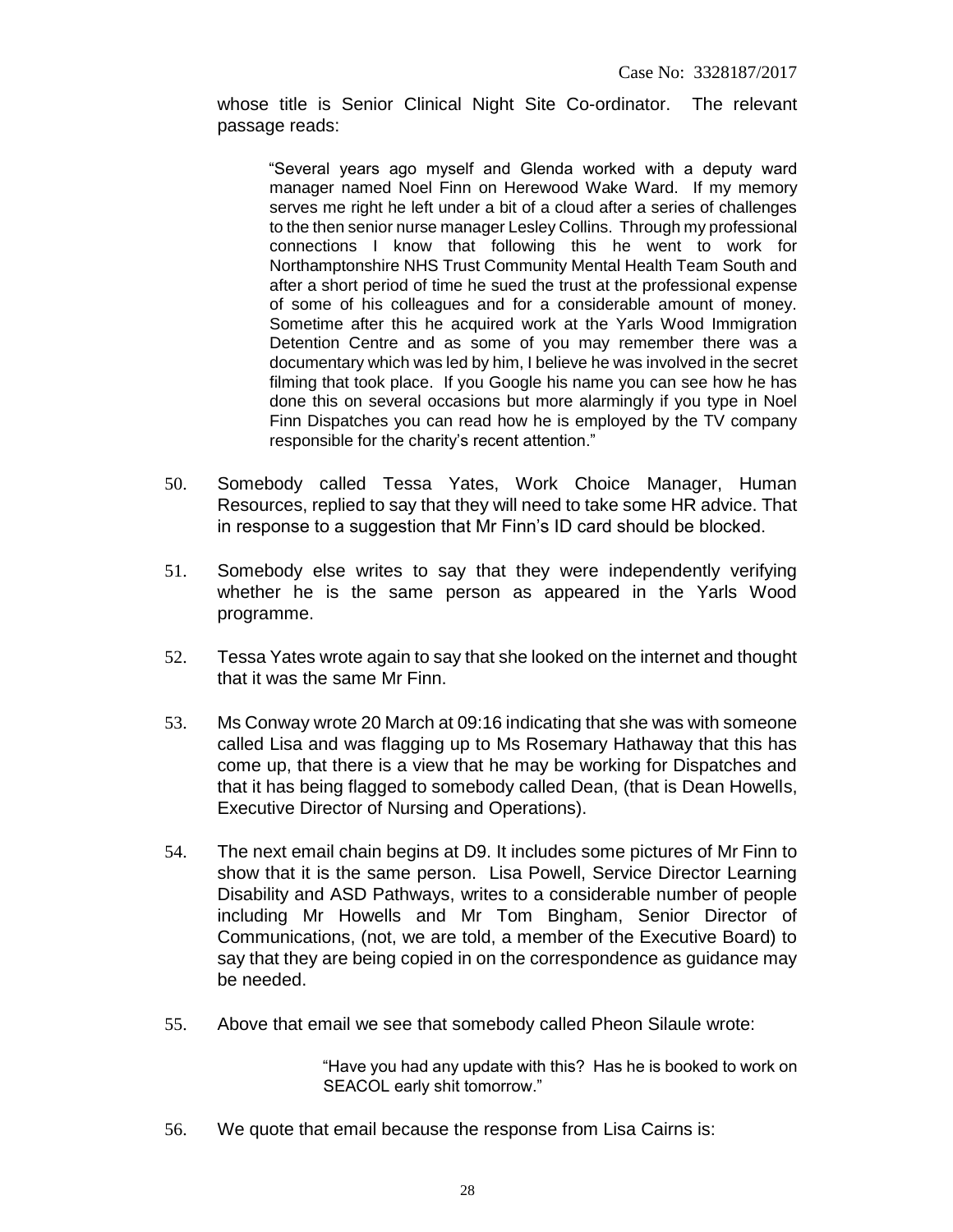"I think you might be right early shit!"

- 57. Perhaps telling as to people's attitude towards Mr Finn at this early stage.
- 58. We also note that the same Lisa Cairns says already that she is tempted to say that there is no need for him to work the next day or that day.
- 59. Pheon Silaule replies including the comment:

"People will be concerned."

60. The next email chain starts at D17, here we see Mr Harding reporting that he has checked the staff booking system and sees that Mr Finn has already worked a number of shifts. Lisa Cairns writes to Mr Harding, copying in a couple of other people, to say to them:

"Thank you very much for raising this issue."

Commenting that there had been some issues on the wards Mr Finn has worked on already, such as refusing to do medications and turning up to one of the wards in a suit and asking staff lots of questions. She states there will be a plan to meet him the next day and to ask him some questions about his CV because it only goes to 2004, after he had previously left St Andrew's hospital.

- 61. The next email chain starts at D23. It includes an email from the Executive Director of Nursing and Operations Mr Howells, to a number of people, thanking them for the information and stating that he hoped to pick it up with somebody called Martin Kaye that day. Mr Kaye was the Executive Director of Human Resources.
- 62. The next email chain starts at D33, somebody called Neil Shanks wrote that if Mr Finn was a whistle-blower:

"We cannot discriminate against him apparently."

Correct. Mr Lee wrote:

"I think he was a whistle-blower but on some of his other bits online it clearly states that Channel 4 have sent him in to find out what is going on."

Mr Lee sends the link to Mr Shanks and then sends a further link showing Mr Finn using hidden cameras during the programme.

63. The next email chain starts at D40. Mr Shanks writes to Mr Howells, referring to Mr Finn's Twitter and blog accounts and confirms that he had been working under cover for Channel 4, working for the Dispatches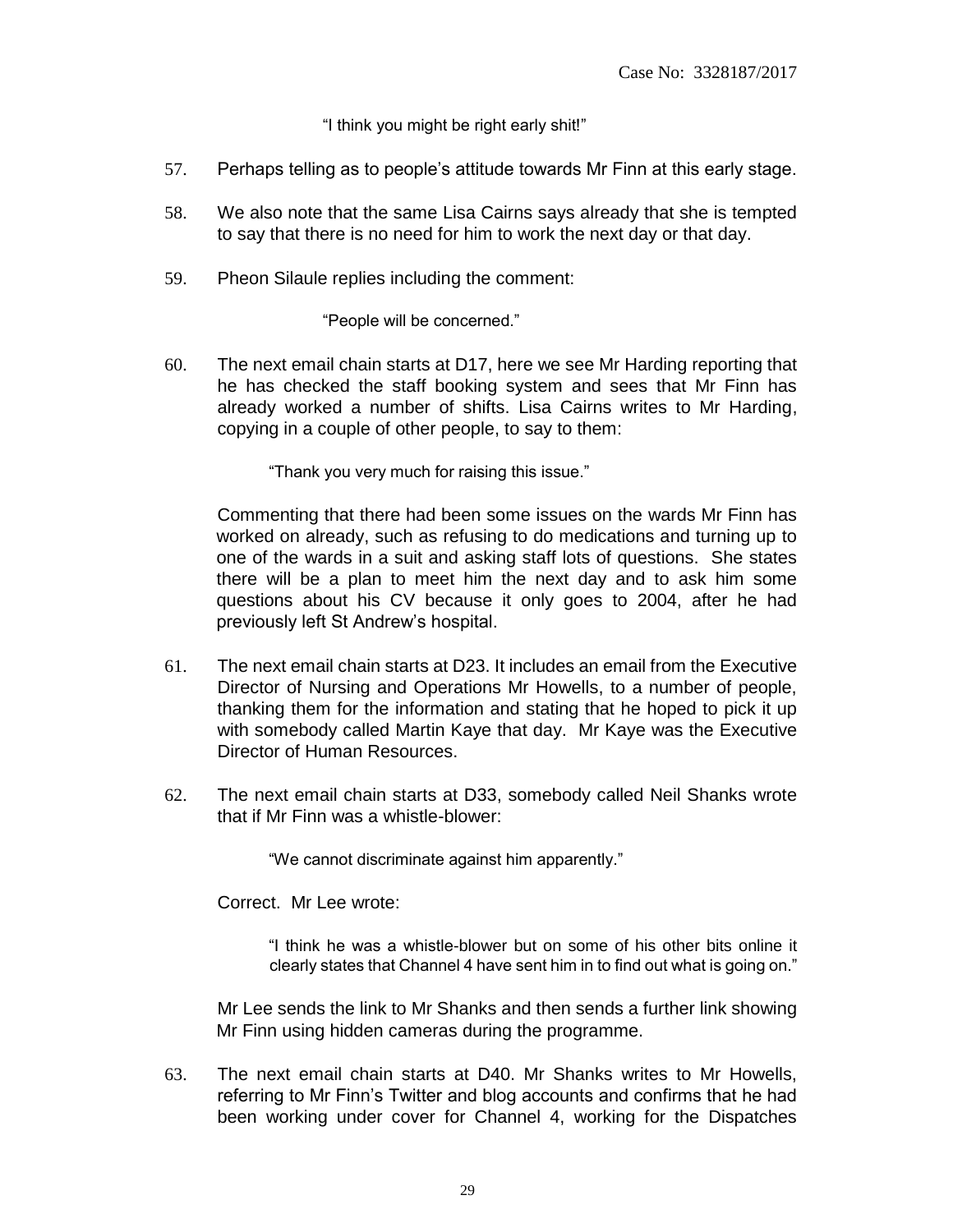programme. Further links are sent by Mr Lee to Mr Howells about an hour later at 11:57, Mr Lee refers to Mr Finn as being:

"Quite activist"

- 64. Next is an email standing on its own at D41, Mr Shanks to somebody called Michael Speakman, in which he refers to Mr Finn infiltrating an assessment centre, to his Twitter and his blog accounts and the links to the Yarls Wood Immigration Detention Centre. He also refers to details regarding mis-treatment at Serco and the NHS after being blacklisted, although he also observes there is nothing about his time working for St Andrew's.
- 65. The next email, a highly significant email, is at D43 from Lisa Cairns on 20 March timed at 15:49. This email is to Dean Howells, (who we know is the Executive Director of Nursing and Operations) Mr Bingham, (Senior Director of Communications) Claire Carless, (General Counsel and Company Secretary on the Executive Board) Martin Kersey, (HR Director and on the Executive Board) and Rosemary Hathaway, (Head of HR, not on the Executive Board). This email reads as follows:
- "Prior to our meeting this evening I realised that I only forwarded the initial email, this is a further email from Stuart who has tracked the shifts he has done so far." The significance being that clearly these people are going to have meeting that evening.
- 66. During the course of the day, Ms Conway and a Ms Atwell, Flexible Workforce Manager, conducted an investigation, drawing on the information being provided. They put together a report for the meeting that was to take place that evening on 20 March (page 226).
- 67. This single page report refers to Mr Finn's employment with the Northamptonshire NHS Foundation Trust and to his having made whistleblowing claims in respect thereof. It refers to his work as a mental health lead at Yarls Wood for Serco and to his involvement in whistleblowing there and it refers to his working undercover for Dispatches whilst at Capita. It also notes at the foot of that page that he had already raised issues about administering medication and that he had been asking lots of questions. That report was sent to people attending the meeting, as we have seen (D43).
- 68. That meeting resolved that Ms Conway and Ms Atwell should meet with the Mr Finn. They prepared a script which is at pages 479-480. The script seems to us to suggest it had already been decided that Mr Finn should be suspended and they anticipated further disclosures from him.
- 69. On arriving at work on 22 March 2017, Mr Finn was called into a meeting with Ms Conway and Ms Atwell. He thought that he was in trouble for his medication error, which by the way, involved vitamins not any other form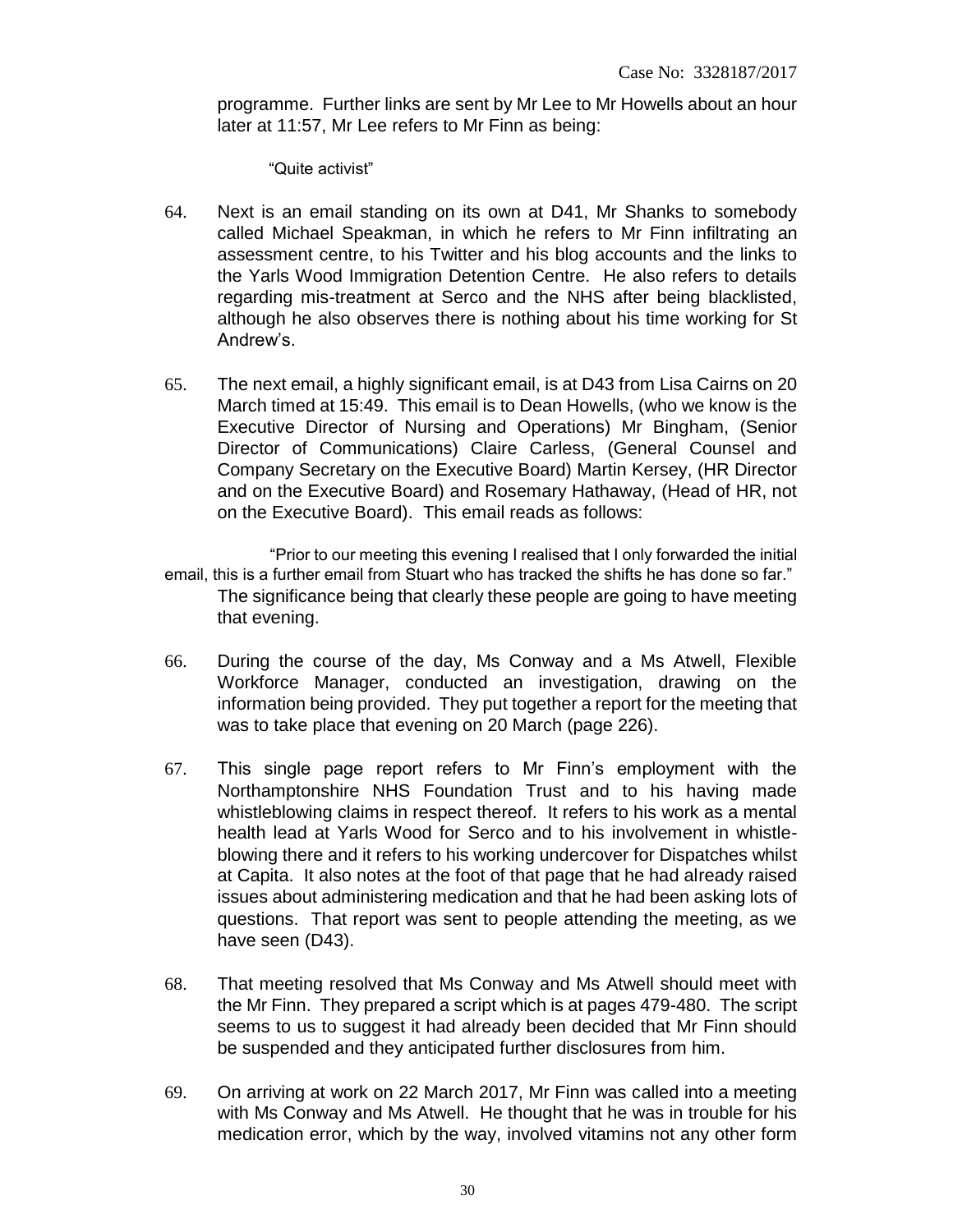of drug. The notes of this meeting are at page 481. The meeting followed the script and resulted in Mr Finn being suspended. He left in tears.

- 70. An action plan was then drawn up by the respondent (page 484-486). It begins setting out the work history and includes the incidents of whistleblowing we have already mentioned. It goes on to set out a series of steps to be taken, for example with regard to his security pass, his access to emails and so on. It includes that somebody, whose name has been redacted, is to be briefed and someone is to check whether they have ever before terminated somebody's employment for failing to disclose their work history.
- 71. On 23 March, Mr Finn wrote to the respondent's Chief Executive Officer, Mr Baldwin. The letter is at page 248. He refers to his having been suspended. He explains his history of having been involved in whistleblowing matters during the course of his career and that he hopes that he would be able to get back to his clinical practice working at the respondent, but he says, "I have been suspended because of fear and suspicion that I will do exactly this". In other words, that he would raise concerns with the respondent.
- 72. There is an email chain between Ms Conway and Miss Hathaway on 23 and 24 March at pages 250-251. They discuss how to phrase the letter of suspension. Who sends and who receives these emails is bizarrely, redacted. However, one suggests to the other, "How about appears that he didn't fully disclose history during the recruitment process which could constitute a breach of trust and confidence". We can see in the email chain, they are looking for justification to treat that as some kind of serious misconduct. One gains the impression that they are searching for justification to suspend Mr Finn.
- 73. The letter of suspension sent to Mr Finn is at page 259. It states that he has been suspended pending an investigation into an allegation that he deliberately failed to disclose his full employment history during the recruitment process. That is a reference to the fact that he had not disclosed on his CV, his earlier period of employment with the respondent and the "work" he had done for Hard Cash Promotions/Channel 4 in respect of Capita.
- 74. Mr Howells wrote to Mr Finn on 27 March, enclosing what the respondent's call their speaking up policy, what some of us might call the whistleblowing policy. In this he writes:

"You have not made clear in your letter whether you are raising concerns which may amount to a public interest disclosure which would be covered by the charities speaking up policy."

(He then refers to enclosing a copy of it.)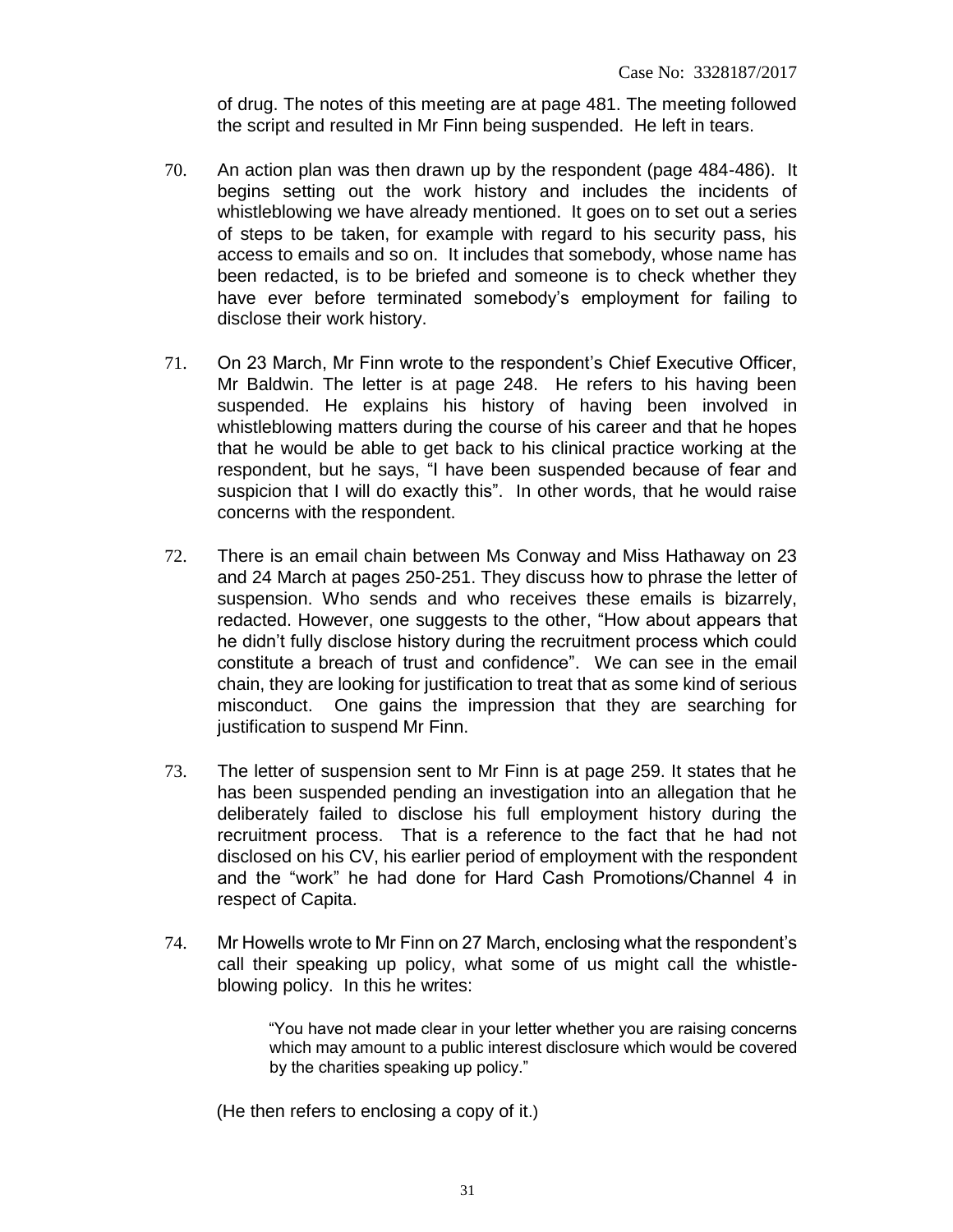"If you are raising a complaint under that policy then please confirm that this is the case."

- 75. So then, we can see Mr Howells focusing on any disclosures that Mr Finn may have made with regard to the respondent already, rather than the essence of Mr Finn's complaint, which is "you are picking on me because I was a whistle-blower elsewhere in the past and you think I might be a whistle-blower again". Mr Finn wrote back to Mr Howells on 28 March (page 265) seeking to make that point. He also made a subject access request under the Data Protection Act. Mr Finn did not ever receive a response from Mr Howells to either of those letters. This was deliberate, in the respondent's words they were, "keeping Mr Baldwin clean" (see page 282A).
- 76. On 29 March, Mr Finn responded to Mr Howells' letter of 27 March, (page 283). In summary, in this letter he makes the point that his complaint is that he had been suspended because of his reputation as a whistle-blower and that the respondent is getting the wrong end of the stick by focusing on, "disclosures" that he might have made in the first few weeks of his employment.
- 77. On 5 April 2017, Mr Howells wrote to Mr Finn to say that he would treat Mr Finn's concerns as a grievance, (page 329). He writes:

"Your grievances that you have been suspended not due to the stated reason that this arose due to the fact that you deliberately failed to disclose your full employment history during your recruitment process but because you have a reputation as a whistle-blower and there is fear and suspicion that you will do likewise at St Andrew's."

That is correct.

- 78. Mr Finn replied on 6 April, (page 333) suggesting that things are getting out of hand and all that is needed is simply for the respondent to determine whether the action taken against him was appropriate and proportionate, and whether he is responsible for gross misconduct. He suggests that things are becoming protracted and messy.
- 79. On 7 April Mr Bentham, (Service Director) wrote to Mr Finn to propose that he, as appointed chair, would deal with both the grievance and the disciplinary matter together. He invited Mr Finn to attend a meeting which would be attended by a Mr Long, who was to be appointed the investigatory officer. Mr Long as the investigator, was at some point briefed by Ms Conway and provided with the document which is at page 487. It largely replicates that we have already referred to at paragraph 70 above, page 484 - 486.
- 80. On 11 April Mr Finn wrote to Mr Bentham, (page 338) complaining about the tone of Mr Bentham's letter and asking him to focus on the appropriateness of his suspension, i.e. that the was being targeted for being a whistle-blower. He expressed concern that he had not yet been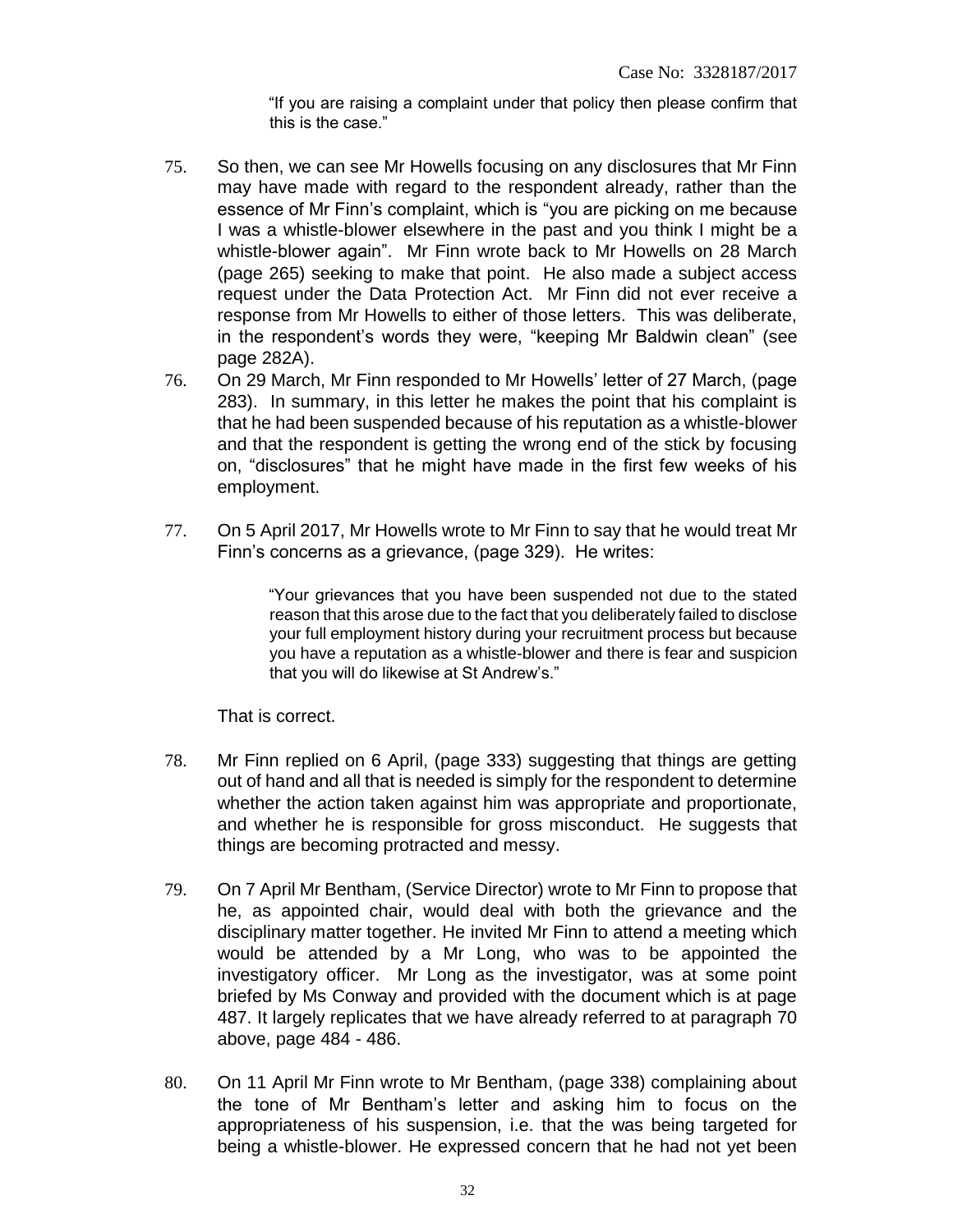provided with the information that he had requested pursuant to the subject access request.

- 81. A grievance investigation meeting took place on 18 April, chaired by Mr Bentham, attended by Mr Long who was the Head of Internal Audit. The notes of this are at page 349A. During the course of this meeting, (page 349F) Mr Finn emphasised that his concern was that he was being picked on, that he had been suspended and was now being disciplined, because of his history as a whistle-blower.
- 82. On 29 April, the documents in response to Mr Finn's subject access request were provided to him. Amongst those documents, he found the emails we quoted earlier in these reasons dated 20 March, although those provided to him at that time were redacted so he could not see who they were from and to. He could however, see that the source of concern which gave rise, in his mind, to the steps being taken against him, which was his history as a whistleblower and his work for Hard Cash Productions.
- 83. Ms Conway was interviewed by Mr Long on 5 May, (page 357). Here we note that Ms Atwell, Ms Hathaway and Ms Conway made the decision regarding suspension, due to a lack of trust, because Mr Finn had not declared that he had worked for St Andrew's before. It is interesting to note that she confirms that the recruitment team were now putting on their recruitment documentation an explicit question about previous work at the respondent. She said there had been a joint discussion with the manager, head of department and HR, as to where this case sits and whether suspension was necessary. A leading question was put to her: Mr Long is recorded as having stated that from the meeting notes (this is for the suspension) the focus was on Mr Finn's failure to disclose his prior St Andrew's employment and not the employment or connection with Capita and he then asked if there was more focus on Capita or St Andrew's. The reply from Ms Conway was the main reason for suspension was his not being honest.
- 84. Another leading question is noted at page 360, where Mr Long is recorded as having said that there were huge amounts of relevance to Capita and it was misleading of Mr Finn not to include this on his application. Ms Conway agreed.
- 85. Ms Atwell was interviewed by Mr Long. Her interview notes are particularly interesting, as is the fact that she was not here to give evidence. The notes are at page 362. She acknowledged that emails had been sent round to everybody recognising Mr Finn as a whistle-blower and she goes on to say:

"LC [we are told is a refer to Lisa Conway] was advised that they needed to suspend Mr Finn and for WorkChoice to do this rather than Lisa Cairns who had been an option to suspend".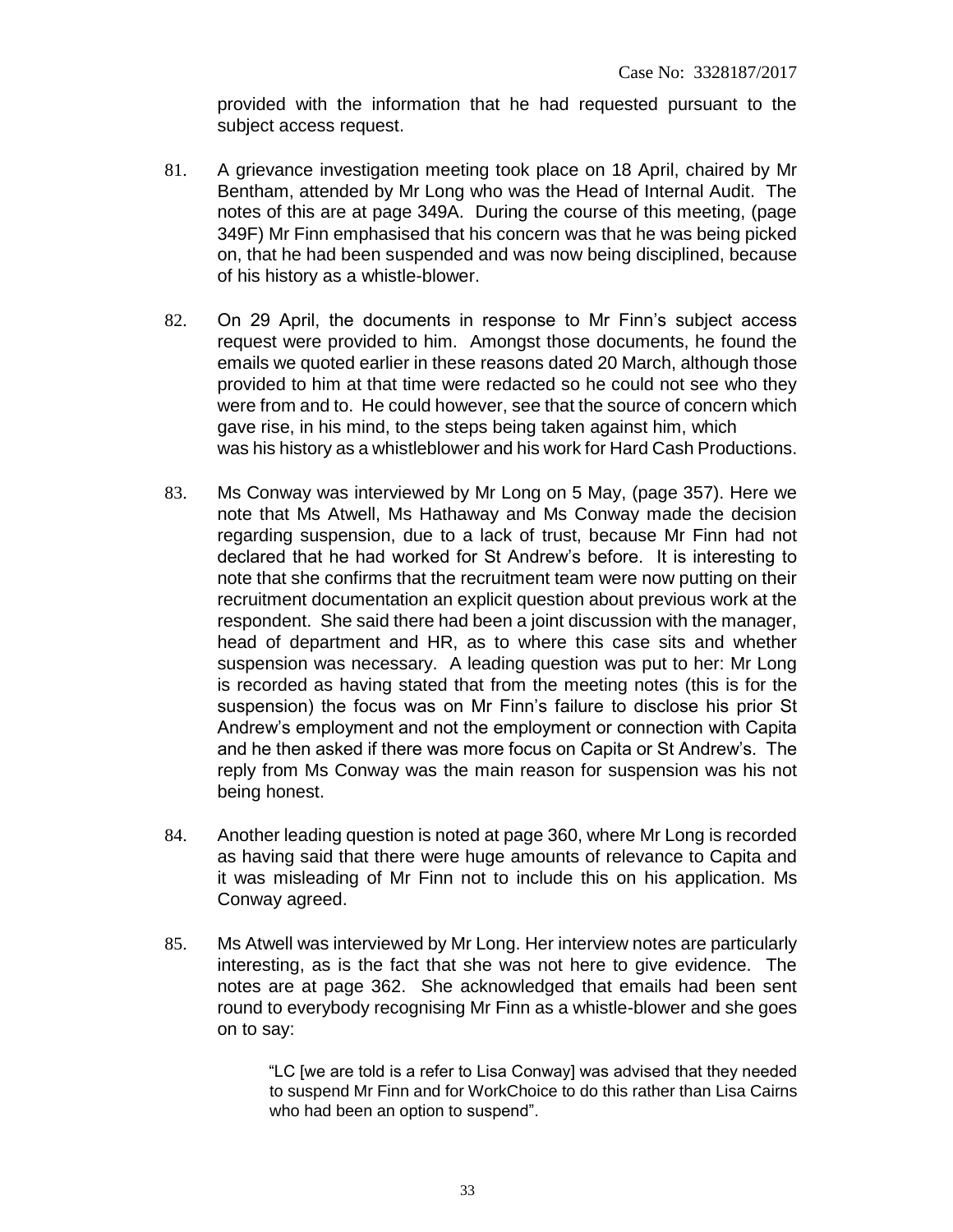The implication of the word, "was" is that an instruction was given to Ms Conway to suspend Mr Finn. In cross examination, she suggested that was a typographical error. We suspect that it was not and that there was in fact an instruction.

- 86. We notice Mr Long putting a leading question to Ms Atwell, trying to get her back on track, asking if it was her understanding that suspension was due to whistle-blowing, to which she replied "No".
- 87. Interestingly, Ms Atwell was asked about practice with regards to employment histories on CVs. She said that practice varied in different organisations. She noted that the respondent does not ask for a reason for leaving, whereas she had worked for other organisations which did. She went on to say that she would go back 10 years for relevant information on any application form. She also said that Mr Finn had not made it a secret that he had previously worked for St Andrew's once he had started. She confirmed that she had seen the information and read through the blogs regarding his whistle-blowing.
- 88. Mr Long put it to Ms Atwell that from the meeting notes, (that is the meeting between Ms Atwell, Ms Conway and Mr Finn on 22 March 2017) that he had read, it appeared that Mr Finn had been very vague about working for Capita and asked Ms Atwell to go into more detail about that.

We contrast that comment by Mr Long, with the minutes of the meeting on 22 March, (page 234) which read as follows:-

"HA added that it was also mentioned that NF had worked at Capita previously.

NF responded he did not work at Capita.

HA said we were aware he had attended a 12-week training course at Capita.

NF said it isn't a secret he is hiding, he said he did not work for Capita, he was undercover for a public interest disclosure. NF said he could assure St Andrew's that he was not working under cover and felt this was the real reason for the meeting."

Therefore, it seems to us to criticise Mr Finn for being vague about working for Capita is unfair. It is tolerably clear from the quoted excerpt what his position was with regard to Capita.

89. Mr Long produced a report, dated, "May", (page 406). We note at page 409 the following passage:

> "It is evident that the original disclosure email by an employee who I shall call A and those that subsequently followed on 12 March 2017 contained personal views and assumptions relating to NFs prior work history at St Andrew's and NFs undercover activities … it is apparent that some of the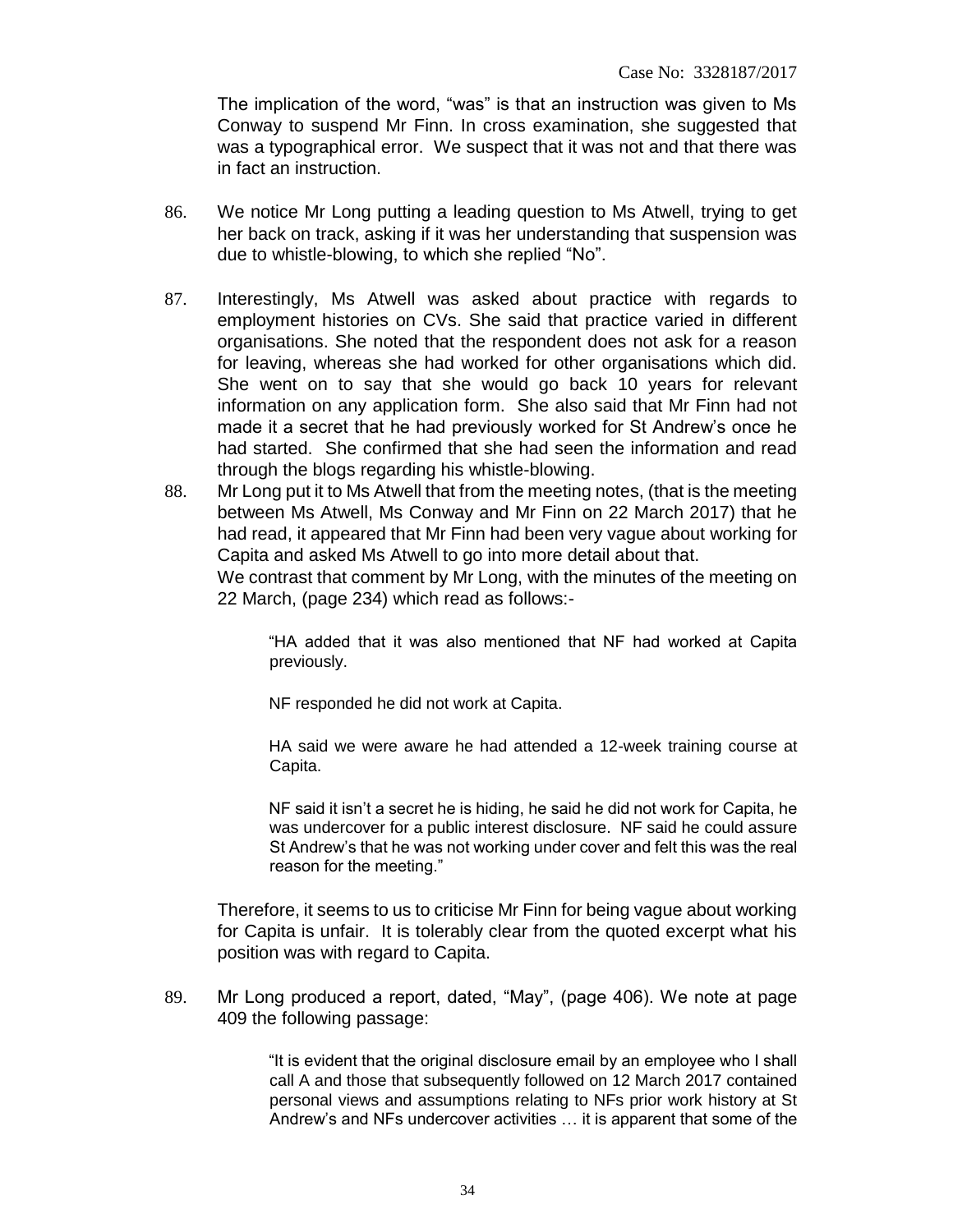comments within A's emails are based on rumours or opinion, some are not relevant as they relate to NFs employment with other employers."

He writes at page 411:

"In addition NF has alleged in his letter to Dean Howells on 29 March that his suspension was based on discrimination due to a fear that he would become a whistle-blower. Again, there is no evidence of this having spoken to both Helen Atwell and Laura Conway. Their actions were motivated by the failure to fully disclose his work history with the Charity and his work as an undercover reporter."

That is a surprising conclusion, given the emails of 20 March and the lack of detailed investigation with Ms Atwell and Ms Conway.

- 90. On 1 June 2017, Mr Finn wrote to Mr Howells, Executive Director of Nursing and Operations. He set out in writing the disclosures which he says he made, as requested by Mr Long during the meeting that they had had on 15 May. This document is at page 414. In short, the disclosures related to damaged or broken keys, insufficient staff, a member of staff provoking a patient into conflict, reference to the MAPA training, the online induction training, not being able to access clinical records, lack of a specific care plan for a particular patient, a problem with too much methadone being available and his own drug error.
- 91. Mr Long was asked to investigate and produce an addendum report. This begins at page 421 and it is dated June 2017. What we see here at pages 422 and 423, are notes of two very brief meetings with Ms Conway and Ms Atwell. Ms Conway was asked whether at the time of suspending on 22 March, she was aware of any public interest disclosure issues, to which she answered "No", the first time she was aware was the 20 March. That is clearly an error, the answer should be, "Yes" because she knew on 20 March and the suspension was on 22 March.
- 92. The third of three short questions in the interview of Ms Conway asked whether the decision to suspend Mr Finn was based on the likelihood now or in the future of his raising public interest disclosures? She replied, "Definitely not". It is noteworthy that the notes of this meeting are extremely brief and there is no exploration with Ms Conway of the emails of 20 March and what influence they may have had; what influence the senior managers involved in that email exchange may have had in what happened. There is no interrogation as to the potential influence of others in a more senior position.
- 93. Ms Atwell's interview, similarly brief, is at page 423. Again, there is the short question of whether suspension was based on the likelihood now or in the future of Mr Finn raising public interest disclosure? To which she replied "No". There was no further investigation or interrogation, as with Ms Conway.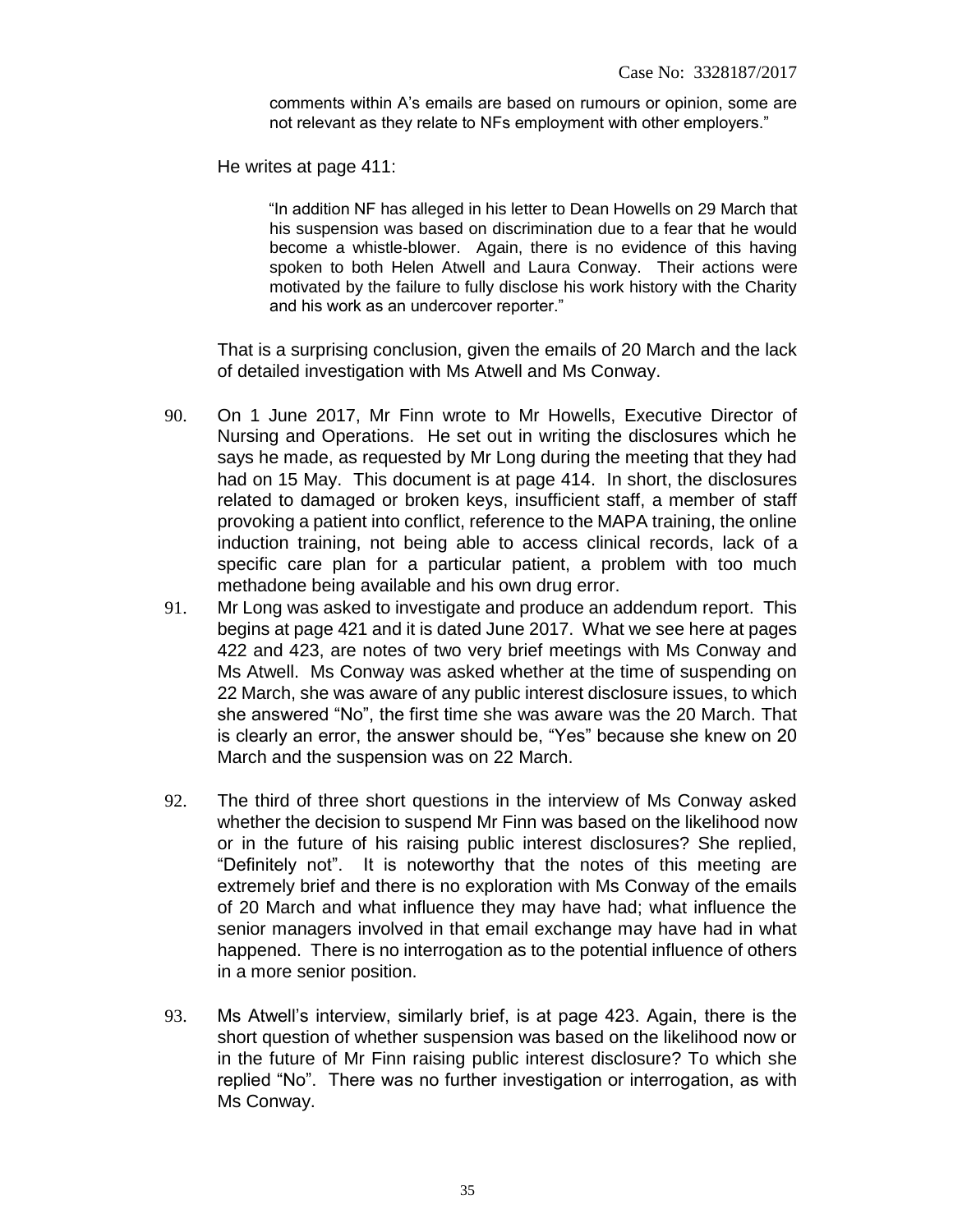- 94. In the meantime, on 2 June Mr Finn was sent a letter inviting him to attend a disciplinary and grievance hearing on 9 June, providing him with a copy of Mr Long's original report. The addendum report was sent to him on 7 June.
- 95. Mr Finn attended the disciplinary hearing with Mr Bentham on 9 June. Notes of that hearing are at page 424. He read out a statement, which is at page 433. He makes a number of points here, for example that the respondent had failed to recognise that his earlier applications for employment were more than 6 years ago and not more recent. He explained why his CV took the form that it did, pointing out that there was no specified time frame for an applicant's work history. He stated that his previous work history was not in his view relevant and that his work for Dispatches was not relevant because it was of an entirely different nature. He said that he had been advised in the past that his CV was too long and that it would be helpful if he reduced it from four pages to two pages.
- 96. Mr Bentham was working to a set script and having heard Mr Finn read out his statement, he proceeded to try and ask a series of questions, to which Mr Finn's response each time was that he had already read out his statement and provided the information required. The key and important question that Mr Bentham had to ask was, "Why his CV had not included his previous work history at St Andrew's?". Mr Finn responded that he had explained the point in his written statement and had done so in the meeting on 22 March. He was asked why his reason for not setting out his five previous applications and he explained that it had been a long time ago. Some of the other questions asked by Mr Bentham were not answered in the statement but do not strike one as being germane to the issue at hand.
- 97. On 12 June, the respondent's Service Director Mr King wrote a letter to Mr Finn to say that he had been appointed to investigate the latest allegations that he had made in his letter to Mr Howells of 1 June, inviting him to attend a meeting on 16 June. Mr Finn did not attend that meeting.
- 98. On 20 June Mr Bentham wrote to give an outcome to the grievance and disciplinary process, which was that the grievance was not upheld and that Mr Finn would be summarily dismissed for gross misconduct. The letter is at page 452. It refers to two issues; the first being the grievance, which is that his suspension had been motivated by his reputation as a whistleblower and that it was disproportionate. The second issue was that he had failed to disclose his full employment history. Mr Bentham states that he could find no evidence to support the suggestion that Mr Finn had been suspended because of his reputation as a whistle-blower. A surprising conclusion, in light of the emails of 20 March. With regard to the disciplinary matters, he found that there had been omissions of key information that would have been important in the recruitment process, namely his undercover work for Hard Cash Productions and that there were gaps in his employment history. He referred to it being particularly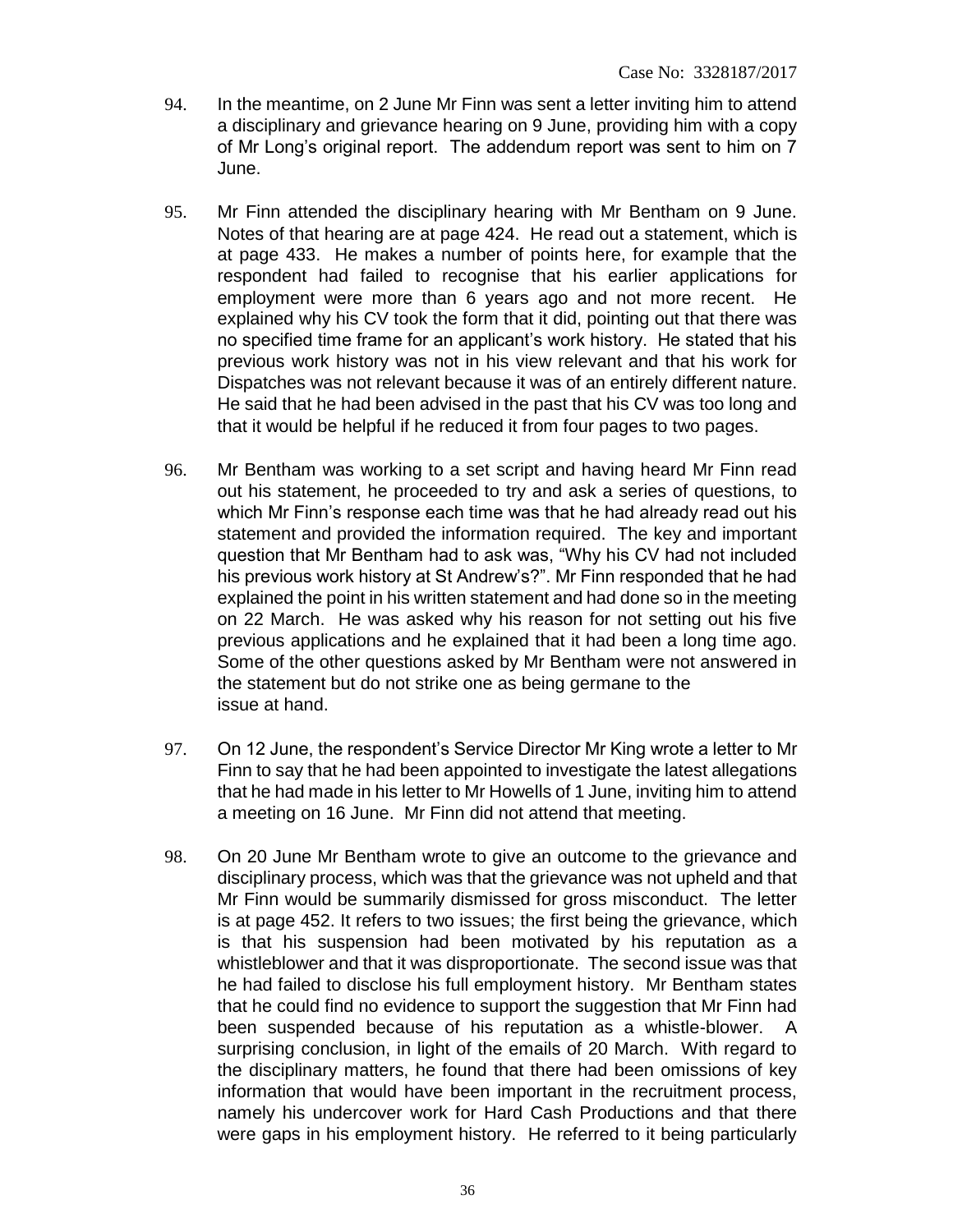important for Mr Finn to have shared the information about his work for Hard Cash Productions, given the recent documentary about the respondent. The difficulty with that is that the application for employment was made in January and the programme in question was in March.

99. Mr King in due course provided an outcome with regard to Mr Finn's allegations set out in his letter of 1 June, not upholding them. Mr Finn did not appeal his dismissal or the grievance outcome.

#### **Conclusions**

#### **Disclosures**

- 100. We find as a fact that Mr Finn did make the disclosures set out in column 3 of the table in the list of issues. In respect of each disclosure in turn:
	- 100.1 Disclosure 1 to Northamptonshire Healthcare NHS Trust, his employer at the time. This was with regard to the Millhouse Building in Towcester not being fit for purpose, staffing levels not being adequate, problems with the team working at Towcester and management failing to deal with those matters. Mr Finn reasonably believed that these tended to show a breach of a legal obligation, that is the obligation to provide safe and adequate care for patients, to redress grievances and not bully employees or victimise whistleblowers. Further, that the health and safety of individuals had been in endangered. Mr Finn made these disclosures in good faith.
	- 100.2 The same applies to the second disclosure which is in the same terms as disclosure 1, but made to the CQC. The CQC is a prescribed person for the purposes of s.43F which further requires:
		- (1) That Mr Finn reasonably believed that the disclosure fell within its scope, which he did.
		- (2) That he reasonably believed the disclosures be true, which we find that he did.
		- (3) That this further disclosure to the CQC was made in good faith, which it was.
	- 100.3 Disclosure 3 was made to his employer at the time, Serco. It was that there were gaps in the mental health pathway and resources at Yarls Wood Detention Centre, leading to deficiencies in the assessments and the care of detainees which management had failed to address and instead, had victimised Mr Finn. We are not sure what the criminal offences might be as suggested in the list of issues; we heard no evidence about that. But certainly, Mr Finn reasonably believed that such matters would be likely to be a breach of the legal obligation to provide safe and adequate care to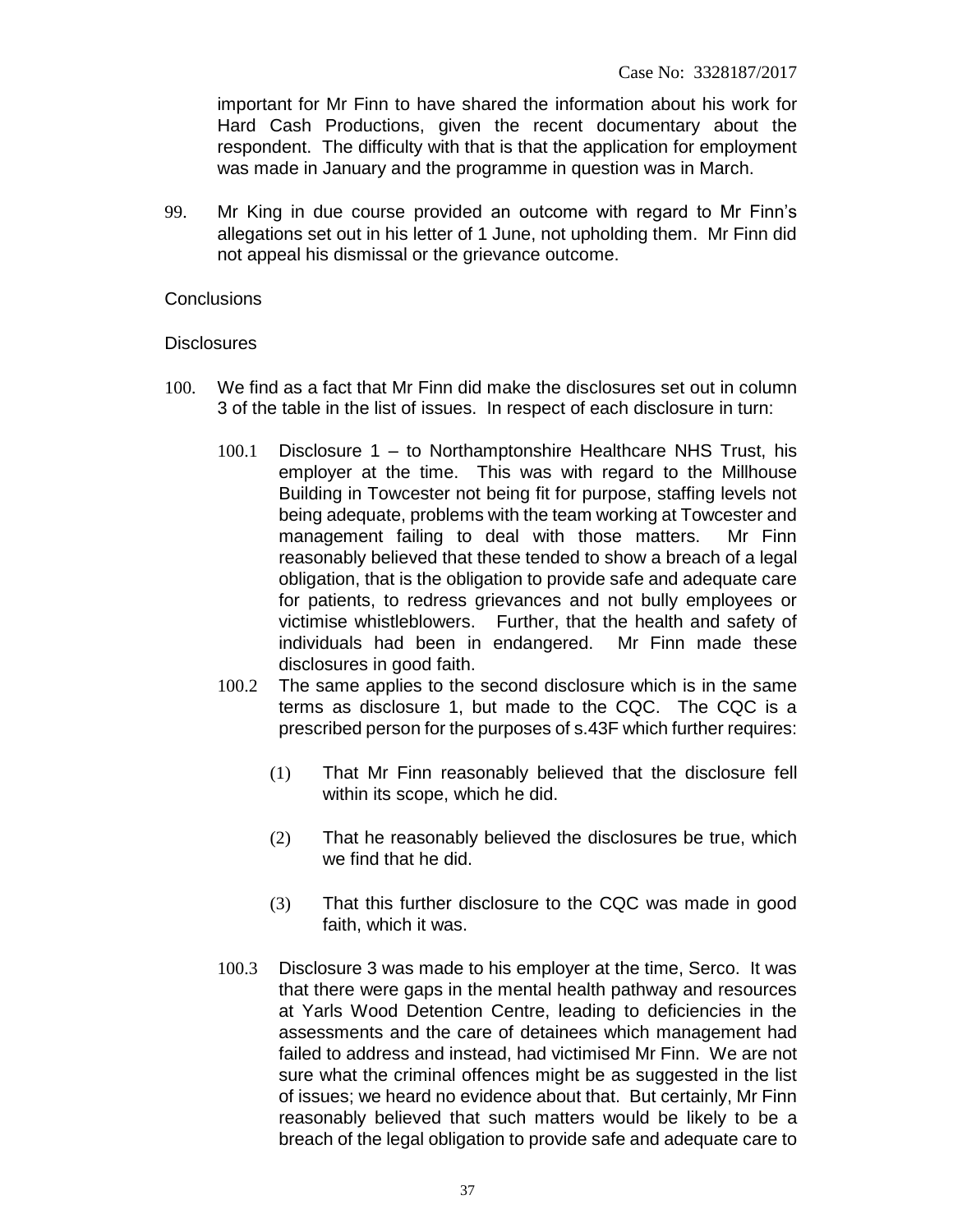detainees and for the same reason, a threat to health and safety and a breach of the legal obligations to redress the grievances of employees and not to victimise whistle-blowers. These disclosures were made in good faith.

- 100.4 Disclosure 4 is the same as Disclosure 3, but was made to the Bedford Clinical Commissioning Group. This is not a prescribed body. Mr Finn relies upon s.43G. He reasonably believed that the information disclosed was true, he did not make the disclosure for personal gain, he had previously made the disclosure to his employer and it was reasonable for him to make the disclosure, which he did in good faith.
- 100.5 Disclosure 5 is also the same as Disclosure 3, but was made to the CQC, a prescribed organisation for the purposes of s.43F. We find that Mr Finn reasonably believed the disclosures to be within the ambit of the CQC, that they were true and that this further disclosure to the CQC was made in good faith. As the disclosure is after 23 June 2013, as are all of the remaining disclosures, there is a further requirement that Mr Finn reasonably believed that the disclosure was in the public interest. Mr Finn did reasonably believe that the failings at Yarls Wood as disclosed were in the public interest, as they plainly were.
- 100.6 Disclosure 6 relates to Mr Finn's work as an undercover reporter for Hard Cash Productions. Mr Finn was employed by Capita whilst he attended a 12-week training course. The disclosure was in respect of the conduct of Personal Independence Payments (PIPs); Capita were employing qualified nurses to undertake assessments outside their area of competence, which were not clinical assessments. As a consequence, service users were being misled. A bonus structure was incentivising high numbers of assessments and resulting in inadequate or poor quality assessments. Mr Finn reasonably believed that the disclosures revealed by his work were of failures to comply with legal obligations. That is an obligation on nurses to act within their competence, obligations to conduct clinical assessments transparently and with integrity, obligations to conduct adequate and fair assessments, the health and safety of individuals were endangered. Mr Finn reasonably believed that the failings disclosed were in the public interest and they plainly were. This was a disclosure to an external non-prescribed body i.e. to the television company. Mr Finn therefore relies upon the provisions of s.43H in this regard, the disclosure of an exceptionally serious failure. Mr Finn reasonably believed that what he disclosed was true, he did not make the disclosure for personal gain, he was merely paid his expenses by Hard Cash Promotions, his motives were entirely altruistic to expose wrong doing. The failings were exceptionally serious; potentially resulting in deserving disabled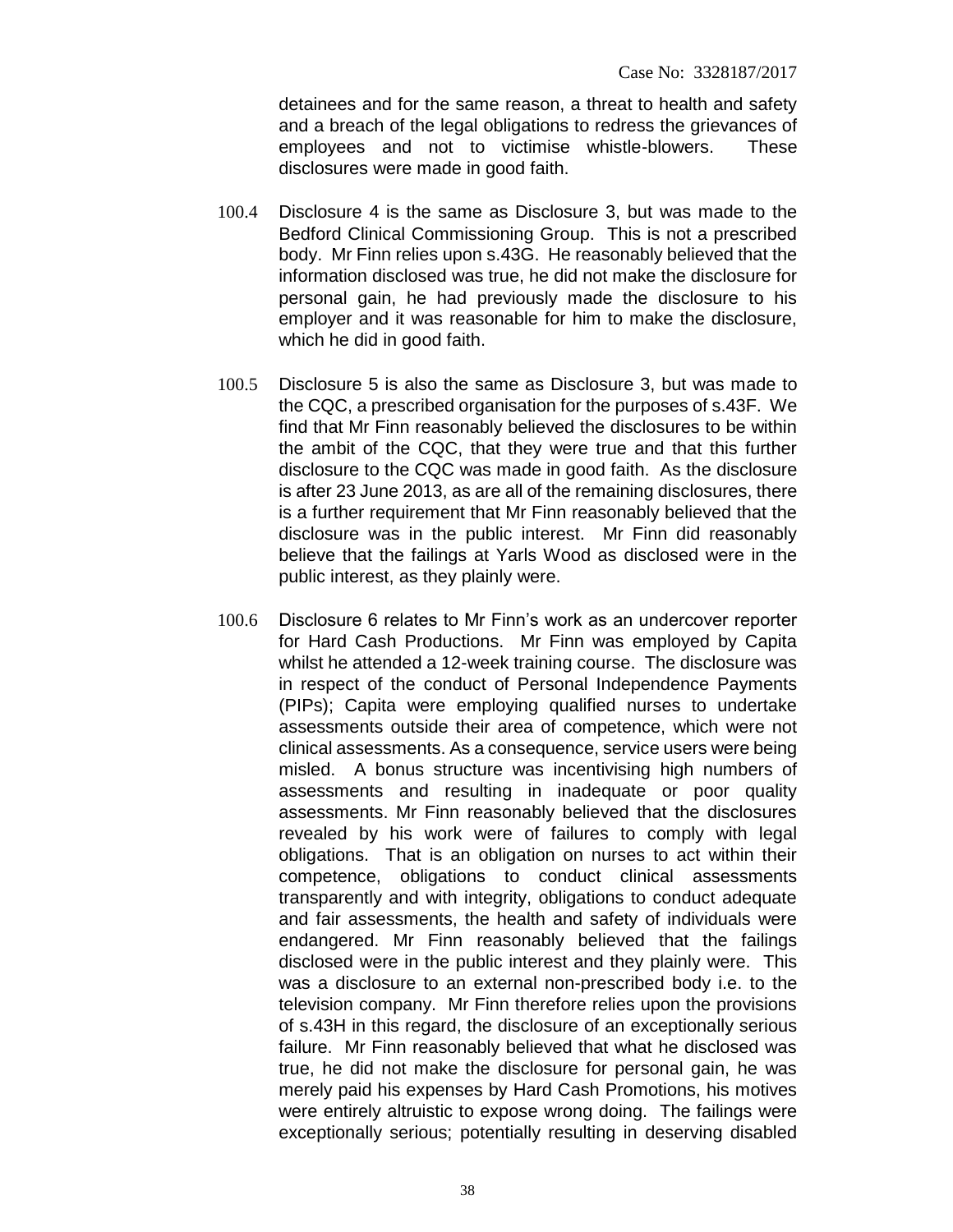people not receiving benefits to which they were entitled. It was reasonable in all the circumstances for Mr Finn to have made the disclosures; he performed in fact, a valuable public service.

- 100.7 Disclosure 7 this was made to the respondent while Mr Finn was in their employment. It was made to the nurse in charge of the shift on which Mr Finn was working on 14 March 2017. It was that he did not feel competent to administer medication or supervise preceptees, as he was being instructed to do, that there was inadequate staffing and inadequate experienced staff. That someone who may not be competent was administering drugs or supervising junior staff has the potential to endanger the health and safety of patients. Mr Finn reasonably believed that to be so and that this was in the public interest.
- 100.8 Disclosure 8 was made to the pharmacists and on the Datix report. It was a disclosure to the employer. The nature of the disclosure was that there were low staff levels, a lack of information and support, inadequate medication management induction, inadequate support for preceptees, insufficient experienced staff on shift and that Mr Finn had made an error, which may have been influenced by those factors. These again are matters which Mr Finn reasonably believed would potentially place the health and safety of patients at risk and Mr Finn reasonably believed them to be in the public interest.
- 100.9 Disclosure 9, 10, 11, 12, 13, 14, 15 (in part), 16 (in part) and 17 are all to the effect that Mr Finn's suspension and the disciplinary action against him were detriments because of his protected disclosures. Such disclosures are of a breach of a legal obligation, namely not to victimise whistle-blowers and endanger the health and safety of patients. If the respondent created a culture of whistle-blowers fearing that they would be victimised for raising health and safety concerns or because they might do so, that creates a climate which endangers health and safety. It is something that is in the public interest. Mr Finn reasonably believed the foregoing. The disclosures were made to more senior individuals and therefore to the employer.
- 100.10 Disclosure 15 ( $2<sup>nd</sup>$  part) is with regards to insufficient staffing, inaccurate methadone calculations and excessive expectations of new and inexperienced staff. Mr Finn agreed in cross examination that these matters were not raised in the meeting with Mr Long on 15 May, as the list of issues suggests. They were part and parcel of what he later set out in his letter to Mr Howells of 1 June, which is the 2nd part to disclosure 16.
- 100.11 Disclosure 16 ( $2<sup>nd</sup>$  part) that there were damaged and broken keys, insufficient staff, insufficient support and supervision of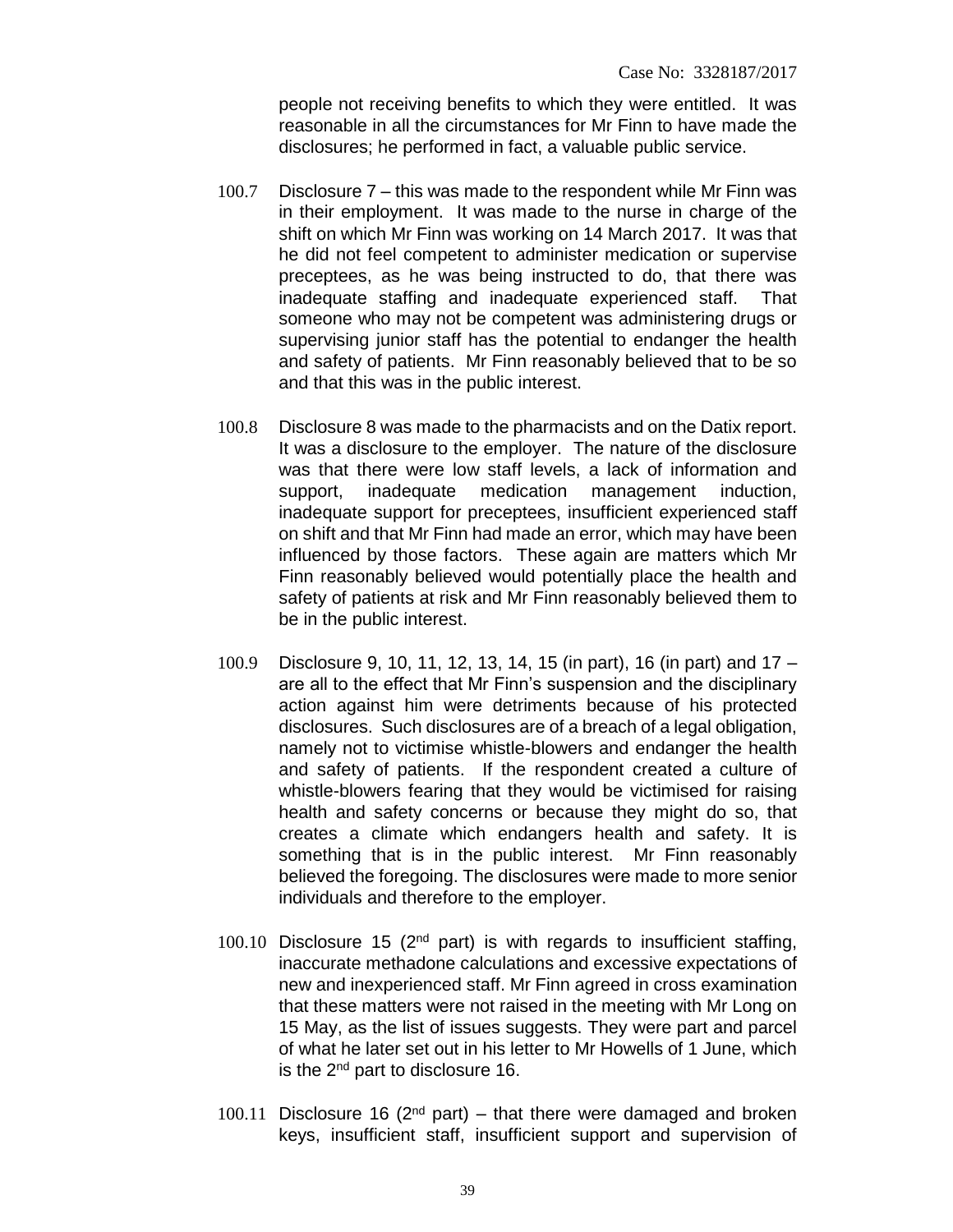newly qualified and junior staff, there had been an incident of a staff member threatening a patient, concerns about MAPA training, insufficient time for e-learning, the inability to access patient records, risks regarding manual handling and environment, controlled drug records and factors relating to the drug error. These are all matters which Mr Finn reasonably believed tended to show that there was danger to the health and safety of patients and place the respondent in breach of its legal obligation to provide safe and adequate care to its patients. These are matters which are and were in the reasonable belief of Mr Finn in the public interest.

- 101. In respect to some of these disclosures, the respondent has sought to assert that they are mere allegations, not containing sufficient detail to amount to the provision of information. We disagree. Mr Finn is giving information about a state of affairs as he reasonably perceived it to be, that he had made an error, that he needs more time in dispensing, that staffing is low and not sufficiently experienced, that more support is needed etc. The matters raised in the letter to Mr Howells of 1 June do amount to the provision of information.
- 102. Mr Finn repeatedly asserts to various senior individuals that he is being victimised because of his whistle-blowing history. He was providing information which he reasonably believed to be true: (1) that he has a history of whistle-blowing; (2) that people in the respondent's management know that; (3) that he has been suspended and is being disciplined, and (4) that the reason for such is his reputation as a whistle-blower. Those first three points are the provision of information. Point four only, may be an allegation only.
- 103. In summary, we find that all of the alleged disclosures, with the exception of the second part of disclosure 15, were made and were protected disclosures.

#### **Detriment**

- 104. Was Mr Finn subjected to the detriments alleged, and if so, was that because of one or more of the disclosures?
- 105. Detriment 1 that the respondent had investigated his past employment and associated activities in response to an email of 20 March. Analysis of the email at page 213 shows that the investigation was prompted by:
	- 105.1 His appearance on TV in respect of Yarls Wood which itself, (that is, the TV programme) is not relied on as a protected disclosure; and
	- 105.2 The, "discovery" that he is, "employed by" Hard Cash Productions about whom the respondent is particularly alert, because of the programme on 1 March.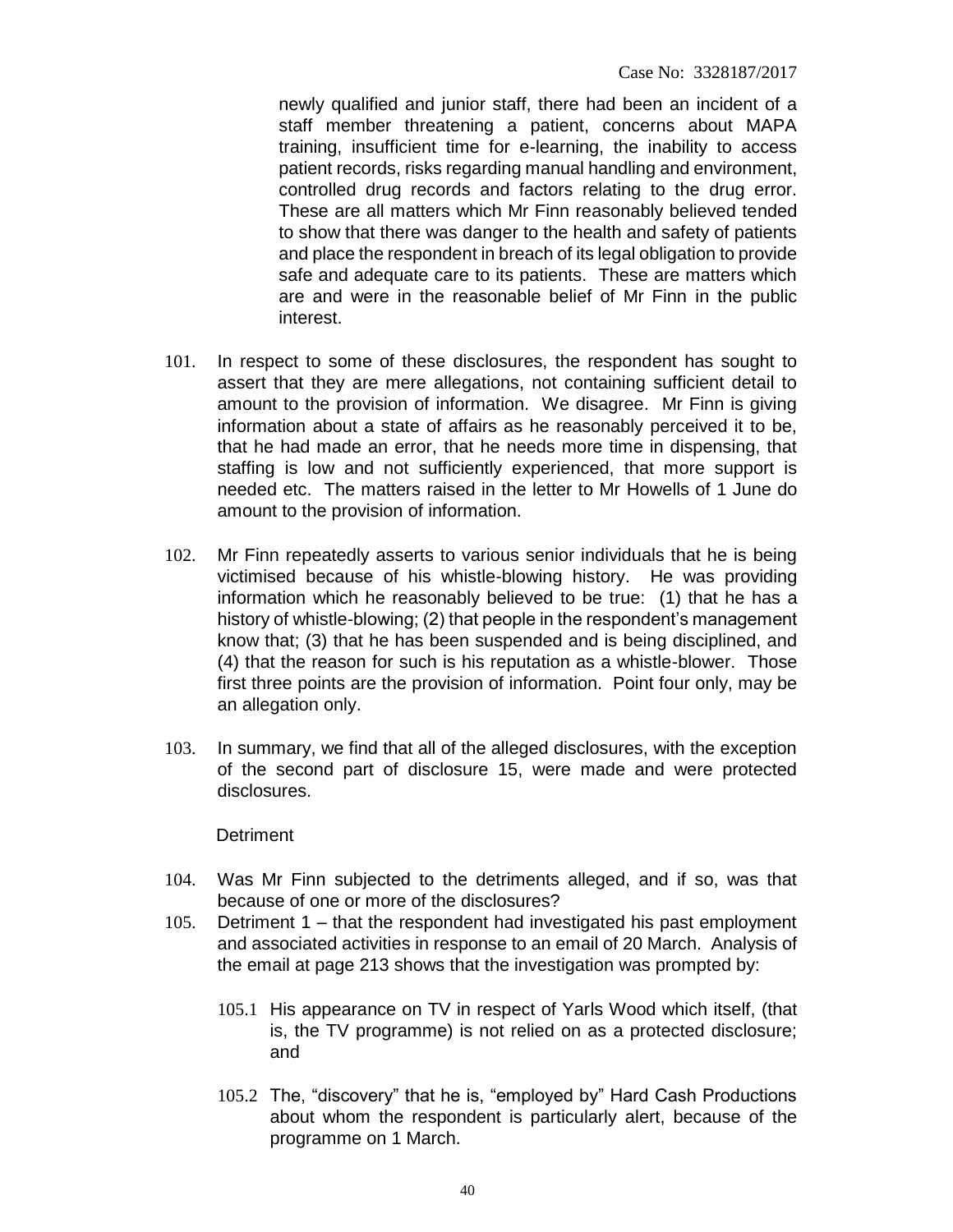- 106. So, the initial investigation actually, is not prompted by any of the protected disclosures as such. However, those investigations quickly revealed links to the Dispatches programme and therefore disclosure 6 and via his blog, his whistle-blowing in the form of protected disclosures 1-5, see the emails at D41-D42.
- 107. The exclusion of the unredacted circa 20 March emails from the trial bundle is remarkable. The identity of the recipients of those emails is highly significant, highly relevant. By the time of D43, a meeting of a number of senior people in the respondent's organisation was to take place. The discussion document at page 226 contained clear references to protected disclosures 1-6 and to his saying that he did not want to administer medication, part of disclosure 7 and that he was asking questions. We have been provided with no information or evidence about that meeting. Ms Conway suggested the meeting was just between her and Miss Hathaway, but it clearly was not.
- 108. The meeting was quickly followed by Mr Finn's suspension, detriment 2. We were unconvinced by the respondent's treatment of Mr Finn's failure to identify on his CV his earlier employment with them and his time with Capita as gross misconduct:
	- 108.1 Dealing with Capita first, it is entirely understandable that a prospective employee might want to exclude something like that from his CV and it is not really, "employment" in the ordinary sense. It is clearly not something of bearing on his employment as a nurse.
	- 108.2 As for the earlier employment with the respondent, the respondent's witnesses accepted that there was no industry standard practice for how far back one went in ones CV. No period was prescribed in the respondent's own processes. There was no practice of asking candidates why they had left previous employment. Ms Atwell told Mr Long that she would go back just 10 years, which is what Mr Finn had done, something Mr Long pointedly ignored. We thought at the outset that there must have been something about Mr Finn's earlier employment with the respondent that they had found out he wanted to conceal, but there was not. Mr Finn's own explanation of the irrelevance of his earlier employment, his dealings with Capita and the need to keep his CV short, seemed to us convincing and make complete sense.
- 109. The test as to whether the detriment was on the ground that Mr Finn had made a protected disclosure, is whether it materially influenced the decision. The burden of proof is on the respondent to show the ground on which any act was done. It has apparently not disclosed, we put it no higher than that, evidence of who met and who discussed Mr Finn on 20 March, nor has it provided evidence of what was discussed. It has failed to discharge the burden of proof.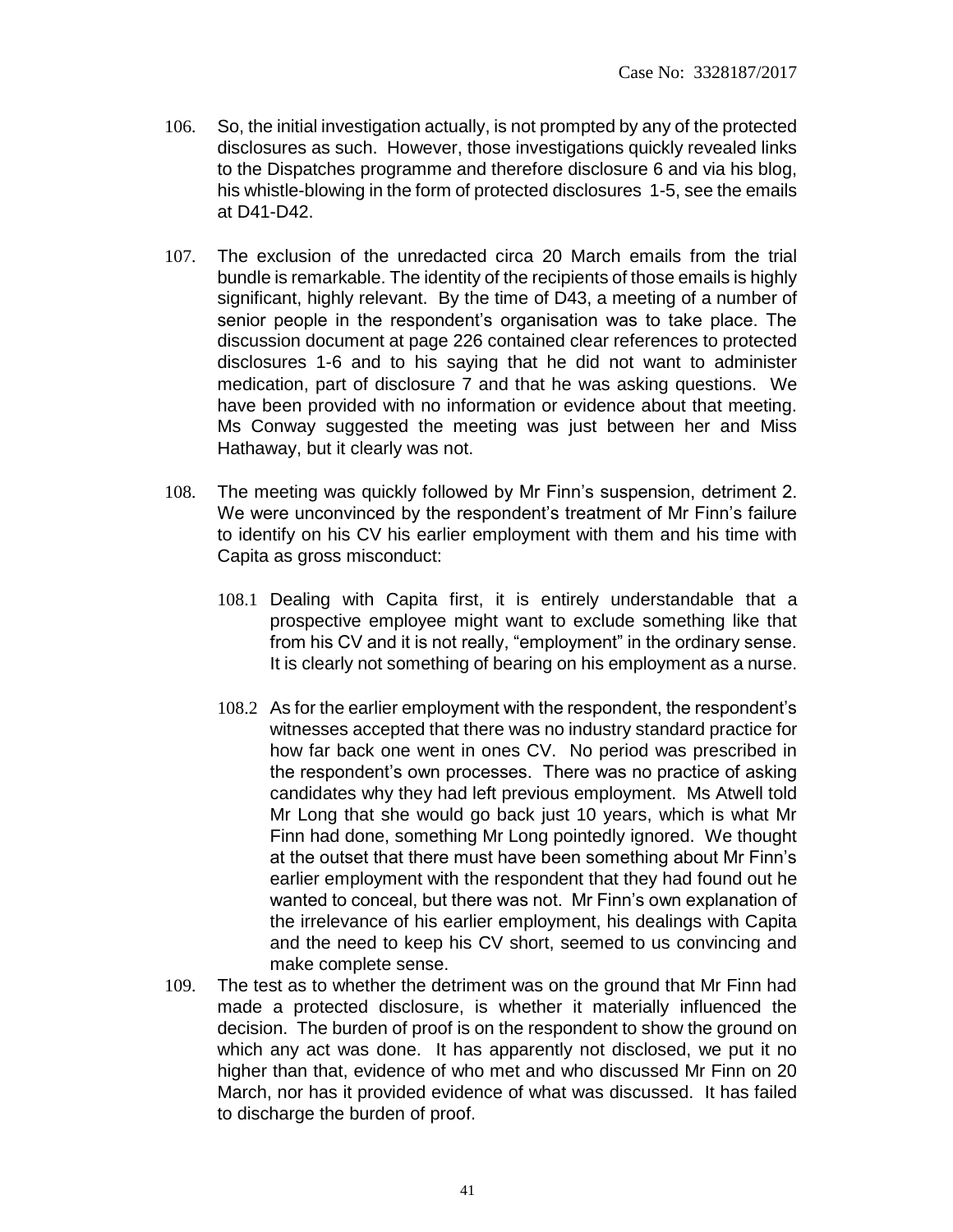- 110. In any event, having heard evidence from Ms Conway, in light of the circa 20 March emails and the seniority of the participants, we did not accept her evidence that Mr Finn's history as a whistle-blower and in particular disclosures 1-6, played no part in the decision to suspend. They were in our view far more than the required mere, "more than trivial influence" on the decision to suspend. The CV was in our view, a pretext to set about achieving the dismissal of Mr Finn, which the respondent thought it would be able to justify. Mr Finn was suspended because of disclosures 1-6.
- 111. The detriment 3 is failing to lift his suspension and failing to address, or address adequately, in a series of letters and meetings, his concerns about his suspension in the disciplinary process. The respondent did fail to lift the suspension and in our view, did fail to adequately address his concerns, by failing to recognise or acknowledge that his primary point was that because he had made protected disclosures in previous employment, he was seen as a whistle-blower and because of that, the respondent feared that he would be a whistle-blower whilst in its employment, which led to his suspension and the disciplinary action against him.
- 112. Mr Finn's point is well made, even before it is picked up by Mr Cooper, that Mr Long and Mr Bentham wrongly focused on extracting from him current disclosures, pressing him for more information on the same rather than tackling the fundamental issue. A fear that Mr Finn might be working for Hard Cash Productions or Channel 4 will no doubt have been a factor, but the respondent's focus was on removing Mr Finn from the business and the respondent could not be distracted from that purpose by any suggestion that the course it had set was for an impermissible reason. Having heard evidence from Ms Conway and Mr Long, and considering the correspondence and meeting notes, the respondent has not satisfied us that Mr Finn's pre-employment disclosures and his complaint that his suspension itself was an act of victimisation, was no more than a trivial consideration. It was far more than that.
- 113. Detriment 4 recommending the dismissal of Mr Finn's grievance in the investigation report. For reasons which we have explained, the respondent was set upon a course to dismiss Mr Finn from its service. Mr Long was instrumental in that, in the inadequacy of his investigation, his ignoring the essence of Mr Finn's complaint. He made no attempt to explore the potential influence of Mr Finn's whistle-blowing in the past, or the involvement of senior management, probably because he knew very well that Mr Finn's past history was highly influential as was the influence of senior management. Mr Long and the respondent have failed to satisfy us that Mr Finn's pre-employment disclosures were not the reason why he recommended dismissal. Further, by now he and the respondent had become all the more determined in its planned course of action, because in their eyes, Mr Finn had affirmed their fears, having made disclosures 7 and 8.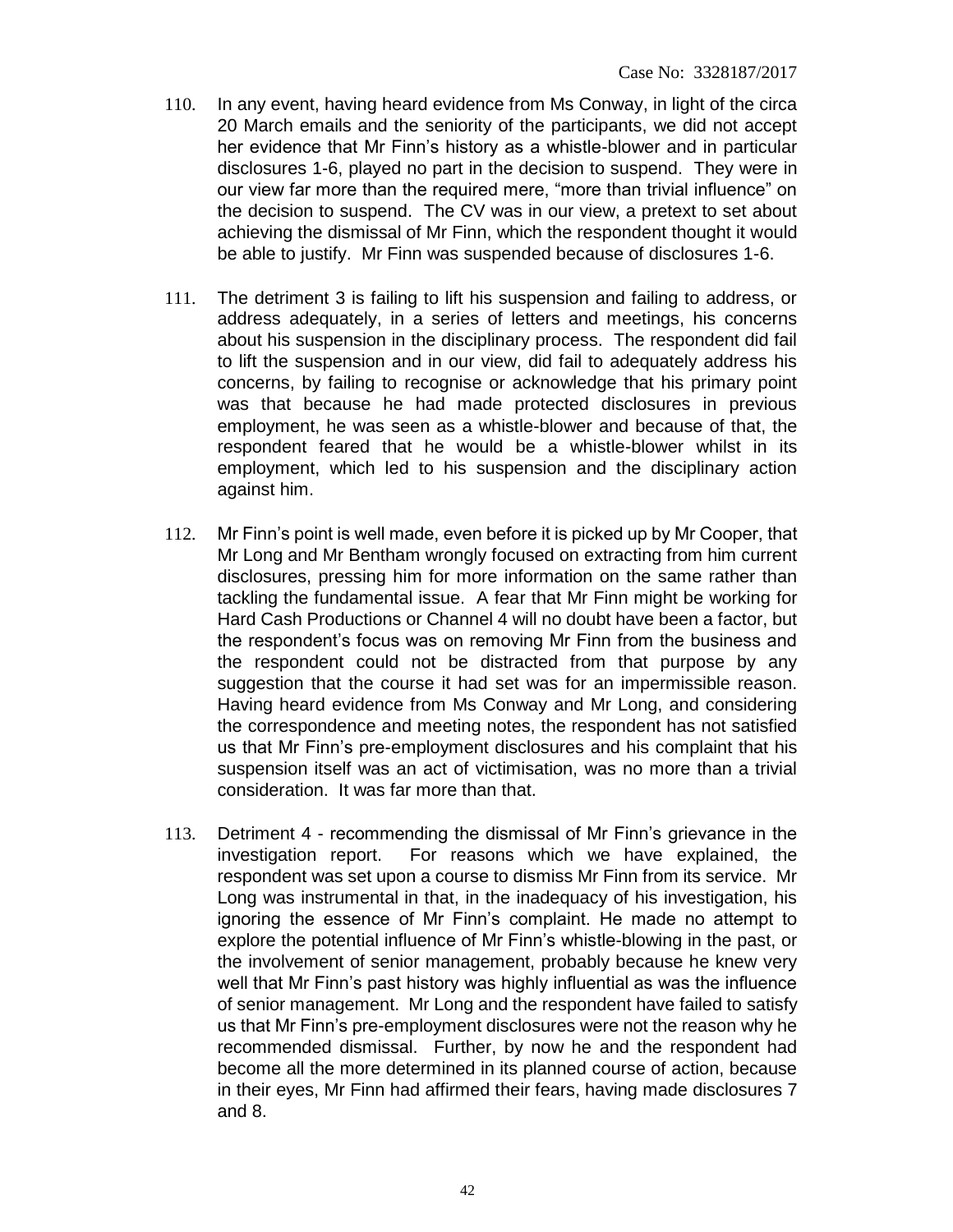- 114. We deal with detriments 5 and 6 together, that is in the letter of 20 June not upholding Mr Finn's grievance and dismissing him summarily. We heard evidence from the decision maker Mr Bentham, who no longer works for the respondent. His evidence was poor. He had very little recollection of the events, or at least that is what he said. He gave up resisting Mr Cooper's cross examination, which although persistent, was perfectly polite and reasonable. Although no longer working for the respondent, it was clear to us that he did want to stick to what Mr Cooper called, "the party line" and to justify his decision to dismiss. He failed to satisfy us that the protected disclosures, which now included the second part of disclosure 16, was merely or less than a trivial influence on his decision to suspend or dismiss, (dismissal being a detriment, if Mr Finn were a worker and not an employee).
- 115. The detriments are a series of similar acts extending over the period 20 March 2017 and 20 June 2017, linked by the fact that they are because of the disclosures.
- 116. The claim to have been subjected to detriment for having made protected disclosures, succeeds.

Unfair Dismissal: Status – worker or employee?

- 117. The question then arises, was Mr Finn's dismissal a detriment because he was a worker or automatic unfair dismissal because he was an employee? The respondent submits that Mr Finn was a worker. Mr Cooper submits that Mr Finn was an employee, even though such a finding means that Mr Finn will not be entitled to compensation for injury to feelings for his dismissal. The test is a higher test as to whether the protected disclosure was the reason or principal reason for dismissal, rather than more than a trivial reason for a detriment.
- 118. The terms and conditions are at page 114. The terminology is surprisingly contradictory, particularly given as we understand it, something like a thousand people are engaged under its terms. So for example, they begin by referring to the contract governing the individual's employment, but refers to them as a member. It says that the individuals have no entitlement to the benefit of the terms and conditions of other employees of the charity. It says that for the purposes of continuity of service, the individual's employment shall be deemed to have commenced on a particular date. It says that the individual may be offered work in a casual capacity to fill a temporary vacancy. It says that the individual has no entitlement to guaranteed continuous work or a minimum number of hours. It states that the respondents are under no obligation to offer work and the individuals are under no obligation to accept work, save that when the individuals make themselves available, they shall be obliged to take assignments offered to them. It is said then that it is entirely in the charity's discretion whether or not to offer work and it is under no obligation to give any reasons. A paragraph in clause 1 reads: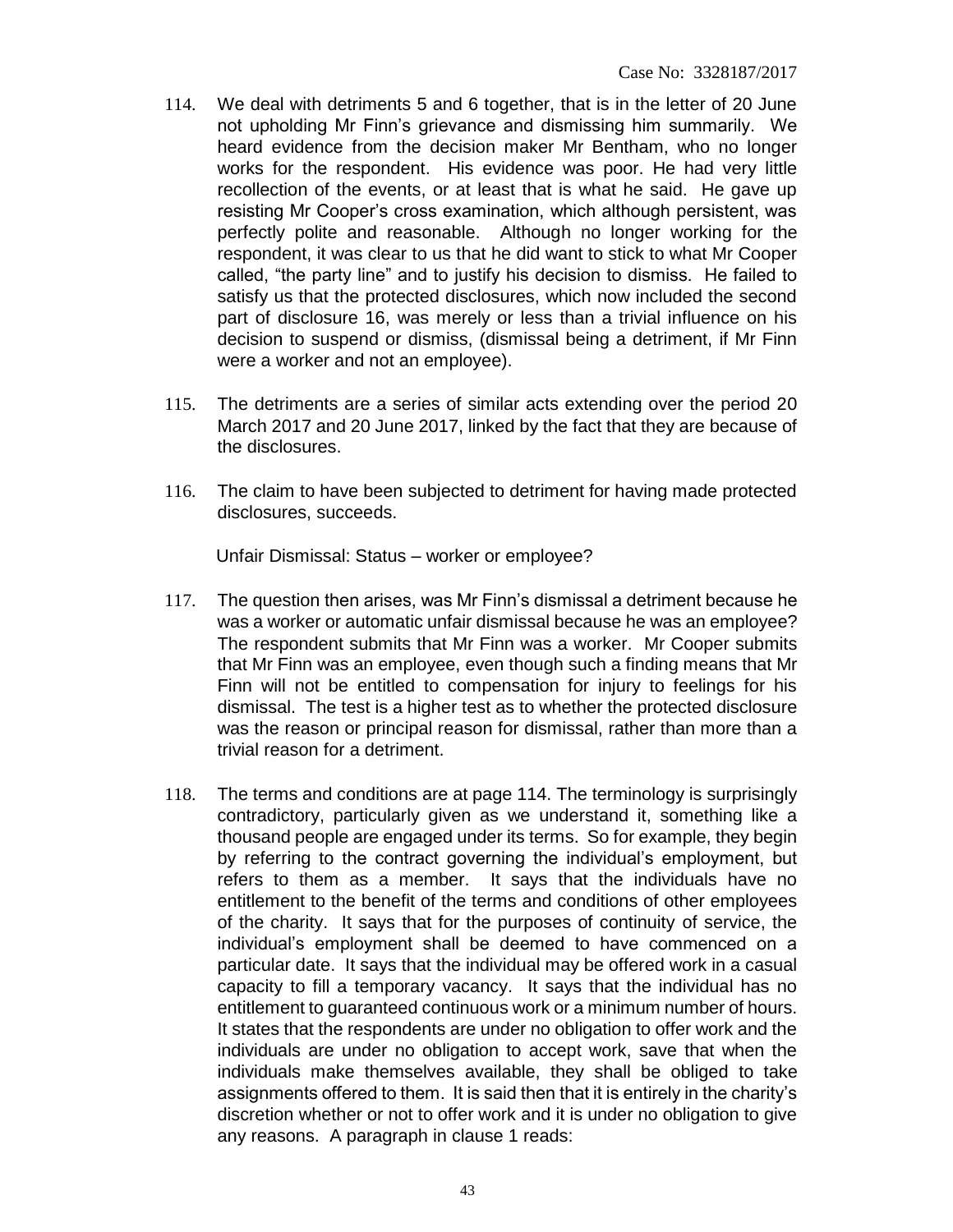"However, in order to maintain your competence and personal safety as well as the safety of our patients it is expected that you will be available to accept a minimum of four assignments during each calendar month."

And further the paragraph below that:-

"The fact the charity may have offered you work or offers you work more than once shall not confer any legal rights on you and in particular, should not be regarded as establishing an entitlement to regular work. You will however be an employee of the charity and shall accrue continuity of employment."

119. There are provisions for statutory sick pay and for reporting in sick. There are provisions for making oneself available for work, although repeating that the charity is under no obligation to offer work. There is a reference to disciplinary process: the possibility of being investigated and the possibility of being suspended. Under the heading of termination, there is a reiteration that there is "no obligation on either party to provide or accept work" and the individual, (clause 25) will be afforded the opportunity to join the respondent's pension scheme.

The Law on status

120. Section 203 (1) and (2) of the Employment Rights Act 1996, (ERA) defines an "employee" as follows:

> (1) In this Act "employee" means an individual who has entered into or works under (or, where the employment has ceased, worked under) a contract of employment.

> (2) In this Act "contract of employment" means a contract of service or apprenticeship, whether express or implied, and (if it is express) whether oral or in writing.

- 121. In Readymix Concrete South East Ltd v The Ministry of Pensions and National Insurance 1968 2 QB 497 (approved by the Supreme Court in Autoclenz Ltd v Belcher and Others [2011]UKSC 41), McKenna J identified 3 questions to help determine whether a contract of employment exists:
	- 121.1 Did the worker agree to provide his own work or skill (i.e. personally although limited or occasional delegation may not be inconsistent) in return for remuneration? There must be remuneration, in other words, consideration, for there to be a contract.
	- 121.2 Did the worker agree expressly or impliedly to be subject to a sufficient degree of control for the relationship to be one of master and servant?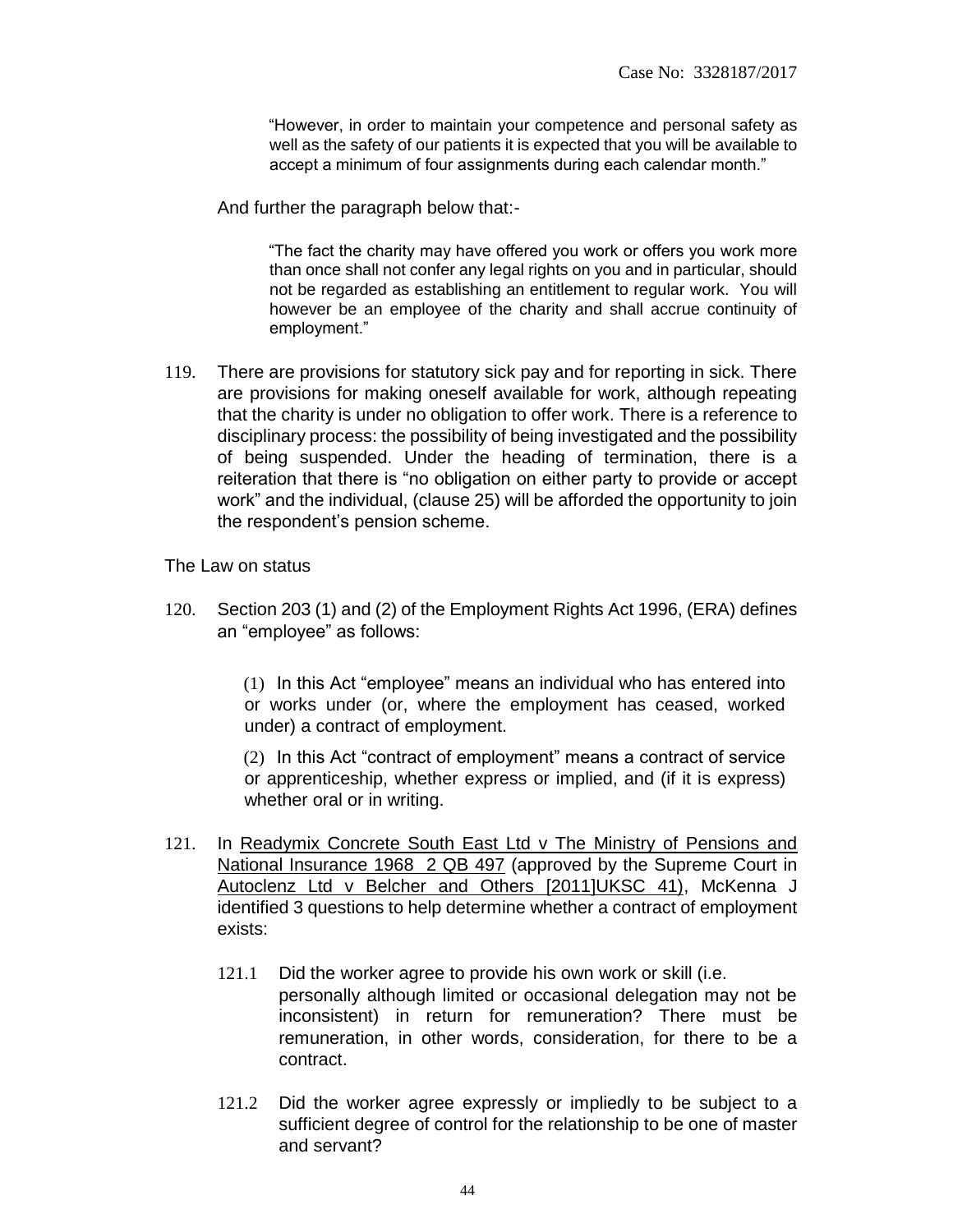- 121.3 Were the other provisions of the contract consistent with its being a contract of service?
- 122. In Carmichael v National Power Plc 2000 IRLR 43 Lord Irvine of Lairg spoke of an irreducible minimum of control, mutual obligation and obligation of personal service, necessary to create a contract of service.
- 123. Sir Patrick Elias explained in  $James$  v Greenwich Council UKEAT/0006/06/ZT that this means that for there to be any contract at all, there must be mutuality of obligation. To place the contract in the employment field, those obligations must relate in some way to the provision of or payment for employment which must be done personally by the individual. One must then look to the nature and extent of control, if it is sufficient, that contract will be a contract of employment. The control test is what has also been referred to as the organisational test, the economic reality test or the business integration test.
- 124. The presence of the irreducible minima do not make the relationship one of employer and employee, but without all 3 such a relationship will not exist. A Tribunal then has to look at all the other aspects of the relationship, for example:-
	- 124.1 Can the Claimant send a replacement and if so who does the employer pay the claimant or the replacement? (MacFarlane v Glasgow City Counsel [2001] IRLR 7)
	- 124.2 The length of time the relationship has subsisted; a long time can infer an intention on the parties part that the relationship be permanent and that a contract of service is implied. (See e.g. Franks v Reuters Ltd [2003]IRLR 423).
	- 124.3 Is the Claimant integrated into the employers business?
	- 124.4 Is the Claimant in business on his own account, running his own business, taking a financial risk, providing his own capital?
	- 124.5 Does the Claimant provide his own tools and equipment?
	- 124.6 The regularity of payment.
	- 124.7 How tax and national insurance is paid.
	- 124.8 Was the Claimant free to work elsewhere?
	- 124.9 What labels do the parties put on their relationship? (Note that the fact that the parties choose to use a particular label is not determinative, (Young & Woods Ltd v West [1980] IRLR 201).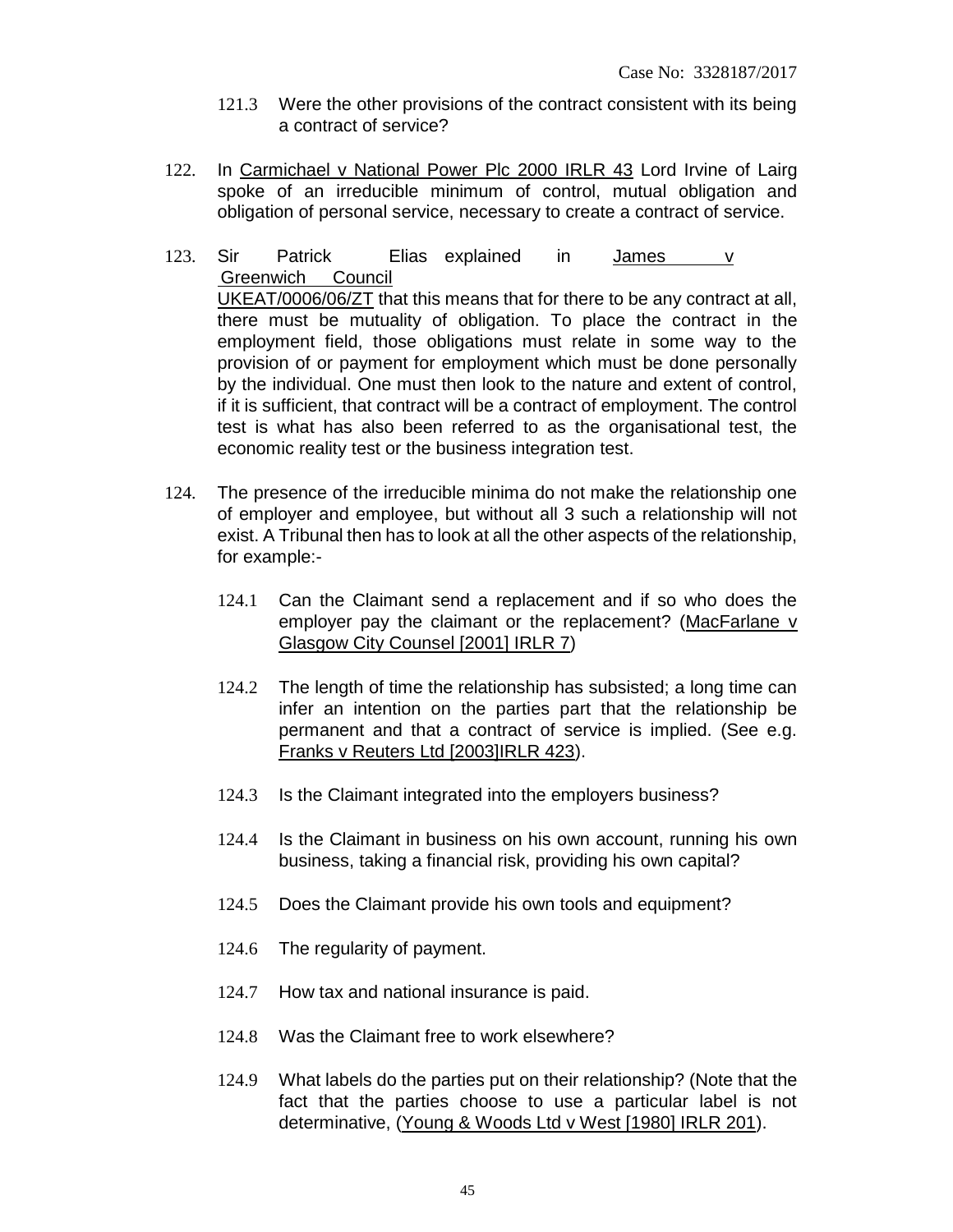- 124.10 How is the relationship terminable? (A power to dismiss, in the words of Harvey at A [82] "smacks of service").
- 124.11 What, if any, are the arrangements for sick pay and holiday pay?
- 124.12 Are there any provisions for pensions?
- 124.13 Is there any flexibility in the hours worked?
- 125. There will be other factors in an individual case that will be relevant to take into account in painting the overall picture. As Mummery J said with the subsequent approval of the Court of Appeal in Hall (Inspector of Taxes) v Lorimer [1994] IRLR 71:

"The object of the exercise is to paint a picture from the accumulation of detail…It is a matter of evaluation of the overall effect of the detail which is not necessarily the same as the sum of the individual situation".

The exercise is not one of simply preparing and ticking off a checklist.

126. It is common ground that if Mr Finn was not an employee, he was a worker, as defined in Section 230 (3) of the ERA.

Conclusions on status

- 127. The key points in reaching our conclusions are this:
	- 127.1 In practice and in accordance with Mr Finn's oral evidence, he was asked to work a lot of shifts, he agreed to work three shifts a week and he expected that would be a regular pattern.
	- 127.2 There are frequent references in the terms and conditions to, "employment" and to, "employee".
	- 127.3 It is fair to say that there are also contradictory references.
	- 127.4 There is the quoted reference to there being a requirement to work at least four assignments a month, that is an obligation on the part of the individual to accept work, to do at least four days and it must be implicit that there is a corollary to that, the respondent must be obliged to provide such work for the same reasons as envisaged in the clause, that is to maintain competence and personal safety. Therein lies it seems to us, mutually of obligation.
	- 127.5 We were also taken by the reference in the clause below, to the individual being an employee and accruing continuity of employment.